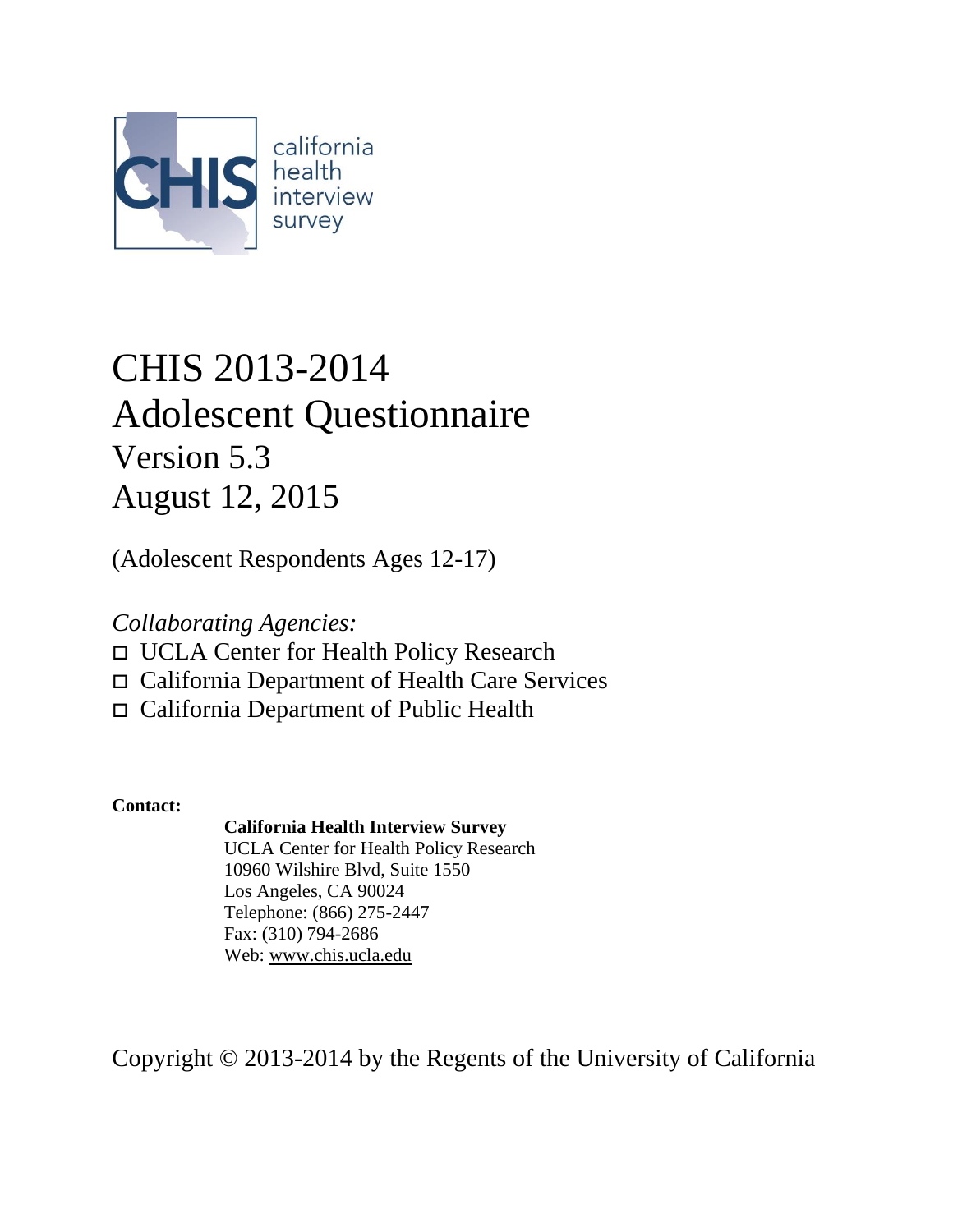# TABLE OF CONTENTS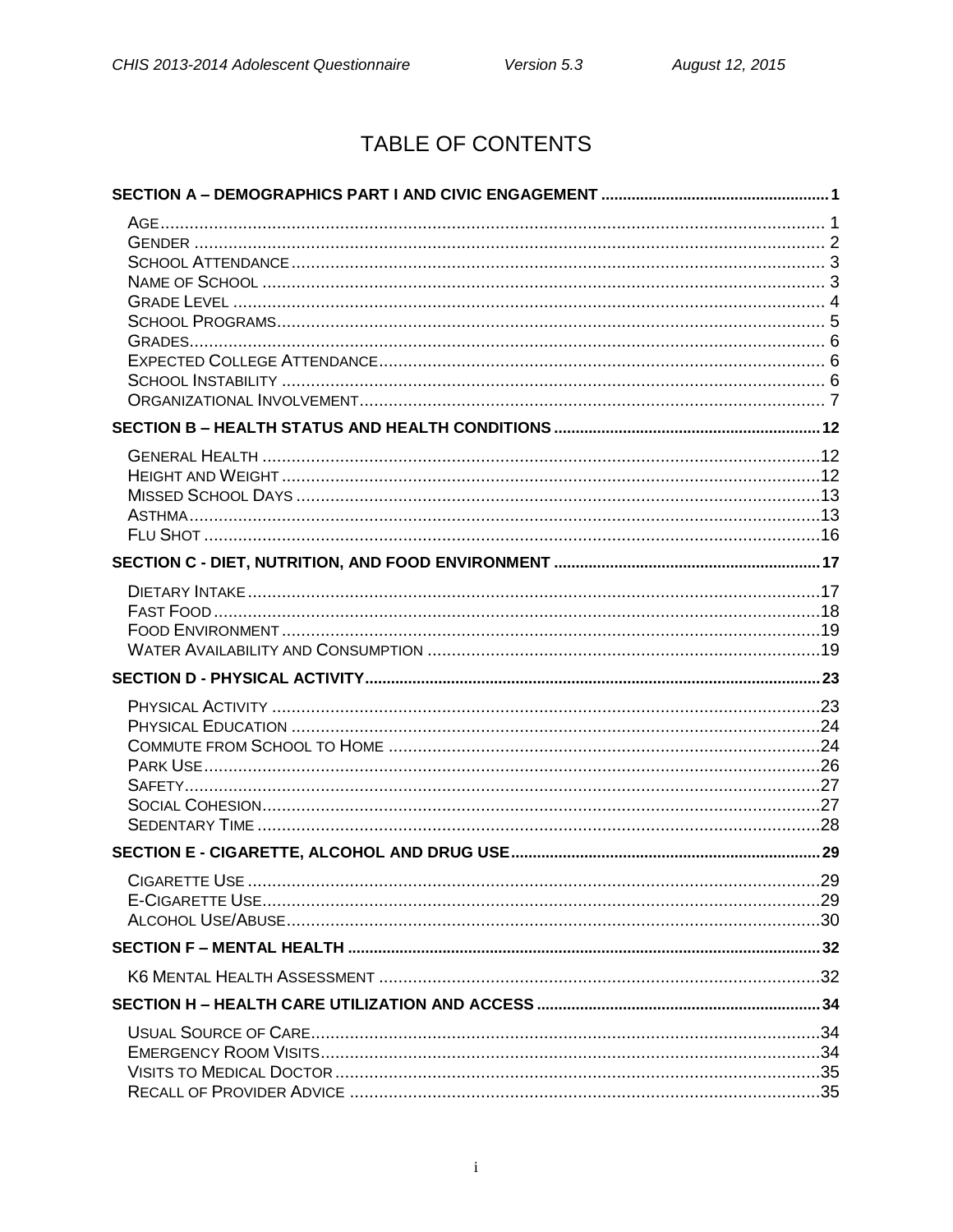NOTE: Each question in the CHIS questionnaires (adult, child, and adolescent) has a unique, sequential question number by section that follows the administration of the survey. In addition, the variable name (in the CHIS data file) associated with a question, appears in a box beneath the question number. Please consult the CHIS 2013 Data Dictionaries for additional information on variables, the population universe answering a specific question, and data file content.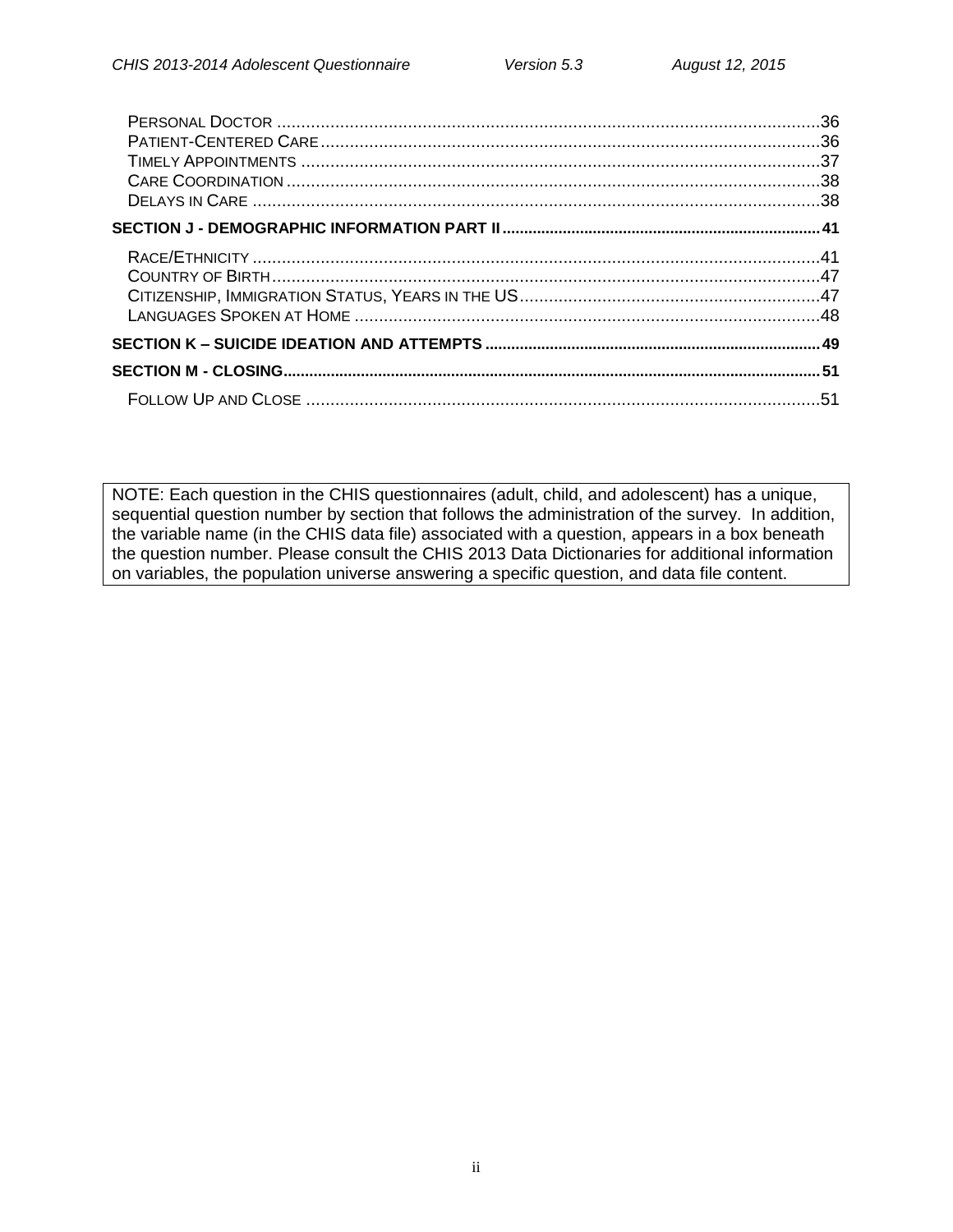## **SECTION A – DEMOGRAPHICS PART I AND CIVIC ENGAGEMENT**

<span id="page-3-1"></span><span id="page-3-0"></span>

| PROGRAMMING NOTE QT13QT13 A1:<br>SET TADATE = CURRENT DATE (YYYYMMDD)<br>QT13_A1<br>What is your date of birth?<br><b>TA1MON</b><br><b>MONTH</b>              |  |
|---------------------------------------------------------------------------------------------------------------------------------------------------------------|--|
|                                                                                                                                                               |  |
|                                                                                                                                                               |  |
|                                                                                                                                                               |  |
|                                                                                                                                                               |  |
|                                                                                                                                                               |  |
| 7. JULY<br>1. JANUARY<br>2. FEBRUARY<br>8. AUGUST<br>9. SEPTEMBER<br>3. MARCH<br>10. OCTOBER<br>4. APRIL<br>11. NOVEMBER<br>5. MAY<br>6. JUNE<br>12. DECEMBER |  |
| TA1DAY<br><b>DAY</b>                                                                                                                                          |  |
| TA1YR<br><b>YEAR</b>                                                                                                                                          |  |

DON'T KNOW ......................................................... -8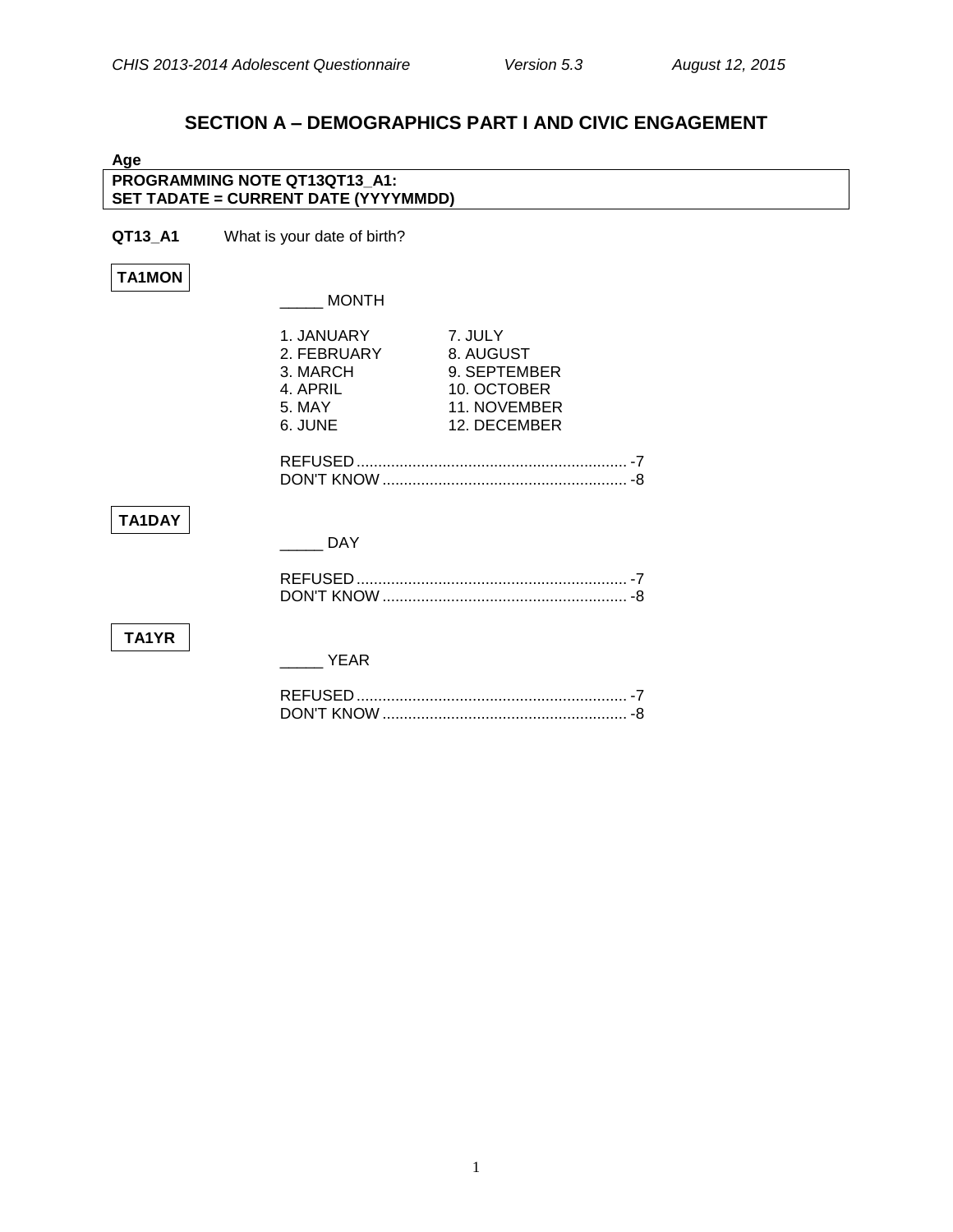## **PROGRAMMING NOTE QT13\_A2: IF QT13\_A1 = -7 OR -8 (REF/DK), CONTINUE WITH QT13\_A2; ELSE GO TO QT13\_A4**

**QT13\_A2** What month and year were you born?

## **TA1AMON**

\_\_\_\_\_ MONTH

|                    | 1. JANUARY<br>2. FEBRUARY<br>3. MARCH<br>4. APRIL<br>5. MAY<br>6. JUNE                                    | 7. JULY<br>8. AUGUST<br>9. SEPTEMBER<br>10. OCTOBER<br>11. NOVEMBER<br>12. DECEMBER |                                                                                    |
|--------------------|-----------------------------------------------------------------------------------------------------------|-------------------------------------------------------------------------------------|------------------------------------------------------------------------------------|
|                    |                                                                                                           |                                                                                     |                                                                                    |
| TA1AYR             | <b>EXAMPLE YEAR</b>                                                                                       |                                                                                     |                                                                                    |
|                    |                                                                                                           |                                                                                     |                                                                                    |
|                    | PROGRAMMING NOTE QT13 A3:<br>IF QT13_A2 = -7 OR -8 (REF/DK), CONTINUE WITH QT13_A3;<br>ELSE GO TO QT13 A4 |                                                                                     |                                                                                    |
| QT13 A3            | How old are you?                                                                                          |                                                                                     |                                                                                    |
| TA <sub>2</sub>    |                                                                                                           |                                                                                     |                                                                                    |
|                    |                                                                                                           |                                                                                     |                                                                                    |
| POST-NOTE QT13 A3: |                                                                                                           | IF QT13_A1 AND QT13_A3 ARE NOT KNOWN, USE CHILD ROSTER AGE (ENUM.AGE);              | IF TEENAGE < 12 OR TEENAGE > 17, THEN TERMINATE INTERVIEW AND CODE INELIGIBLE (IT) |
| Gender<br>QT13 A4  | Are you male or female?                                                                                   |                                                                                     |                                                                                    |
| TA <sub>3</sub>    |                                                                                                           |                                                                                     |                                                                                    |

<span id="page-4-0"></span>REFUSED ............................................................... -7 **[END INTERVIEW** 

**CODE INELIGIBLE.]**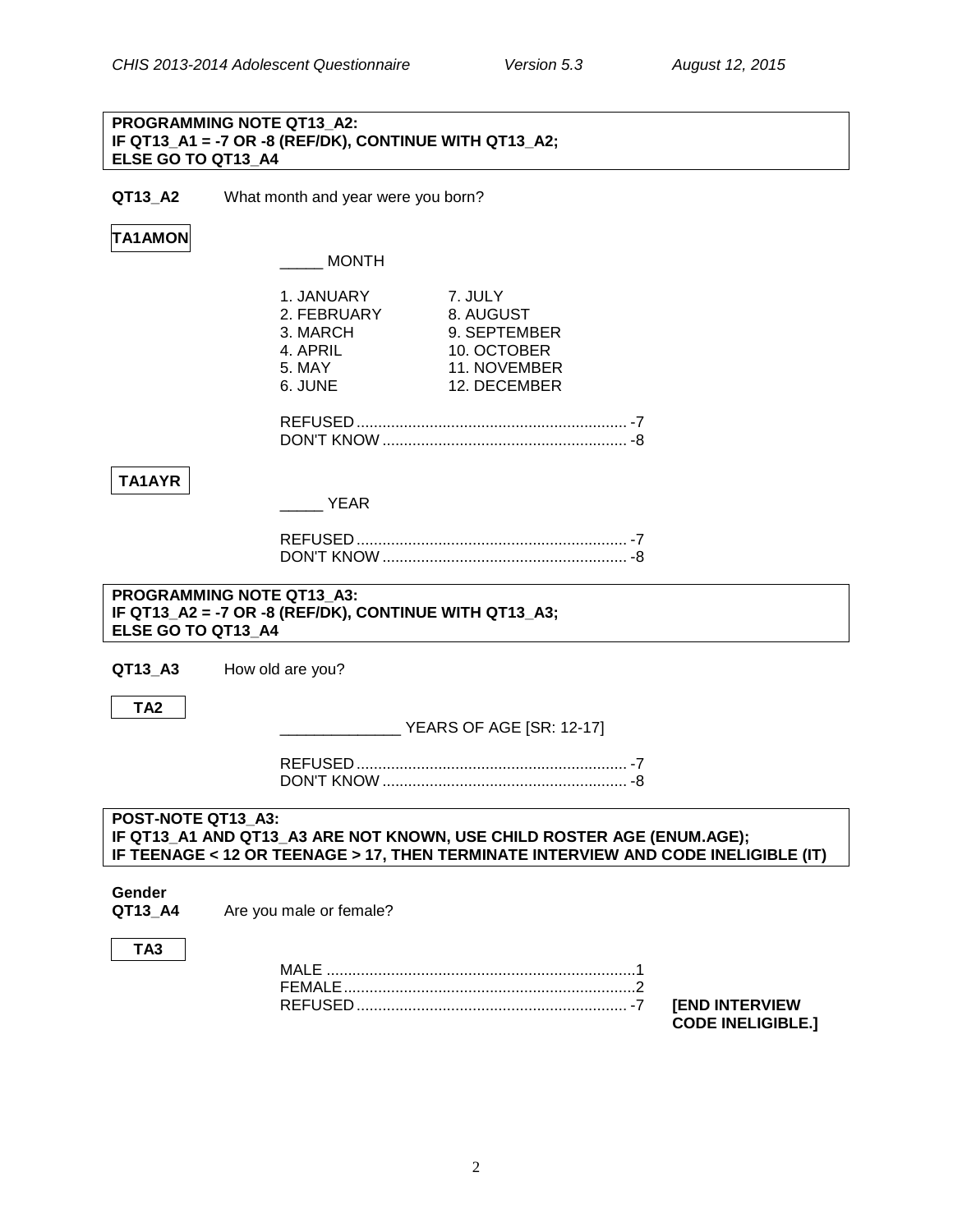## <span id="page-5-0"></span>**School Attendance**

| QT13_A5 | Did you attend school last week? |
|---------|----------------------------------|
|---------|----------------------------------|

## TA4

| HOME SCHOOLED 4 |  |
|-----------------|--|
|                 |  |
|                 |  |

QT13\_A6 Did you attend school during the last school year?

## TA4C

| HOME SCHOOLED LAST YEAR 3 |  |
|---------------------------|--|
|                           |  |
|                           |  |

## <span id="page-5-1"></span>**Name of School**

What is the name of the school you go to or last attended? QT13\_A7

## TA4B

[IF NEEDED, ASK: "Is that an elementary, middle, junior high, or high school?"]

## [INTERVIEWER NOTE: RECORD VERBATIM]

## TA4B **TYPE**

TYPE OF SCHOOL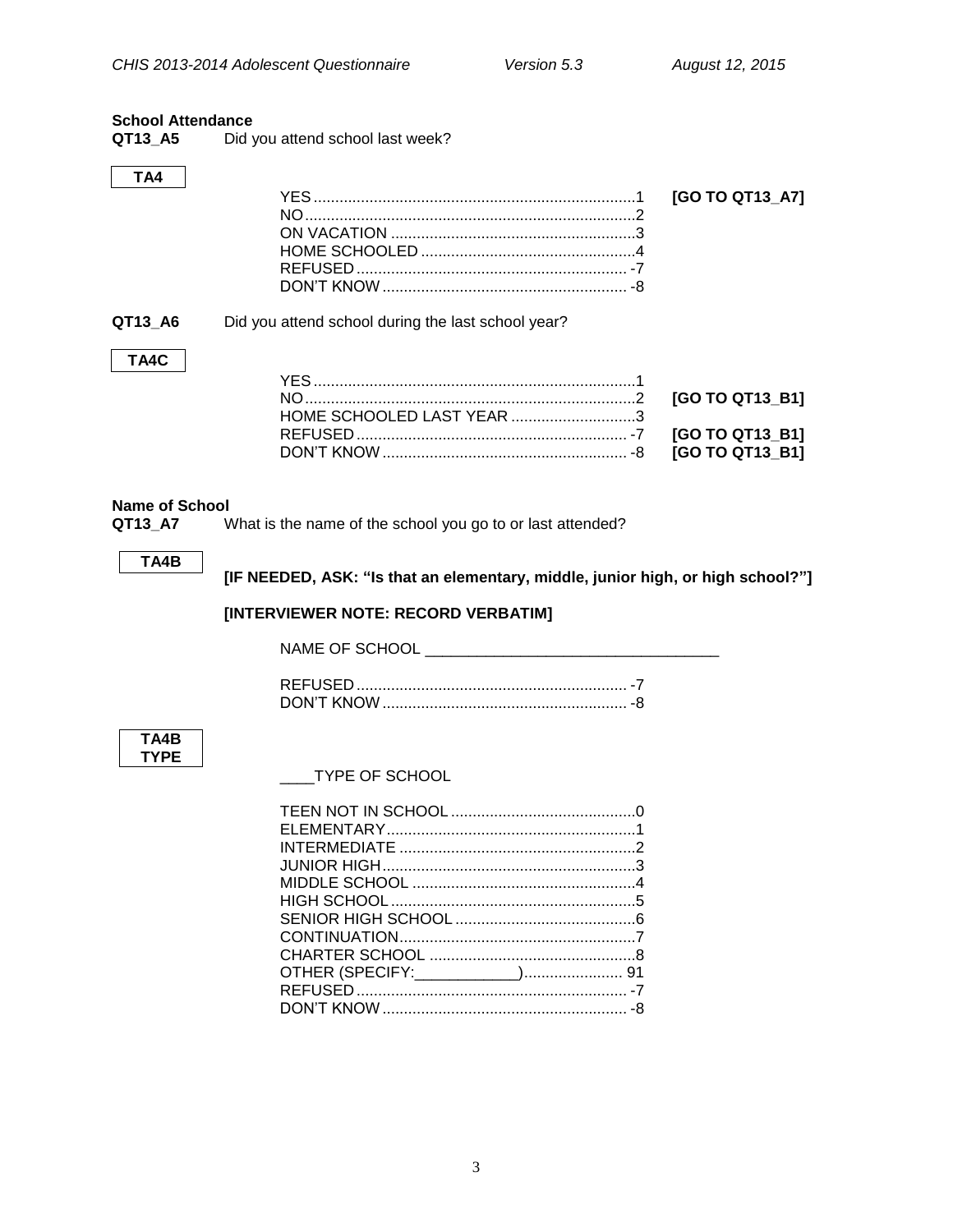#### <span id="page-6-0"></span>**Grade Level**

## **PROGRAMMING NOTE QT13\_A8: IF QT13\_A5 = 1 (ATTENDED SCHOOL LAST WEEK) OR 3 (ON VACATION), CONTINUE WITH QT13\_A8; ELSE GO TO QT13\_A9**

**QT13\_A8** What grade are you in now?

## **TA8**

## **PROGRAMMING NOTE QT13\_A8: IF QT13\_A5= 2 (DID NOT ATTEND SCHOOL LAST WEEK) AND QT13\_A6= 1 (ATTENDED SCHOOL LAST YEAR), CONTINUE WITH QT13\_A9; ELSE GO TO QT13\_A10**

**QT13\_A9** What grade were you in when you last attended school?

## **TA9**

**POST NOTE QT13\_A9: IF ((QT13\_A8 = 4 OR 5 OR 6 OR 7) OR (QT13\_A9 = 4 OR 5 OR 6 OR 7)) THEN SET HSSTUD = 1;**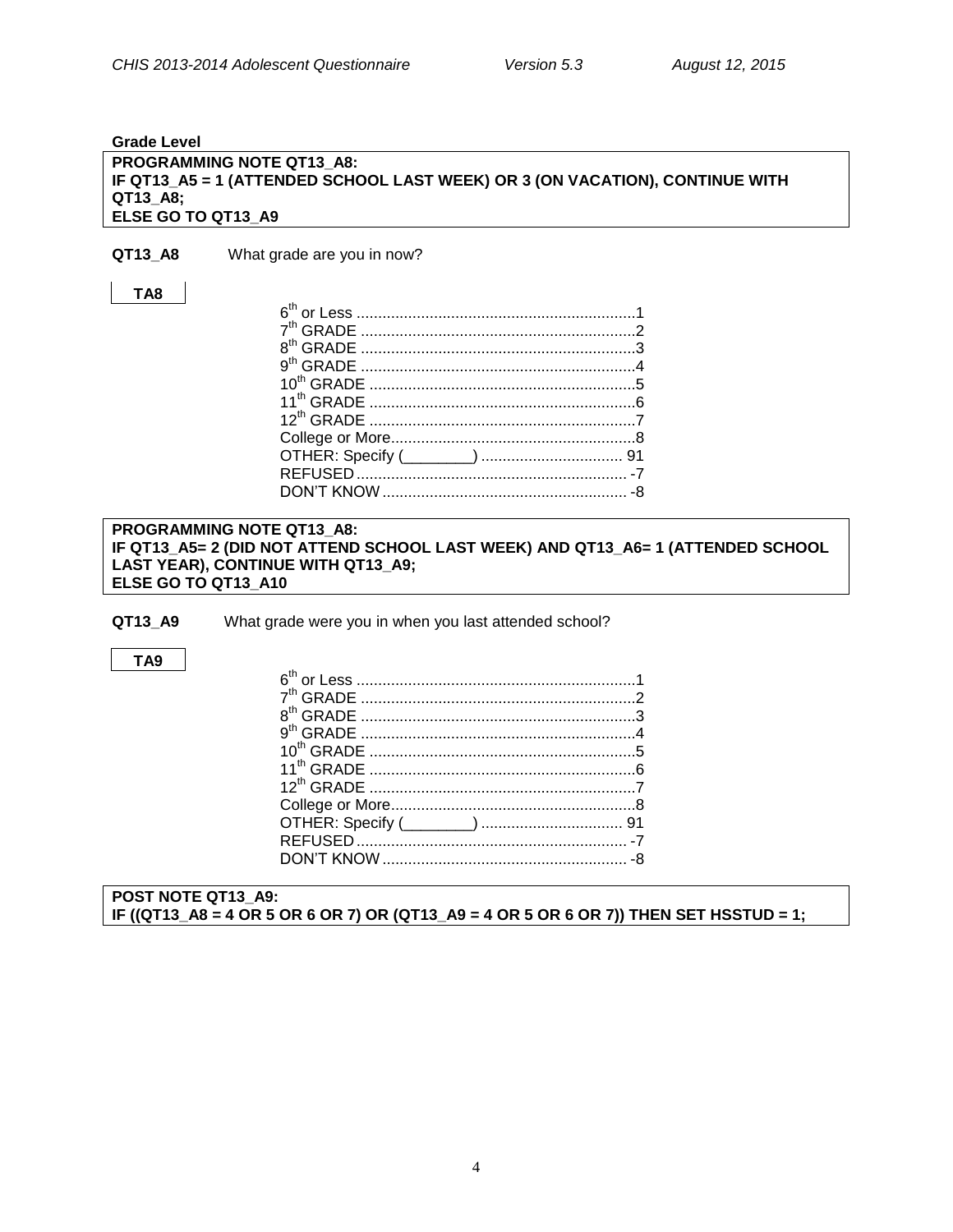## <span id="page-7-0"></span>**School Programs PROGRAMMING NOTE QT13\_A10: IF HSSTUD = 1 CONTINUE WITH QT13\_A10; ELSE GO TO QT13\_A16;**

<span id="page-7-1"></span>

| QT13 A10<br><b>TC57</b> | In high school, have you qualified for free or reduced cost lunch?                                                                                                                                                                                                |
|-------------------------|-------------------------------------------------------------------------------------------------------------------------------------------------------------------------------------------------------------------------------------------------------------------|
|                         |                                                                                                                                                                                                                                                                   |
| QT13_A11                | English as a second language programs promote listening, speaking, reading, and writing<br>in English among students who speak a language other than English at home. In high<br>school, have you participated in an English as a second language or ESL program? |
|                         | [IF NEEDED, SAY: "This may also be called an English-Language Development or<br>ELD program."]                                                                                                                                                                    |
| <b>TA11</b>             |                                                                                                                                                                                                                                                                   |
|                         |                                                                                                                                                                                                                                                                   |
| QT13_A12                | Special Education programs provide instruction for students with disabilities. In high<br>school, have you been in a Special Education program?                                                                                                                   |
|                         | [IF NEEDED, SAY: "These programs are usually for students with learning<br>disabilities, speech or language impairments, autism, or other health<br>impairments."]                                                                                                |
| <b>TA12</b>             |                                                                                                                                                                                                                                                                   |
| QT13 A13                | In high school, have you ever been suspended or expelled?                                                                                                                                                                                                         |
| <b>TA13</b>             |                                                                                                                                                                                                                                                                   |
|                         |                                                                                                                                                                                                                                                                   |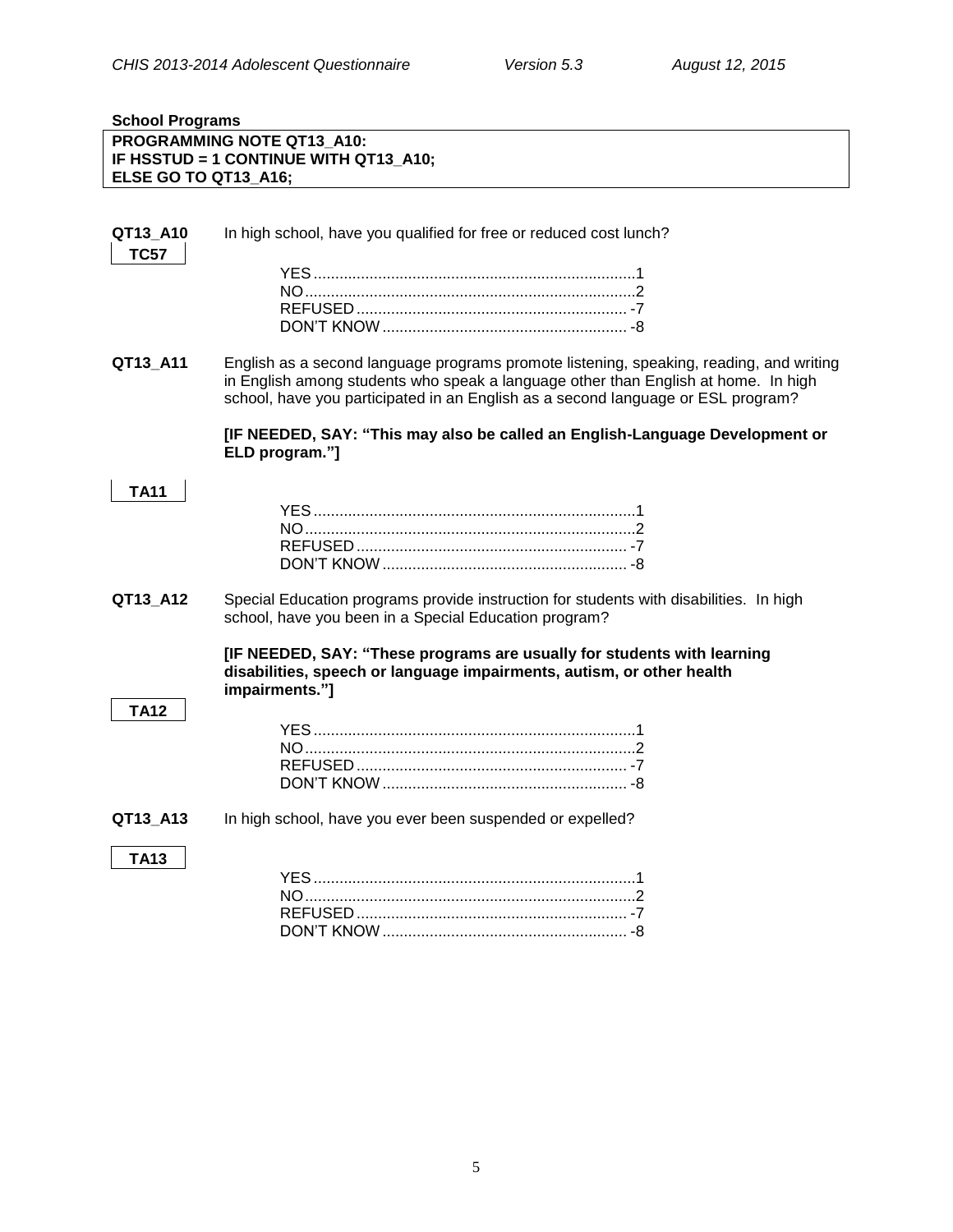## **Grades** QT13\_A14

What kind of grades did you get on your last report card? Would you say...

## **TA10**

## <span id="page-8-0"></span>**Expected College Attendance**

QT13 A15 On a scale of 1 to 5, where 1 is low and 5 is high, how likely is it that you will go to college?

## **TL23**

## <span id="page-8-1"></span>**School Instability**

QT13\_A16

In the past 3 years, how many times did you change schools, not counting for graduation?

TA<sub>6</sub>

#### **TIMES**

#### PROGRAM NOTE FOR QT13 A17: IF QT13\_A16 = 0, -7, OR -8 (ZERO/REF/DK) GO TO PN QT13\_A18; ELSE CONTINUE WITH QT13\_A17

QT13\_A17 Why did you change schools?

TA7

## [CHECK ALL THAT APPLY]

| DIDN'T LIKE OLD SCHOOL/TO ATTEND |  |
|----------------------------------|--|
|                                  |  |
|                                  |  |
| PROBLEMS WITH TEACHER/PEERS 5    |  |
|                                  |  |
|                                  |  |
|                                  |  |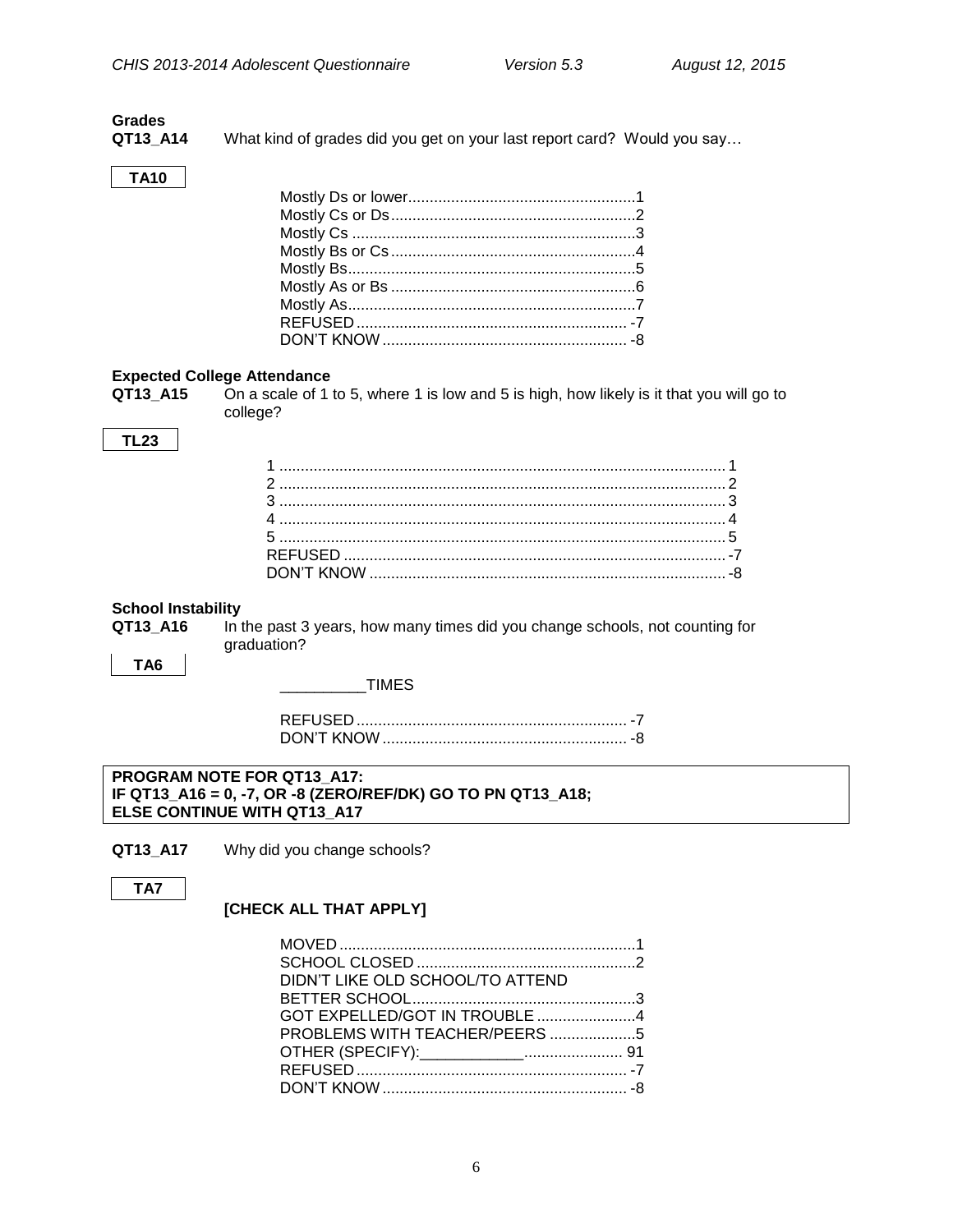<span id="page-9-0"></span>

| <b>Organizational Involvement</b> |                                                                                                                                                                                             |
|-----------------------------------|---------------------------------------------------------------------------------------------------------------------------------------------------------------------------------------------|
| ELSE SKIP TO QT13_A40             | PROGRAMMING NOTE QT13_A18:<br>IF HSSTUD = 1 CONTINUE WITH QT13 A18;                                                                                                                         |
| QT13_A18                          | I am going to read a list of activities that take place in many high schools and<br>communities. Please let me know if you have been involved in any of them since starting<br>$9th$ grade. |
| <b>TA14</b>                       | Afterschool arts, dance, drama, music, or other arts-related activity?                                                                                                                      |
| QT13_A19                          | Newspaper or yearbook?                                                                                                                                                                      |
| <b>TA15</b>                       |                                                                                                                                                                                             |
| QT13 A20                          | <b>Honors Society?</b>                                                                                                                                                                      |
| <b>TA16</b>                       |                                                                                                                                                                                             |
| QT13_A21                          | <b>Student Government or ASB?</b>                                                                                                                                                           |
| <b>TA17</b>                       |                                                                                                                                                                                             |
| QT13_A22                          | Debate Team?                                                                                                                                                                                |
| <b>TA18</b>                       |                                                                                                                                                                                             |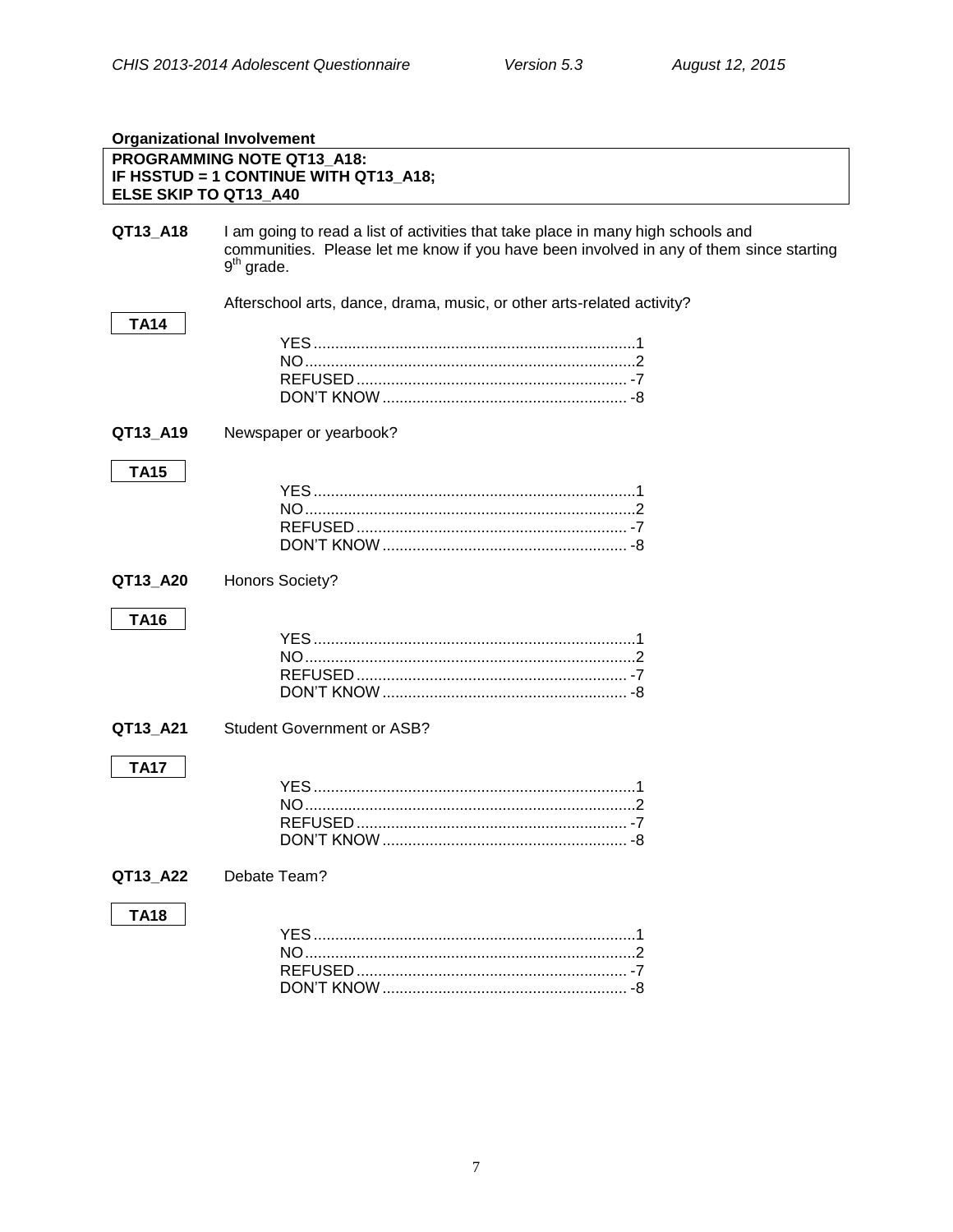| QT13_A23               | Youth center or Girls and Boys Club?                                                                                                                                   |                                                                                          |
|------------------------|------------------------------------------------------------------------------------------------------------------------------------------------------------------------|------------------------------------------------------------------------------------------|
| TA19                   |                                                                                                                                                                        |                                                                                          |
| QT13_A24               | A religious group or organization?                                                                                                                                     |                                                                                          |
| <b>TL14</b>            |                                                                                                                                                                        |                                                                                          |
| QT13_A25               | A political group or organization?                                                                                                                                     |                                                                                          |
| <b>TL16</b>            |                                                                                                                                                                        |                                                                                          |
| QT13_A26               | Since starting 9 <sup>th</sup> grade, have you taken part in club or group that tried to make a<br>difference at your school, in the community, or in broader society? |                                                                                          |
|                        | [IF NEEDED SAY: "Do not count student government or ASB."]                                                                                                             |                                                                                          |
| <b>TL12</b>            |                                                                                                                                                                        | [GO TO PN QT13_A27]<br>[GO TO PN QT13_A30]<br>[GO TO PN QT13_A30]<br>[GO TO PN QT13_A30] |
| QT13_A27               | How many of these clubs or groups have you participated in?                                                                                                            |                                                                                          |
| <b>TL13</b>            | NUMBER OF ORGANIZATIONS                                                                                                                                                |                                                                                          |
|                        |                                                                                                                                                                        |                                                                                          |
| ELSE GO TO PN QT13_A30 | PROGRAMMING NOTE QT13_A28:<br>IF QT13_A26 = 1 (IN GROUP THAT TRIED TO MAKE A DIFFERENCE) CONTINUE WITH QT13_A28;                                                       |                                                                                          |
| QT13_A28               | As part of your involvement in this/these organization(s), have you helped make<br>decisions affecting the group or its activities?                                    |                                                                                          |
| <b>TL17</b>            |                                                                                                                                                                        |                                                                                          |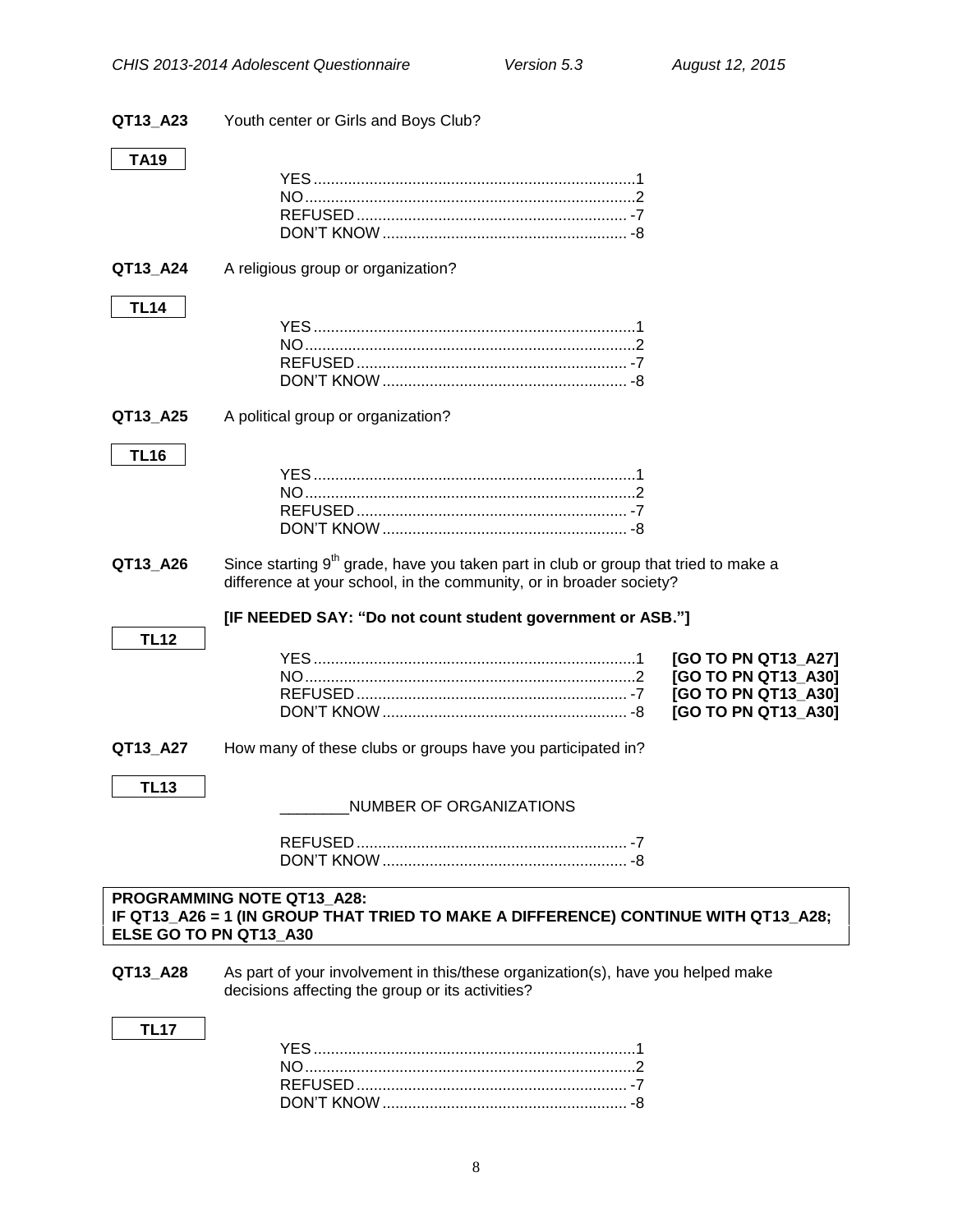**QT13\_A29** Helped with outreach to get other people involved?

## **TL18**

## **PROGRAMMING NOTE QT13\_A30: IF (QT13\_A18=1 OR QT13\_A19=1 OR QT13\_A20=1 OR QT13\_A21=1 OR QT13\_A22=1 OR QT13\_A23=1 OR QT13\_A24=1 OR QT13\_A25=1 OR QT13\_A26=1 (PARTICIPATED IN A GROUP PREVIOUSLY MENTIONED)) SKIP TO QT13\_A34; ELSE CONTINUE WITH QT13\_A30**

**QT13 A30** Since you have started high school, have you participated in any other extra-curricular activities? These could be activities at school or outside of school.

## YES...........................................................................1 **[GO TO QT13\_A31]** NO.............................................................................2 **[GO TO PN QT13\_A34]** REFUSED ............................................................... -7 **[GO TO PN QT13\_A34]** DON'T KNOW......................................................... -8 **[GO TO PN QT13\_A34]**

## **QT13\_A31** If yes, what activities have you been involved in?

## **TL20**

**TL19**

\_\_\_\_\_\_\_\_\_\_\_\_ SPECIFIED ACTIVITIES

ACADEMIC/SUBJECT MATTER/BUSINESS CLUB BAND CHEERLEADING ETHNIC/BLACK/LATINO/ASIAN YOUTH ORGANIZATION SPORTS TEAM

REFUSED ............................................................... -7 DON'T KNOW......................................................... -8

## **PROGRAMMING NOTE QT13\_A32: IF QT13\_A30=1 (PARTICIPATED IN OTHER EXTRA-CURRICULAR ACTIVITES) CONTINUE WITH QT13\_A32; ELSE GO TO QT13\_34**

**QT13\_A32** In any activity or organization that you have participated in during high school, did you help make decisions affecting the group or its activities?

#### **TL21**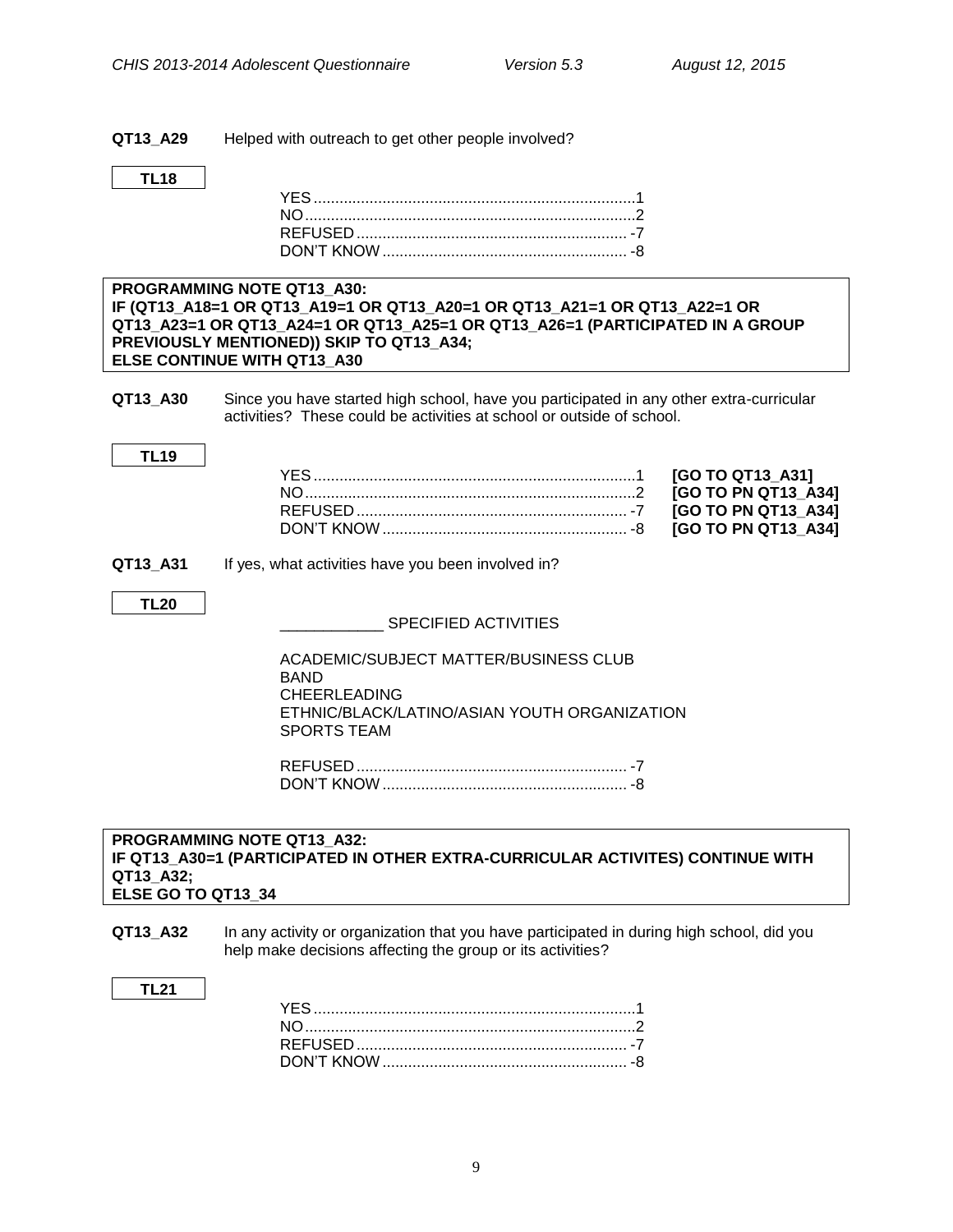## **PROGRAMMING NOTE QT13\_A33: IF QT13\_A30=1 (PARTICIPATED IN OTHER EXTRA-CURRICULAR ACTIVITES) CONTINUE WITH QT13\_A33; ELSE GO TO QT13\_34**

**QT13\_A33** Did you try to get other people involved?

## **TL22**

**QT13\_A34** Now I'm going to read a series of statements. Please tell me if you strongly disagree, somewhat disagree, somewhat agree, or strongly agree with each.

## **TL24**

I am being raised by someone who follows what is going on in government or public affairs.

**QT13 A35** I care deeply about issues in my community or society.

## **TL25**

**QT13\_A36** I care deeply about *health* issues in my community or society.

## **TL26**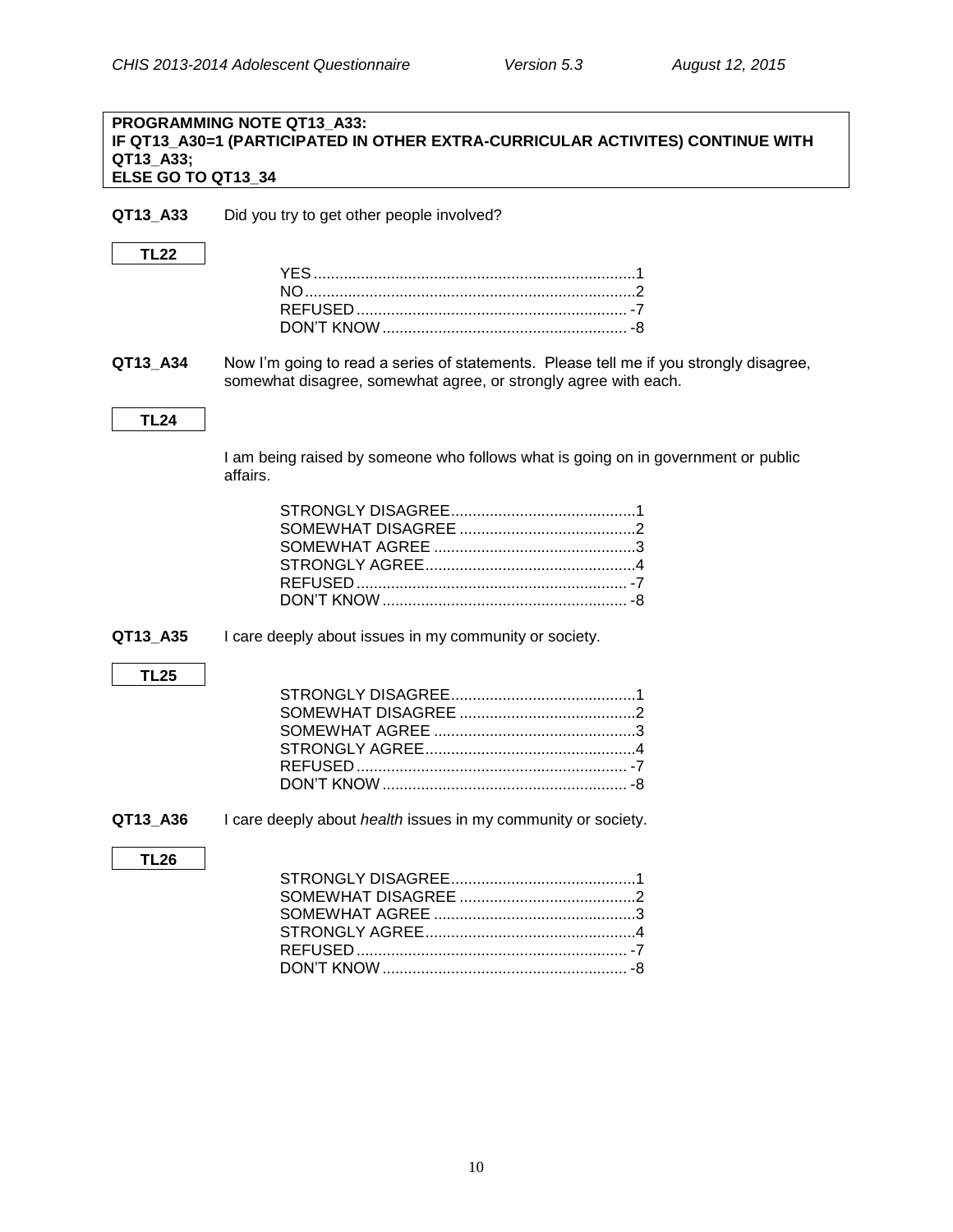**QT13\_A37** I believe that I can make a difference in my community.

## **TL27**

**QT13\_A38** I feel connected to others who are working to make a difference in my community.

## **TL28**

**TL29**

**TH21**

**TL10**

**QT13\_A39** In the United States, everyone has an equal chance to succeed.

## STRONGLY DISAGREE...........................................1 SOMEWHAT DISAGREE .........................................2 SOMEWHAT AGREE ...............................................3 STRONGLY AGREE.................................................4 REFUSED ............................................................... -7 DON'T KNOW......................................................... -8

**QT13\_A40** In the past 12 months, have you done any volunteer work or community service that you have not been paid for?

**QT13\_A41** In the past 12 months, did you participate in any clubs or organizations outside of school, other than sports, like the YMCA or Boys or Girls Club?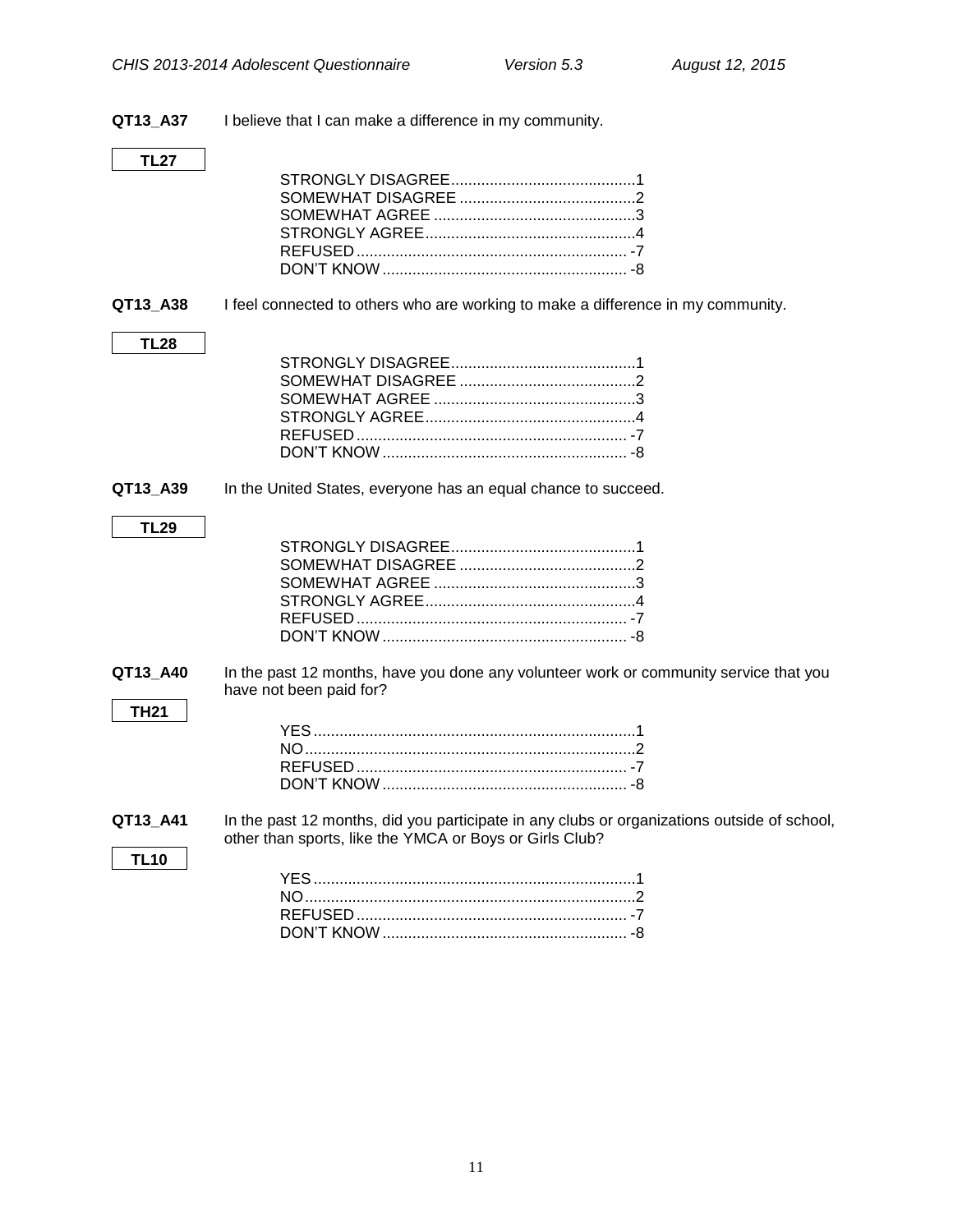## **SECTION B – HEALTH STATUS AND HEALTH CONDITIONS**

## <span id="page-14-1"></span><span id="page-14-0"></span>**General Health**

**TB1**

**QT13\_B1** Now I'm going to ask about your health.

In general, would you say your health is excellent, very good, good, fair or poor?

## <span id="page-14-2"></span>**Height and Weight**

| QT13 | В2 |
|------|----|
|      |    |

<span id="page-14-3"></span>About how tall are you without shoes?

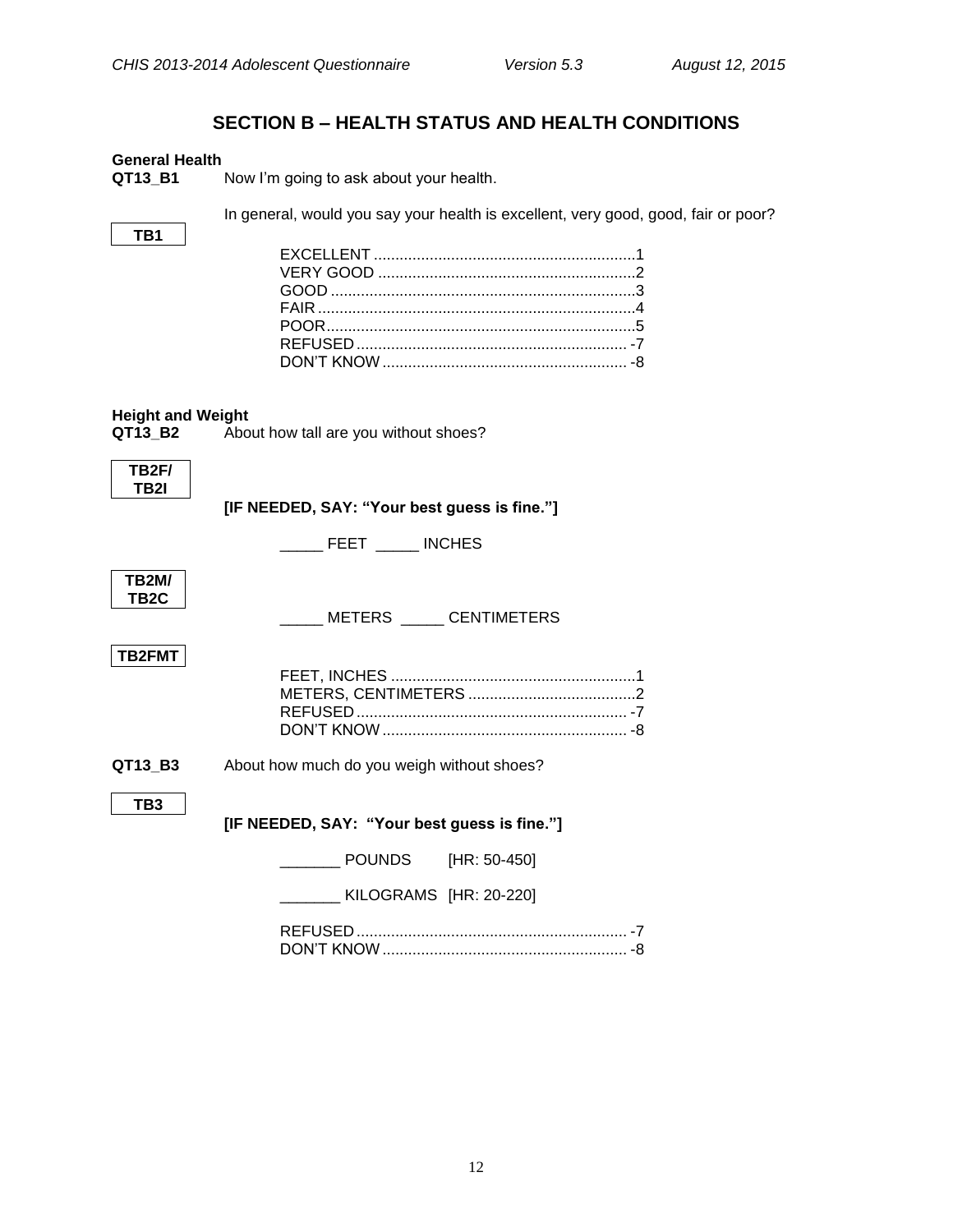<span id="page-15-0"></span>

| <b>Missed School Days</b> |                                                                                                         |
|---------------------------|---------------------------------------------------------------------------------------------------------|
|                           | PROGRAMMING NOTE QT13 B4:                                                                               |
|                           | IF QT13_A5 = 1 (ATTENDED SCHOOL LAST WEEK) OR 4 (HOME SCHOOLED), CONTINUE WITH                          |
| QT13_B4;                  |                                                                                                         |
| ELSE GO TO QT13_B5        |                                                                                                         |
|                           |                                                                                                         |
| QT13_B4                   | During the last four school weeks, how many days of school did you miss because of a<br>health problem? |
| TB4                       |                                                                                                         |
|                           | [INTERVIEWER NOTE: INCLUDE HOME SCHOOLERS]                                                              |
|                           | DAYS [HR: 0-20]                                                                                         |
|                           |                                                                                                         |
| <b>Asthma</b><br>QT13_B5  | Has a doctor ever told you or your parents that you have asthma?                                        |
| TB <sub>5</sub>           | [GO TO QT13_B21]<br>[GO TO QT13_B21]<br>[GO TO QT13_B21]                                                |
| QT13_B6                   | Do you still have asthma?                                                                               |
| <b>TB17</b>               |                                                                                                         |
| QT13_B7                   | During the past 12 months, have you had an episode of asthma or an asthma attack?                       |
| <b>TB18</b>               |                                                                                                         |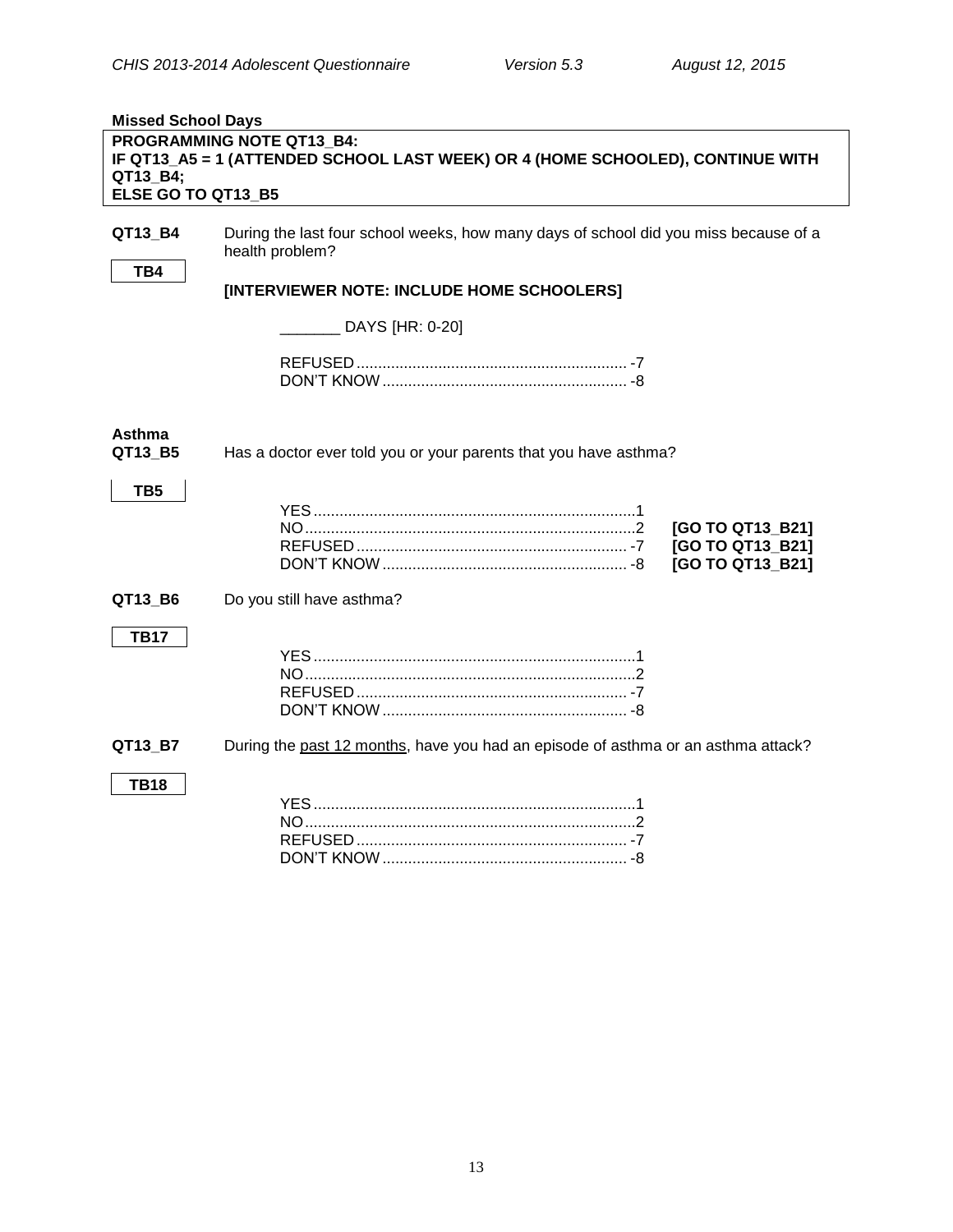|                        | PROGRAMMING NOTE QT13 B8:<br>IF QT13_B6 = 2, -7, OR -8 (NO, REFUSED, OR DON'T KNOW) AND QT13_B7 = 2, -7, OR -8 (NO,<br>REFUSED, OR DON'T KNOW), GO TO QT13_B12;<br><b>ELSE CONTINUE WITH QT13_B8</b> |
|------------------------|------------------------------------------------------------------------------------------------------------------------------------------------------------------------------------------------------|
| QT13_B8<br>TB7         | During the past 12 months, how often have you had asthma symptoms such as<br>coughing, wheezing, shortness of breath, chest tightness, or phlegm? Would you say                                      |
|                        |                                                                                                                                                                                                      |
|                        |                                                                                                                                                                                                      |
| QT13_B9<br><b>TB19</b> | During the past 12 months, have you had to visit a hospital emergency room because of<br>your asthma?                                                                                                |
|                        | [GO TO QT13_B11]<br>[GO TO QT13_B11]<br>[GO TO QT13_B11]                                                                                                                                             |
| QT13 B10               | Did you visit a hospital emergency room for your asthma because you were unable to<br>see your doctor?                                                                                               |
| <b>TB31</b>            | [INTERVIEWER NOTE: ENTER 3 ONLY IF R VOLUNTEERS THAT HE/SHE DOESN'T<br>HAVE A DOCTOR. DO NOT PROBE.]                                                                                                 |
|                        |                                                                                                                                                                                                      |
| QT13 B11<br>TF4A       | During the past 12 months, were you admitted to the hospital overnight or longer for your<br>asthma?                                                                                                 |
|                        |                                                                                                                                                                                                      |
| QT13_B12               | Are you now taking a daily medication to control your asthma that was prescribed or<br>given to you by a doctor?                                                                                     |
| TB <sub>6</sub>        | [IF NEEDED, SAY: "This includes both oral medicine and inhalers. This is different<br>from inhalers used for quick relief."]                                                                         |
|                        |                                                                                                                                                                                                      |

DON'T KNOW......................................................... -8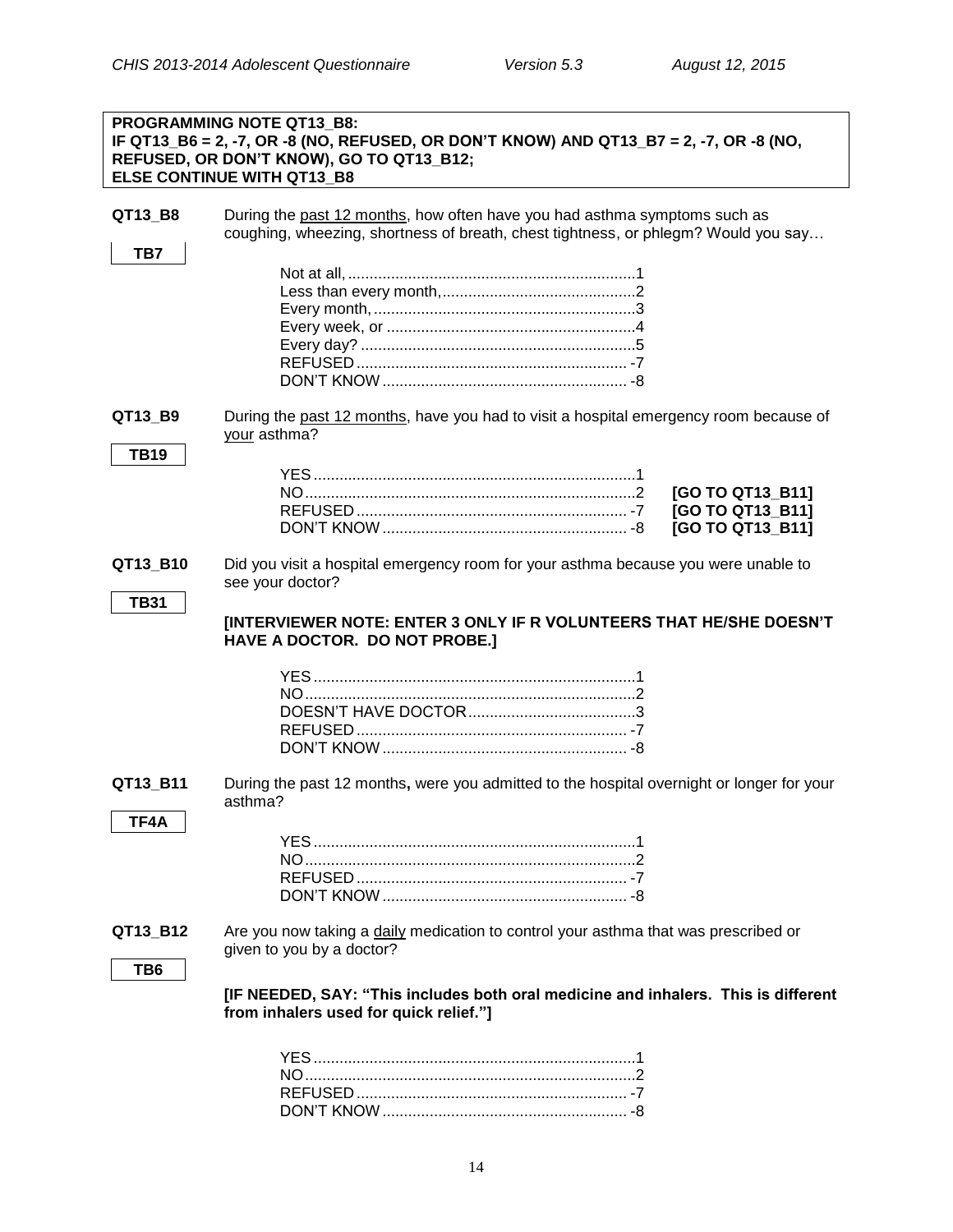|                         | PROGRAMMING NOTE QT13 B13:<br>IF QT13_B6 = 1 (YES, STILL HAVE ASTHMA) OR QT13_B7 = 1 (YES, EPISODE IN PAST 12<br>MONTHS) GO TO QT13_B17;<br><b>ELSE CONTINUE WITH QT13 B13</b> |                                                          |
|-------------------------|--------------------------------------------------------------------------------------------------------------------------------------------------------------------------------|----------------------------------------------------------|
| QT13 B13<br><b>TB27</b> | During the past 12 months, how often have you had asthma symptoms such as<br>coughing, wheezing, shortness of breath, chest tightness, or phlegm? Would you say                |                                                          |
|                         |                                                                                                                                                                                |                                                          |
|                         |                                                                                                                                                                                |                                                          |
| QT13_B14                | During the past 12 months, have you had to visit a hospital emergency room because of<br>your asthma?                                                                          |                                                          |
| <b>TB28</b>             |                                                                                                                                                                                |                                                          |
|                         |                                                                                                                                                                                | [GO TO QT13_B16]<br>[GO TO QT13_B16]<br>[GO TO QT13 B16] |
| QT13_B15                | Did you visit a hospital emergency room for your asthma because you were unable to<br>see your doctor?                                                                         |                                                          |
| <b>TB34</b>             | [INTERVIEWER NOTE: ENTER 3 ONLY IF R VOLUNTEERS THAT HE/SHE DOESN'T<br>HAVE A DOCTOR. DO NOT PROBE.]                                                                           |                                                          |
|                         |                                                                                                                                                                                |                                                          |
| QT13_B16                | During the past 12 months, were you admitted to the hospital overnight or longer for your<br>asthma?                                                                           |                                                          |
| TB29                    |                                                                                                                                                                                |                                                          |
| QT13_B17                | During the past 12 months, how many days of school did you miss due to asthma?                                                                                                 |                                                          |
| TB24                    | [INTERVIEWER NOTE: INCLUDE HOME SCHOOLERS]                                                                                                                                     |                                                          |
|                         | DAYS [HR: 0-365]                                                                                                                                                               |                                                          |
|                         |                                                                                                                                                                                |                                                          |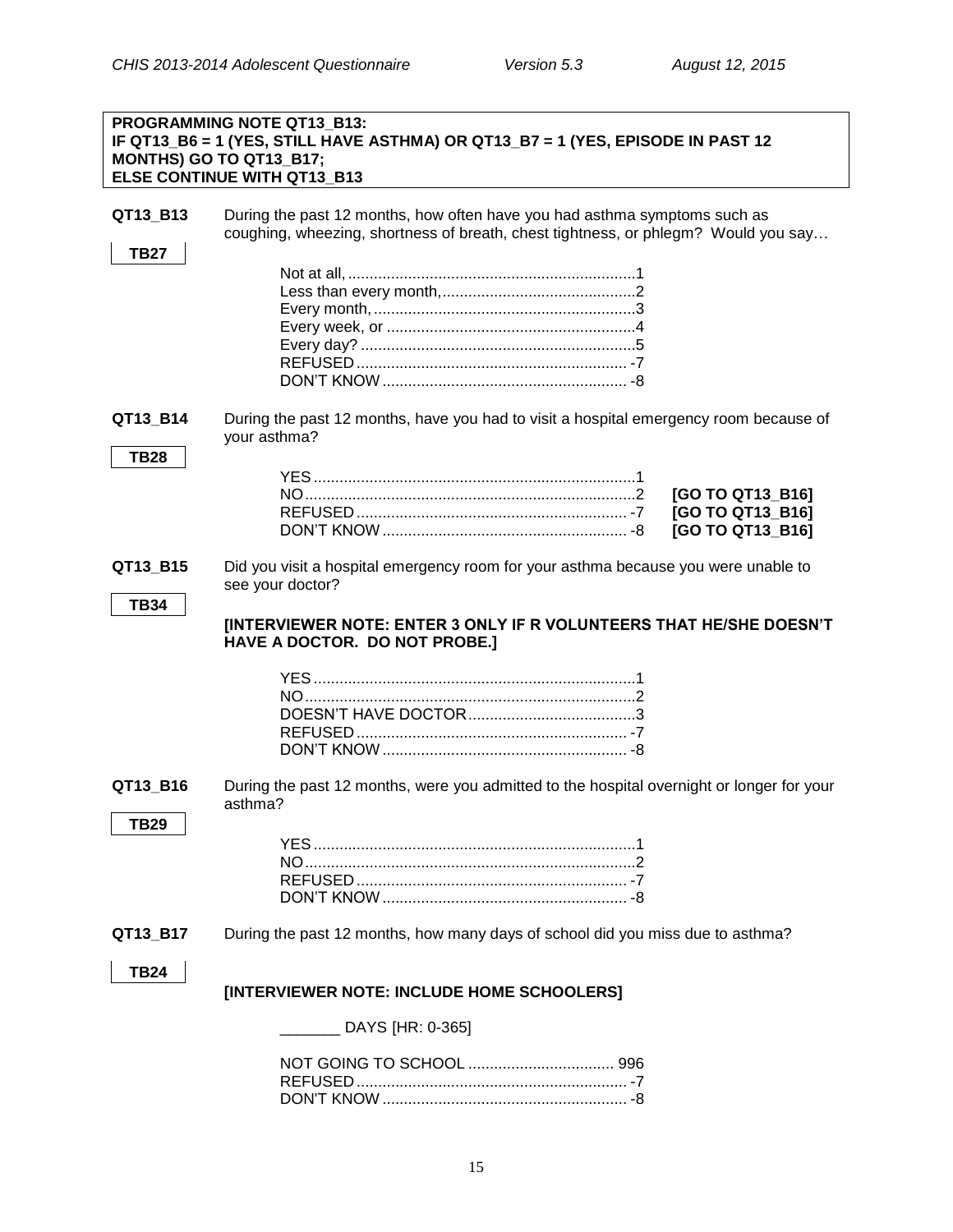**QT13\_B18** Have your doctors or other medical providers worked with you to develop a plan so that you know how to take care of your asthma? **TB20** YES...........................................................................1 NO.............................................................................2 **[GO TO QT13\_B21]** REFUSED ............................................................... -7 **[GO TO QT13\_B21]** DON'T KNOW ......................................................... -8 **[GO TO QT13\_B21] QT13 B19** Do you have a written or printed copy of this plan? **TB32 [IF NEEDED, SAY: "This can be an electronic or hard copy."]** YES...........................................................................1 NO.............................................................................2 REFUSED ............................................................... -7 DON'T KNOW......................................................... -8 **QT13\_B20** How confident are you that you can control and manage your asthma? Would you say you are… **TB33** Very confident, ..........................................................1 Somewhat confident, ................................................2 Not too confident, or..................................................3 Not at all confident? ..................................................4 REFUSED ............................................................... -7 DON'T KNOW ......................................................... -8 **Flu Shot QT13\_B21** During the past 12 months, did you get a flu shot or the nasal flu vaccine, called Flumist?<br>
(CHIS 2014 ONLY)

## **Modified-TB26**

<span id="page-18-0"></span>**[IF NEEDED, SAY: "A flu shot is usually given in the Fall and protects against influenza for the flu season."]**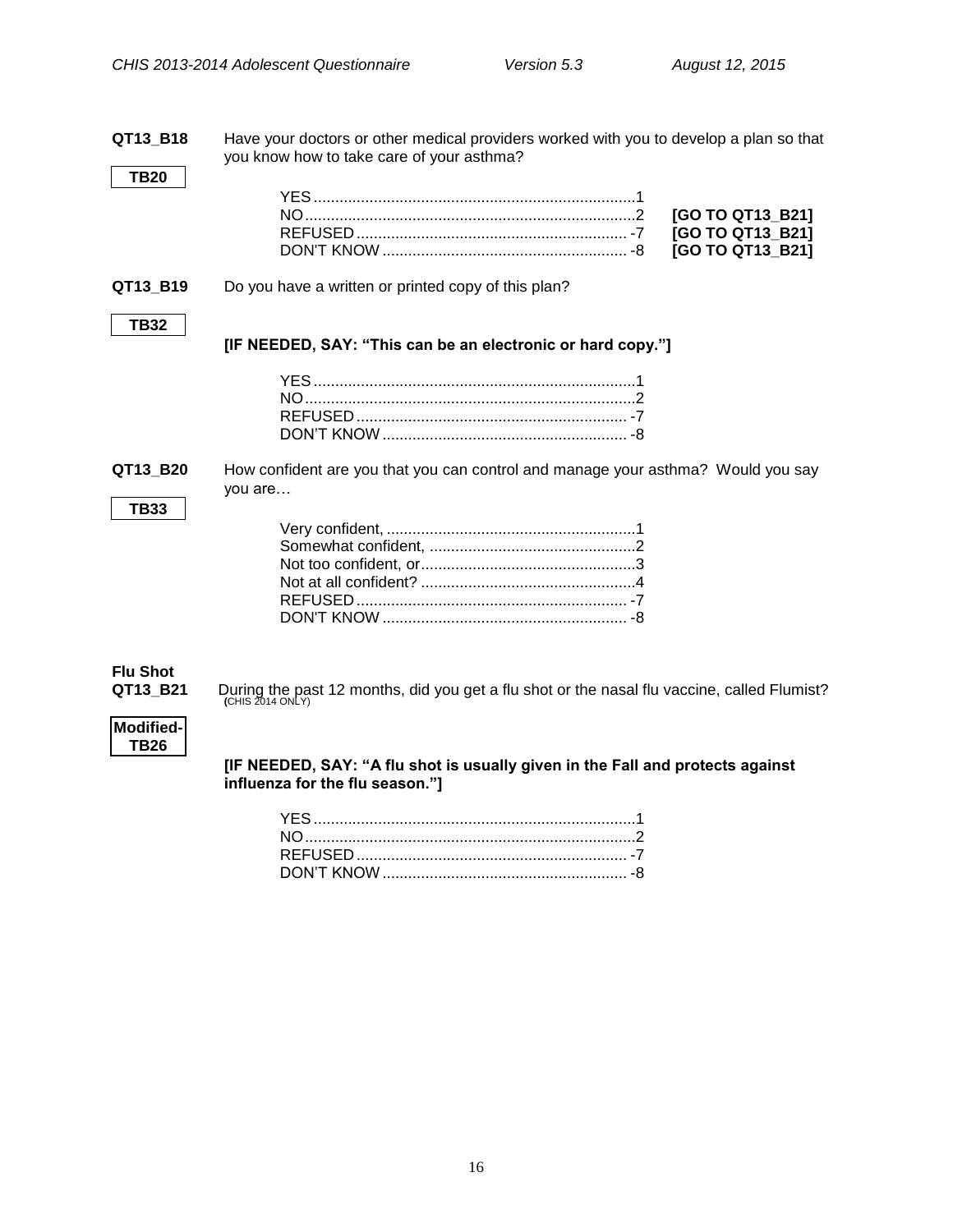# **SECTION C - DIET, NUTRITION, AND FOOD ENVIRONMENT**

<span id="page-19-1"></span><span id="page-19-0"></span>

| <b>Dietary Intake</b> |                                                                                                                                                                                                                                                                                                                                                                                      |
|-----------------------|--------------------------------------------------------------------------------------------------------------------------------------------------------------------------------------------------------------------------------------------------------------------------------------------------------------------------------------------------------------------------------------|
|                       | Now, I'm going to ask about the foods you ate yesterday, including both meals and<br>snacks.                                                                                                                                                                                                                                                                                         |
| QT13 C1<br>TE4        | Yesterday, how many servings of fruit, such as an apple or banana, did you eat?                                                                                                                                                                                                                                                                                                      |
|                       | [IF NEEDED, SAY: "A serving is whatever it means to you."]                                                                                                                                                                                                                                                                                                                           |
|                       | ___ SERVINGS [HR: 0-20; SR: 0-9]                                                                                                                                                                                                                                                                                                                                                     |
|                       |                                                                                                                                                                                                                                                                                                                                                                                      |
| QT13_C2<br>TE6        | [Yesterday,] how many servings of other vegetables like green salad, green beans, or<br>potatoes did you have? Do not include fried potatoes.                                                                                                                                                                                                                                        |
|                       | ___ SERVINGS [HR: 0-20; SR: 0-4]                                                                                                                                                                                                                                                                                                                                                     |
|                       |                                                                                                                                                                                                                                                                                                                                                                                      |
| QT13_C3               | [Yesterday,] how many glasses or cans of soda that contain sugar, such as Coke, did you<br>drink? Do not include diet soda.                                                                                                                                                                                                                                                          |
| <b>TC28A</b>          | [IF NEEDED, SAY: "Do not include canned or bottled juices or teas."]                                                                                                                                                                                                                                                                                                                 |
|                       | <b>GLASSES OR CANS</b>                                                                                                                                                                                                                                                                                                                                                               |
|                       |                                                                                                                                                                                                                                                                                                                                                                                      |
| QT13_C4               | [Yesterday,] how many glasses or cans of sweetened fruit drinks, sports, or energy<br>drinks, did you drink?                                                                                                                                                                                                                                                                         |
| <b>TC28B</b>          | [IF NEEDED, SAY: "Such as lemonade, Gatorade, Snapple, or Red Bull."]                                                                                                                                                                                                                                                                                                                |
|                       | [DO NOT READ. FOR INTERVIEWER INFORMATION ONLY. THIS ALSO INCLUDES<br>DRINKS SUCH AS: FRUIT JUICES OR DRINKS YOU MADE AT HOME AND ADDED<br>SUGAR TO, KOOL-AID, TAMPICO, HAWAIIAN PUNCH, CRANBERRY COCKTAIL,<br>HI-C, SNAPPLE, SUGAR CANE JUICE, AND VITAMIN WATER. DO NOT INCLUDE:<br>100% FRUIT JUICES OR SODA, YOGURT DRINKS, CARBONATED WATER, OR<br><b>FRUIT-FLAVORED TEAS.]</b> |
|                       | <b>GLASSES OR CANS</b>                                                                                                                                                                                                                                                                                                                                                               |
|                       |                                                                                                                                                                                                                                                                                                                                                                                      |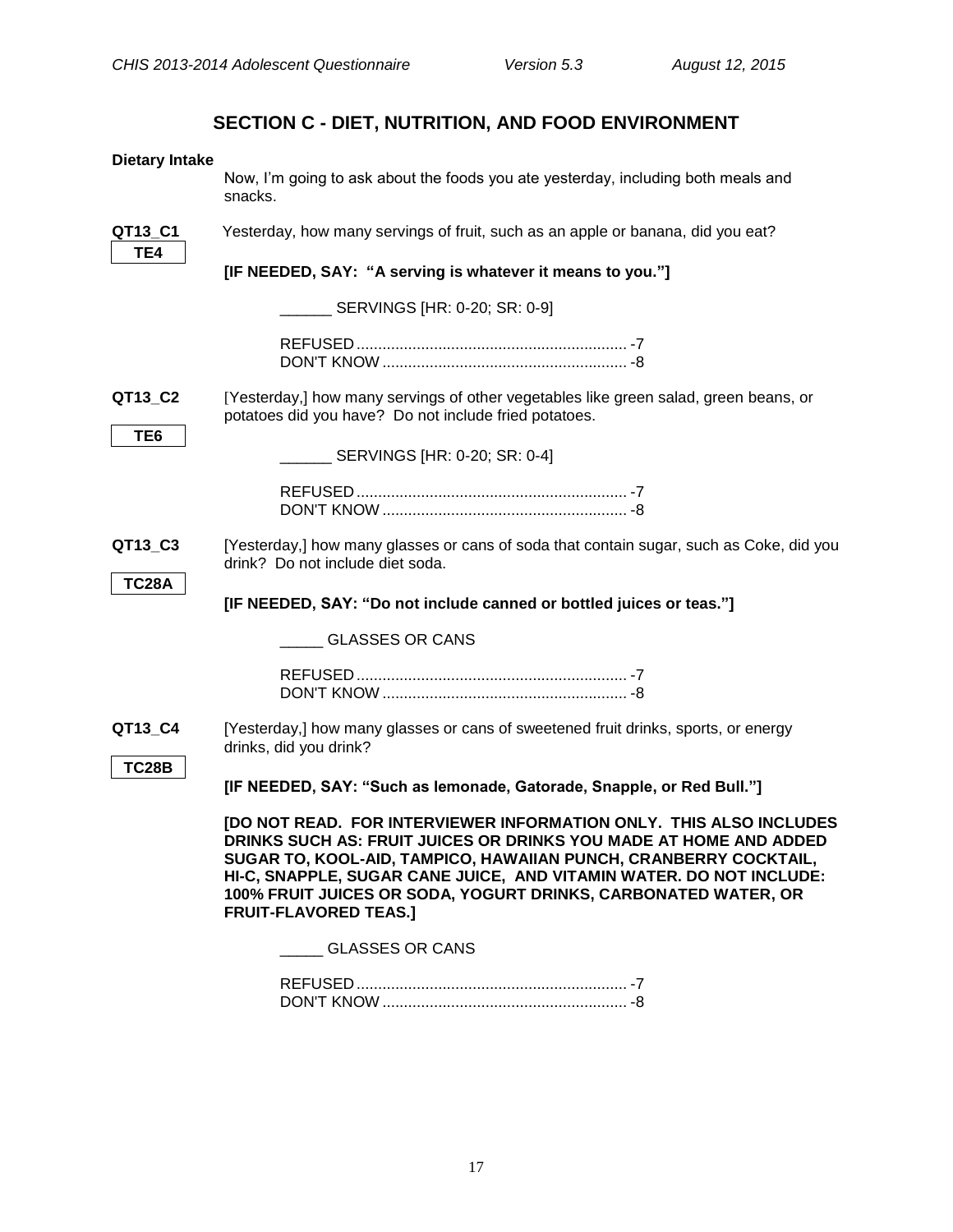**QT13\_C5** Yesterday, how many glasses of nonfat or low-fat milk did you drink? Do not include 2% milk or whole milk.

**TC55**

|  | <b>GLASSES</b> |
|--|----------------|
|  |                |

**QT13\_C6** Yesterday, how many cups coffee or tea with sugar or honey added did you drink? Do not include drinks with things like Splenda or Equal. Include pre-sweetened tea and coffee drinks such as Arizona Iced Tea and Frappucino. **TC56**

\_\_\_\_\_ CUPS

**QT13\_C7** Yesterday, how many glasses of 100% fruit juice, such as orange or apple juice, did you drink?

**TC58**

**[IF NEEDED, SAY: "Only include 100% fruit juices."] [PART OF A GLASS COUNTS AS 1 GLASS. ASK R TO ESTIMATE NUMBER OF GLASSES IF DRINKING FROM A BOTTLE, CAN, OR CARTON.]**

| <b>GLASSES</b> | [HR: 0-20; SR 0-9] |
|----------------|--------------------|
|                |                    |

# <span id="page-20-0"></span>**Fast Food**

In the past 7 days, how many times did you eat fast food? Include fast food meals eaten at school, at home or at fast-food restaurants, carryout or drive thru.

## <span id="page-20-1"></span>**TD25**

**[IF NEEDED, SAY: "Such as food you get at McDonald's, KFC, Panda Express or Taco Bell."]**

\_\_\_\_\_ TIMES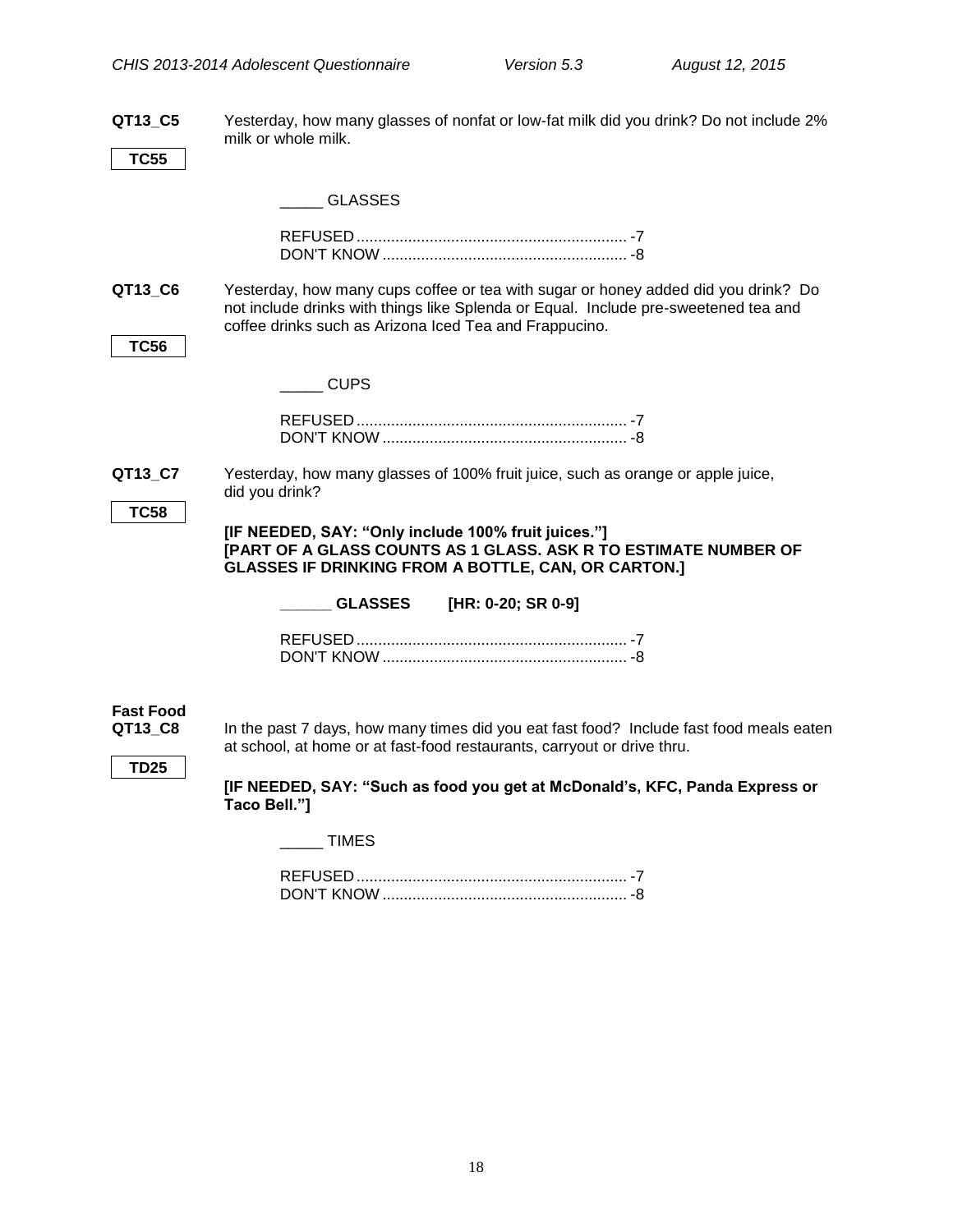| <b>Food Environment</b> |                                                                                          |
|-------------------------|------------------------------------------------------------------------------------------|
|                         | PROGRAMMING NOTE QT13 C9:                                                                |
|                         | IF QT13_A5 = 1 (ATTENDED SCHOOL LAST WEEK) OR QT13_A6 = 1 (ATTENDED SCHOOL LAST          |
|                         | SCHOOL YEAR) THEN CONTINUE WITH QT13_C9;<br>ELSE GO TO PROGRAMMING NOTE QT13 C11;        |
|                         |                                                                                          |
| QT13_C9                 | Does your school usually serve students fast food made by restaurants like McDonald's,   |
|                         | Burger King, Taco Bell, or Pizza Hut?                                                    |
| <b>TC10</b>             |                                                                                          |
|                         |                                                                                          |
|                         |                                                                                          |
|                         |                                                                                          |
|                         |                                                                                          |
|                         |                                                                                          |
|                         |                                                                                          |
|                         | PROGRAMMING NOTE QT13 C10:                                                               |
|                         | IF QT13_A6 = 1 (ATTENDED SCHOOL LAST SCHOOL YEAR), DISPLAY: "During a typical week,      |
| how many times do";     |                                                                                          |
|                         | ELSE DISPLAY "In the past 7 days, how many times did"                                    |
| QT13_C10                | {During a typical week, how many times do/In the past 7 days how many times did} you     |
|                         | eat the lunch served in the school cafeteria?                                            |
|                         |                                                                                          |
| <b>TD24</b>             |                                                                                          |
|                         | $\_$ TIMES $[SR: 0-5; HR: 0-7]$                                                          |
|                         |                                                                                          |
|                         |                                                                                          |
|                         |                                                                                          |
|                         |                                                                                          |
|                         | <b>Water Availability and Consumption</b>                                                |
|                         | PROGRAMMING NOTE QT13 C10:                                                               |
|                         | IF QT13_A5 =1 (ATTENDED SCHOOL LAST WEEK) THEN DISPLAY "Does";                           |
|                         | ELSE IF QT13_A5 ≠ 1 OR 4 (DID NOT ATTEND SCHOOL LAST WEEK/ON VACATION) THEN              |
|                         | DISPLAY "When you were last attending school, did";                                      |
|                         | ELSE IF QT13_A5 = 4 (HOME SCHOOLED) SKIP TO SECTION D;                                   |
|                         |                                                                                          |
| QT13 C10                | {Does/When you were last attending school, did} your school offer free drinking water to |
|                         | students during lunchtime? <sup>(CHIS 2012 AND 2013 ONLY)</sup>                          |
| <b>TC46</b>             |                                                                                          |
|                         | [IF NEEDED SAY: "By free, I mean water that you don't have to pay for."]                 |
|                         |                                                                                          |
|                         |                                                                                          |
|                         | [GO TO QT13_C17]                                                                         |
|                         | [GO TO QT13_C17]                                                                         |

<span id="page-21-0"></span>DON'T KNOW......................................................... -8 **[GO TO QT13\_C17]**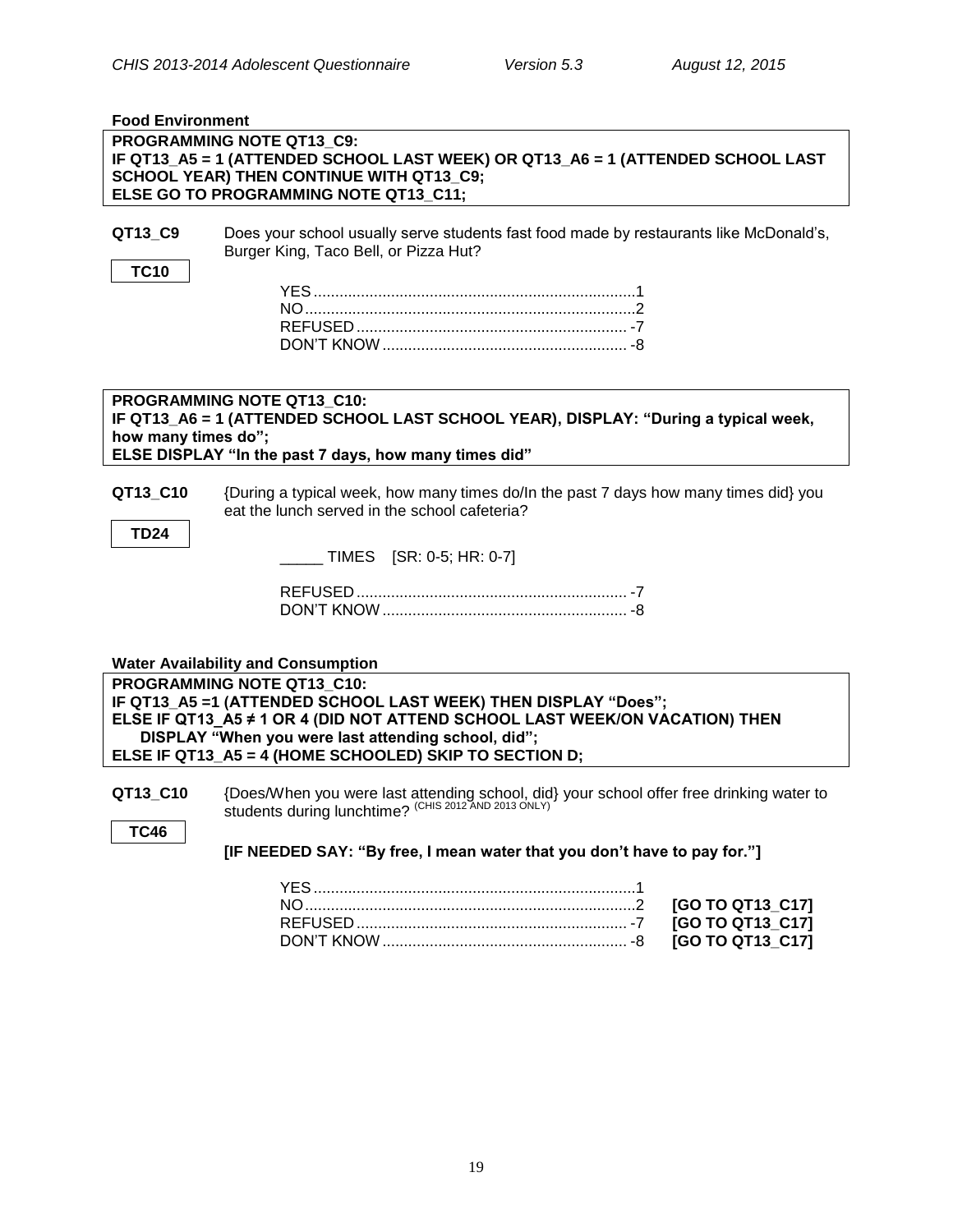|             | PROGRAMMING NOTE QT13_C11:<br>IF QT13_A5 =1 (ATTENDED SCHOOL LAST WEEK) THEN DISPLAY "Does";                                                                  |
|-------------|---------------------------------------------------------------------------------------------------------------------------------------------------------------|
|             | ELSE IF QT13_A5 ≠ 1 OR 4 (DID NOT ATTEND SCHOOL LAST WEEK/ON VACATION) THEN                                                                                   |
|             | DISPLAY "When you were last attending school, did";                                                                                                           |
| QT13 C11    | {Does/When you were last attending school, did} your school offer free drinking water to                                                                      |
|             | students at lunchtime from drinking fountains or faucets in the cafeteria or where students eat? (CHIS 2012 AND 2013 ONLY)                                    |
| <b>TC47</b> |                                                                                                                                                               |
|             |                                                                                                                                                               |
|             |                                                                                                                                                               |
|             |                                                                                                                                                               |
|             |                                                                                                                                                               |
|             | PROGRAMMING NOTE QT13_C12:                                                                                                                                    |
|             | IF QT13_A5 =1 (ATTENDED SCHOOL LAST WEEK) THEN DISPLAY "Does";<br>ELSE IF QT13_A5 ≠ 1 OR 4 (DID NOT ATTEND SCHOOL LAST WEEK/ON VACATION) THEN                 |
|             | DISPLAY "When you were last attending school, did";                                                                                                           |
| QT13_C12    |                                                                                                                                                               |
|             | {Does/When you were last attending school, did} your school offer free drinking water to students at lunchtime from water pitchers? (CHIS 2012 AND 2013 ONLY) |
| <b>TC48</b> |                                                                                                                                                               |
|             |                                                                                                                                                               |
|             |                                                                                                                                                               |
|             |                                                                                                                                                               |
|             | PROGRAMMING NOTE QT13_C13:                                                                                                                                    |
|             | IF QT13_A5 =1 (ATTENDED SCHOOL LAST WEEK) THEN DISPLAY "Does";                                                                                                |
|             | ELSE IF QT13_A5 ≠ 1 OR 4 (DID NOT ATTEND SCHOOL LAST WEEK/ON VACATION) THEN<br>DISPLAY "When you were last attending school, did";                            |
|             |                                                                                                                                                               |
| QT13_C13    | [{Does/When you were last attending school, did} your school offer free drinking water to                                                                     |
|             | students at lunchtime]From a spout or dispenser that is attached to the wall?<br>(CHIS 2012 AND 2013 ONLY)                                                    |
| <b>TC49</b> |                                                                                                                                                               |
|             |                                                                                                                                                               |
|             | <b>NO</b>                                                                                                                                                     |
|             |                                                                                                                                                               |
|             |                                                                                                                                                               |
|             | PROGRAMMING NOTE QT13_C14:                                                                                                                                    |
|             | IF QT13_A5 =1 (ATTENDED SCHOOL LAST WEEK) THEN DISPLAY "Does";<br>ELSE IF QT13_A5 ≠ 1 OR 4 (DID NOT ATTEND SCHOOL LAST WEEK/ON VACATION) THEN                 |
|             | DISPLAY "When you were last attending school, did";                                                                                                           |
| QT13 C14    | [{Does/When you were last attending school, did} your school offer free drinking water to                                                                     |
|             | students at lunchtime]From a large container of water with a spout, such as a water cooler? (CHIS 2012 AND 2013 ONLY)                                         |
|             |                                                                                                                                                               |
| <b>TC50</b> |                                                                                                                                                               |
|             |                                                                                                                                                               |
|             |                                                                                                                                                               |
|             |                                                                                                                                                               |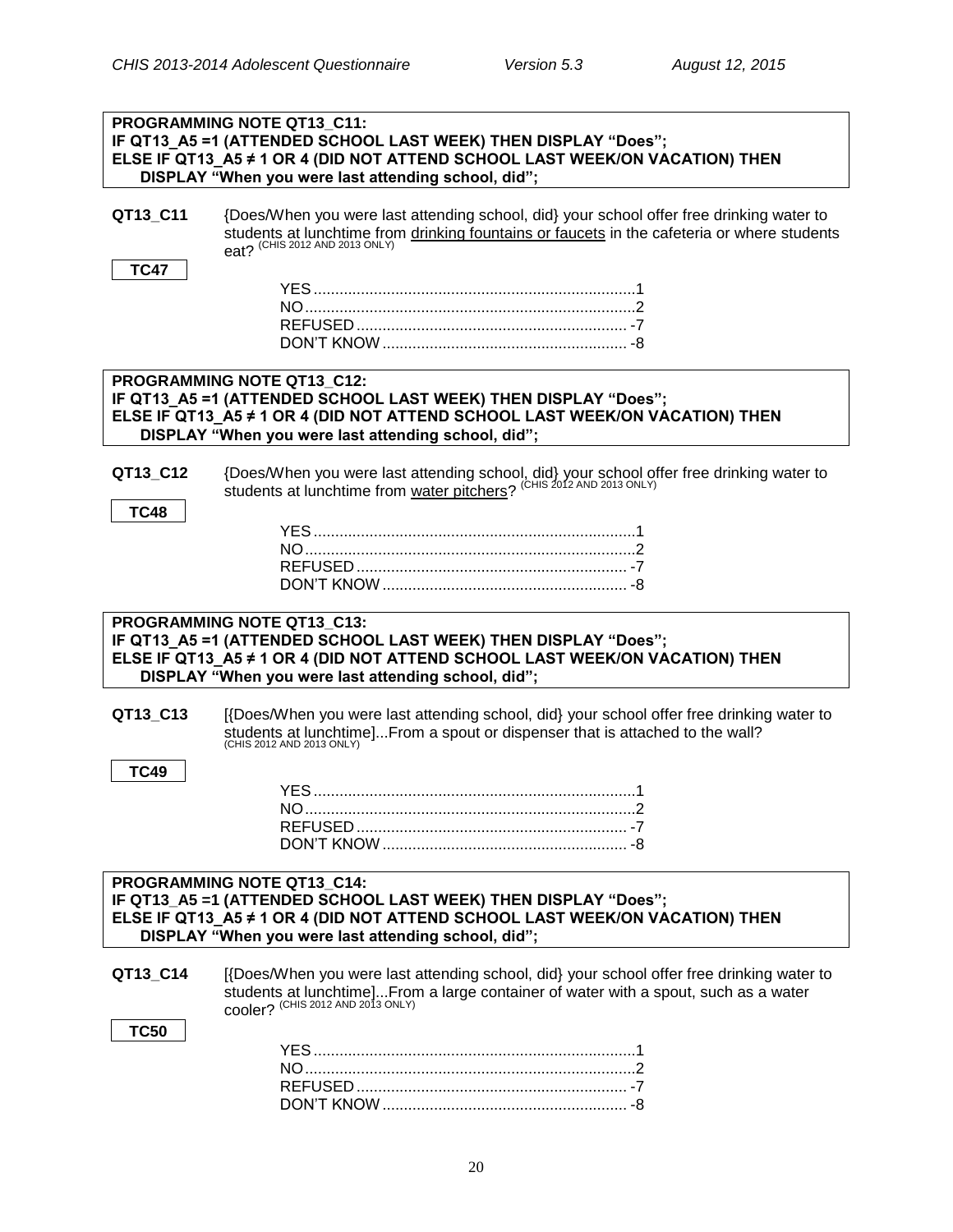| PROGRAMMING NOTE QT13_C15:<br>IF QT13_A5 =1 (ATTENDED SCHOOL LAST WEEK) THEN DISPLAY "Does";<br>ELSE IF QT13 A5 ≠ 1 OR 4 (DID NOT ATTEND SCHOOL LAST WEEK/ON VACATION) THEN<br>DISPLAY "When you were last attending school, did"; |                                                                                                                                                                                                                                                                                                                                                                                          |  |
|------------------------------------------------------------------------------------------------------------------------------------------------------------------------------------------------------------------------------------|------------------------------------------------------------------------------------------------------------------------------------------------------------------------------------------------------------------------------------------------------------------------------------------------------------------------------------------------------------------------------------------|--|
| QT13_C15                                                                                                                                                                                                                           | {Does/When you were last attending school, did} your school offer free bottled water to students at lunchtime? (CHIS 2012 AND 2013 ONLY)                                                                                                                                                                                                                                                 |  |
| <b>TC51</b>                                                                                                                                                                                                                        |                                                                                                                                                                                                                                                                                                                                                                                          |  |
|                                                                                                                                                                                                                                    |                                                                                                                                                                                                                                                                                                                                                                                          |  |
|                                                                                                                                                                                                                                    |                                                                                                                                                                                                                                                                                                                                                                                          |  |
|                                                                                                                                                                                                                                    |                                                                                                                                                                                                                                                                                                                                                                                          |  |
|                                                                                                                                                                                                                                    |                                                                                                                                                                                                                                                                                                                                                                                          |  |
| ELSE SKIP TO QT13 C17;                                                                                                                                                                                                             | PROGRAMMING NOTE QT13_C16:<br>IF QT13_C11 = 1 (faucets) OR QT13_C12=1 (pitchers) OR QT13_C13=1 (wall dispenser) OR<br>QT13_C14=1 (other dispensers), CONTINUE WITH QT13_C16 AND;<br>IF QT13 A5 =1 (ATTENDED SCHOOL LAST WEEK) THEN DISPLAY "Does";<br>ELSE IF QT13_A5 ≠ 1 OR 4 (DID NOT ATTEND SCHOOL LAST WEEK/ON VACATION) THEN<br>DISPLAY "When you were last attending school, did"; |  |
| QT13_C16<br><b>TC52</b>                                                                                                                                                                                                            | {Does/When you were last attending school, did} your school give out free cups for drinking water during lunchtime? (CHIS 2012 AND 2013 ONLY)                                                                                                                                                                                                                                            |  |
|                                                                                                                                                                                                                                    |                                                                                                                                                                                                                                                                                                                                                                                          |  |
| QT13_C11                                                                                                                                                                                                                           | Yesterday, how many glasses of water did you drink at school, home, and everywhere<br>else? Count one cup as one glass and count one bottle of water as two glasses. Count<br>only a few sips, like from a water fountain, as less than one glass. Your best guess is<br>fine. (CHIS 2013-2014)                                                                                          |  |
| <b>TC53</b>                                                                                                                                                                                                                        | IF NEEDED SAY: "Include tap water, like from a sink, faucet, fountain, or pitcher,<br>and bottled water like Aquafina®. Do not include flavored sweetened water."]                                                                                                                                                                                                                       |  |
|                                                                                                                                                                                                                                    | <b>Glasses</b>                                                                                                                                                                                                                                                                                                                                                                           |  |
|                                                                                                                                                                                                                                    | <b>LESS THAN 1 GLASS</b>                                                                                                                                                                                                                                                                                                                                                                 |  |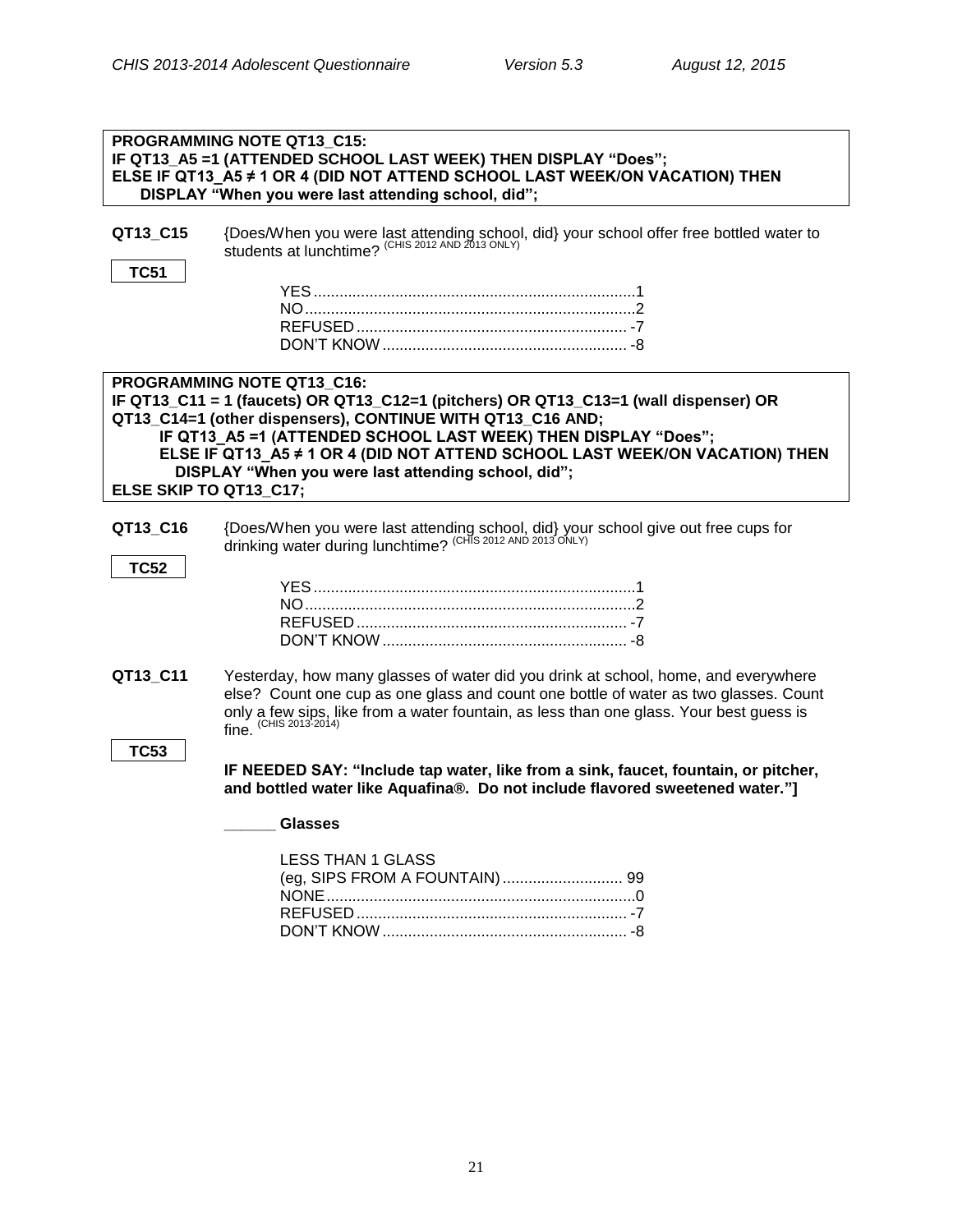## **PROGRAMMING NOT QT13\_C18: IF QT13\_A5 = 1 (ATTENDED SCHOOL LAST WEEK) THEN CONTINUE WITH QT13\_C18; ELSE GO TO NEXT SECTION;**

**QT13\_C18** On the last day that you were in school, how many glasses of water did you drink at school? Count one cup as one glass and count one bottle of water as two glasses. Count only a few sips, like from a water fountain, as less than one glass. Your best guess is fine. (CHIS 2012 AND 2013 ONLY)

## **TC54**

**IF NEEDED SAY: "Include tap water, like from a sink, faucet, fountain, or pitcher, and bottled water like Aquafina®. Do not include flavored sweetened water.** 

**\_\_\_\_\_\_ Glasses**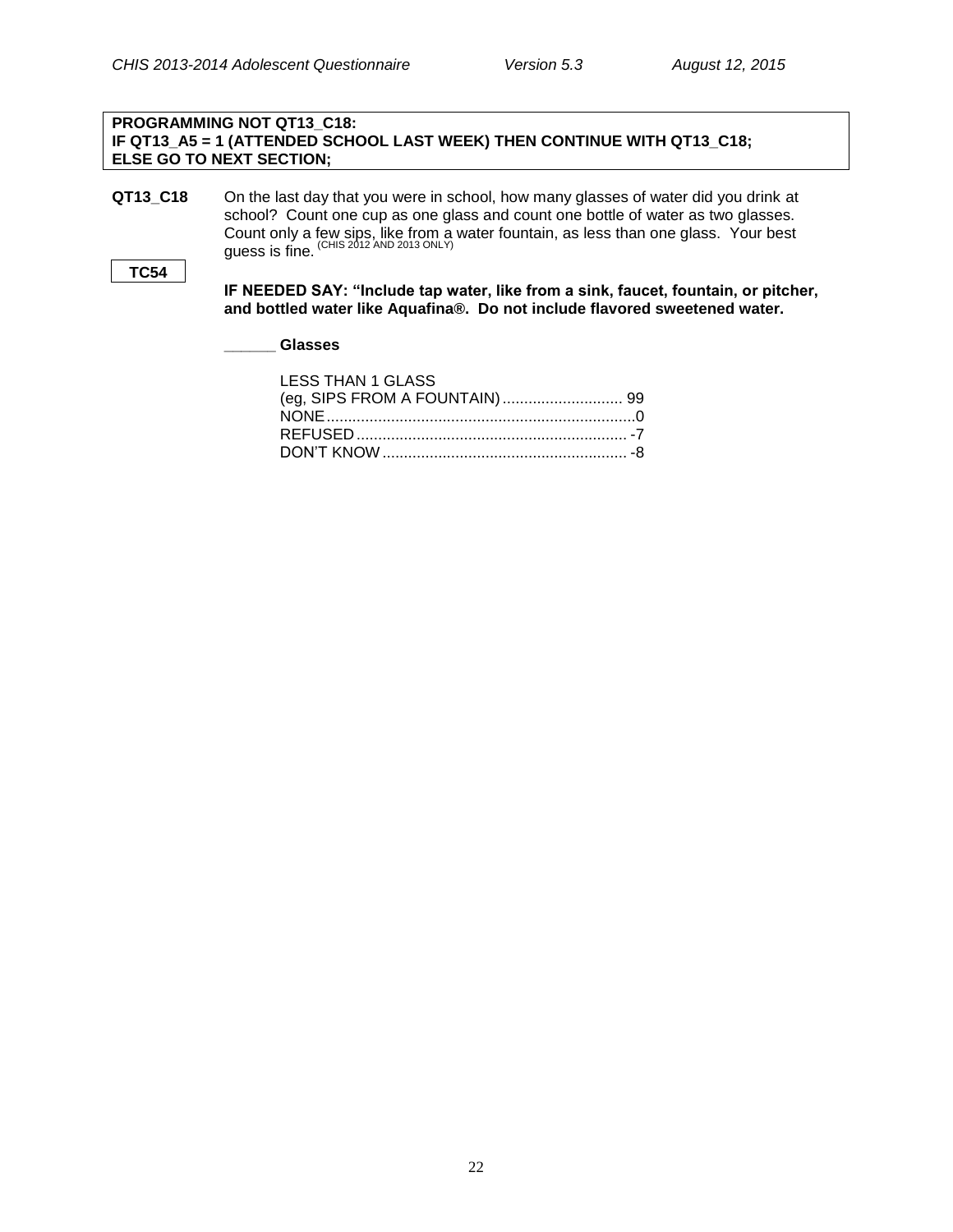## **SECTION D - PHYSICAL ACTIVITY**

<span id="page-25-1"></span><span id="page-25-0"></span>

| <b>Physical Activity</b> |                                                                                                                                                        |
|--------------------------|--------------------------------------------------------------------------------------------------------------------------------------------------------|
| QT13_D1                  | These next questions are about physical activity.                                                                                                      |
| TE8                      | Not including school PE, in the past 7 days, on how many days were you physically<br>active for at least 60 minutes total per day?                     |
|                          | [IF NEEDED, SAY: "Add up the time you were active for each day of the past 7.<br>Then tell me how many days you were active for at least 60 minutes."] |
|                          | $\Box$ DAYS [HR: 0-7]                                                                                                                                  |
|                          |                                                                                                                                                        |
| QT13_D2                  | During a typical week, on how many days are you physically active for at least 60<br>minutes total per day? Do not include PE.                         |
| <b>TE49</b>              | [IF NEEDED, SAY: "Add up the time you were active for each day of the past 7.<br>Then tell me how many days you were active for at least 60 minutes."] |
|                          | DAYS [HR: 0-7]                                                                                                                                         |
|                          |                                                                                                                                                        |

DON'T KNOW ......................................................... -8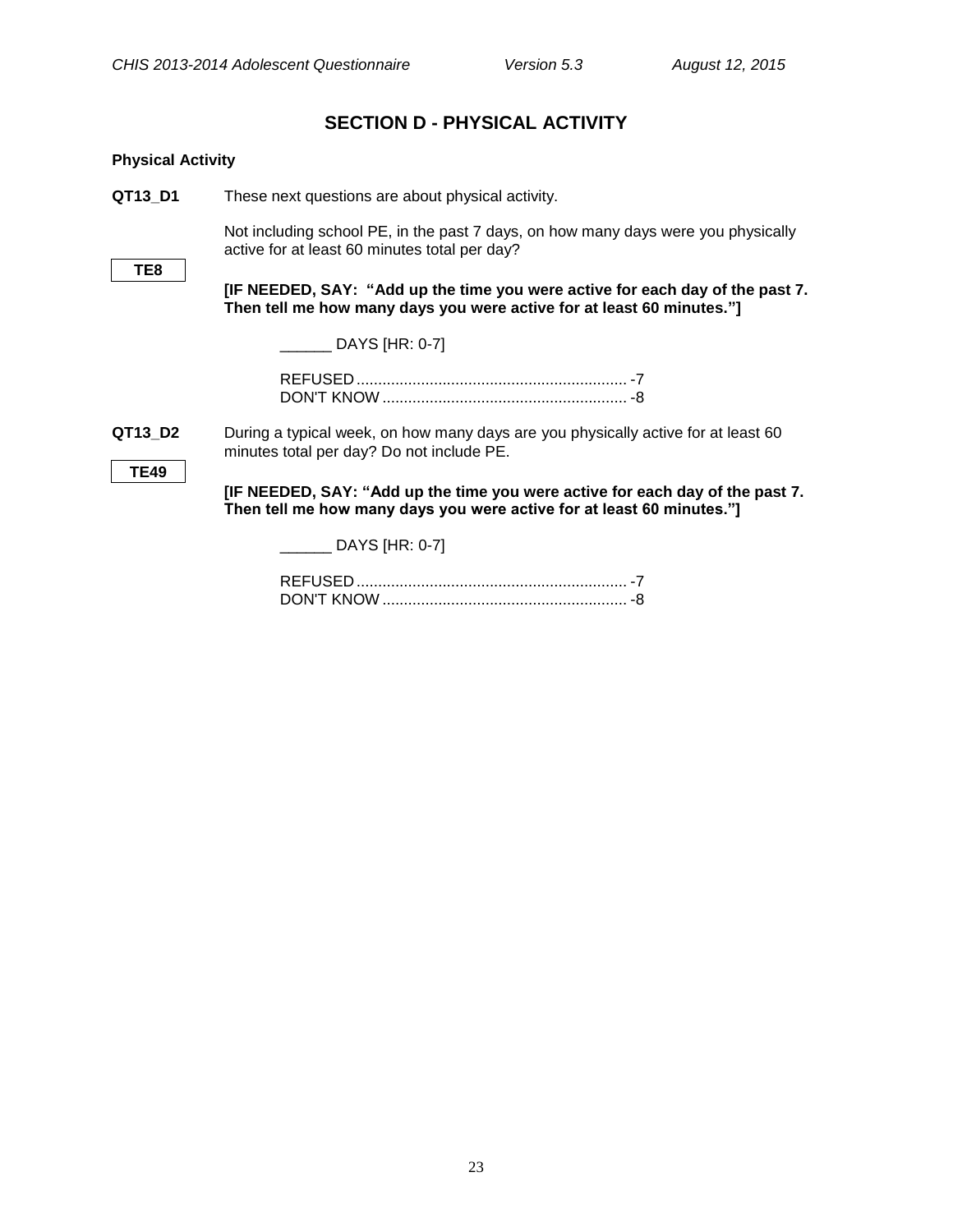<span id="page-26-0"></span>**Physical Education**

**PROGRAMMING NOTE QT13\_D3: IF QT13\_A5 = 4 OR QT13\_A6 = 3 (HOME SCHOOLED), GO TO QT13\_D12; IF QT13\_A5 = 2 (NO, NOT IN SCHOOL LAST WEEK) OR 3 (ON VACATION), CONTINUE WITH QT13\_D3 AND DISPLAY, "During the school year, do you take"; ELSE CONTINUE WITH QT13\_D3 AND DISPLAY, "Are you currently taking"**

**QT13 D3** {During the school year, do you take/Are you currently taking} PE at school?

| w<br>۰, |  |
|---------|--|

**[IF NEEDED, SAY: "PE is physical education classes."]**

<span id="page-26-1"></span>**Commute from School to Home**

**PROGRAMMING NOTE QT13\_D4: IF QT13\_A5 = 4 or QT13\_A6 = 3 (HOME SCHOOLED) OR QT13\_A6 = 2 (NO, NOT IN SCHOOL LAST YEAR), GO TO QT13\_D12; IF QT13\_A5 = 2 (NO, NOT IN SCHOOL LAST WEEK) OR 3 (ON VACATION), CONTINUE WITH QT13\_D4 AND GO TO OPTION B; ELSE CONTINUE WITH QT13\_D4 AND GO TO OPTION A**

**QT13\_D4** A) How many days *in the past week* did you walk home from school?

B) During the school year, on how many days during a typical week do you walk home from school?

**TD27**

**[INTERVIEWER NOTE: IF R SAYS CHILD BIKES OR SKATEBOARDS HOME, SAY, "I'll ask about those next."]**

**[IF CHILD DOES NOT GO DIRECTLY HOME FROM SCHOOL, INCLUDE # OF DAYS WALKED, ETC. TO CHILDCARE, RELATIVE'S HOME, AFTER-SCHOOL PROGRAM, ETC.]**

\_\_\_\_\_\_ DAYS **[HR: 0-7]**

REFUSED ............................................................... -7 DON'T KNOW......................................................... -8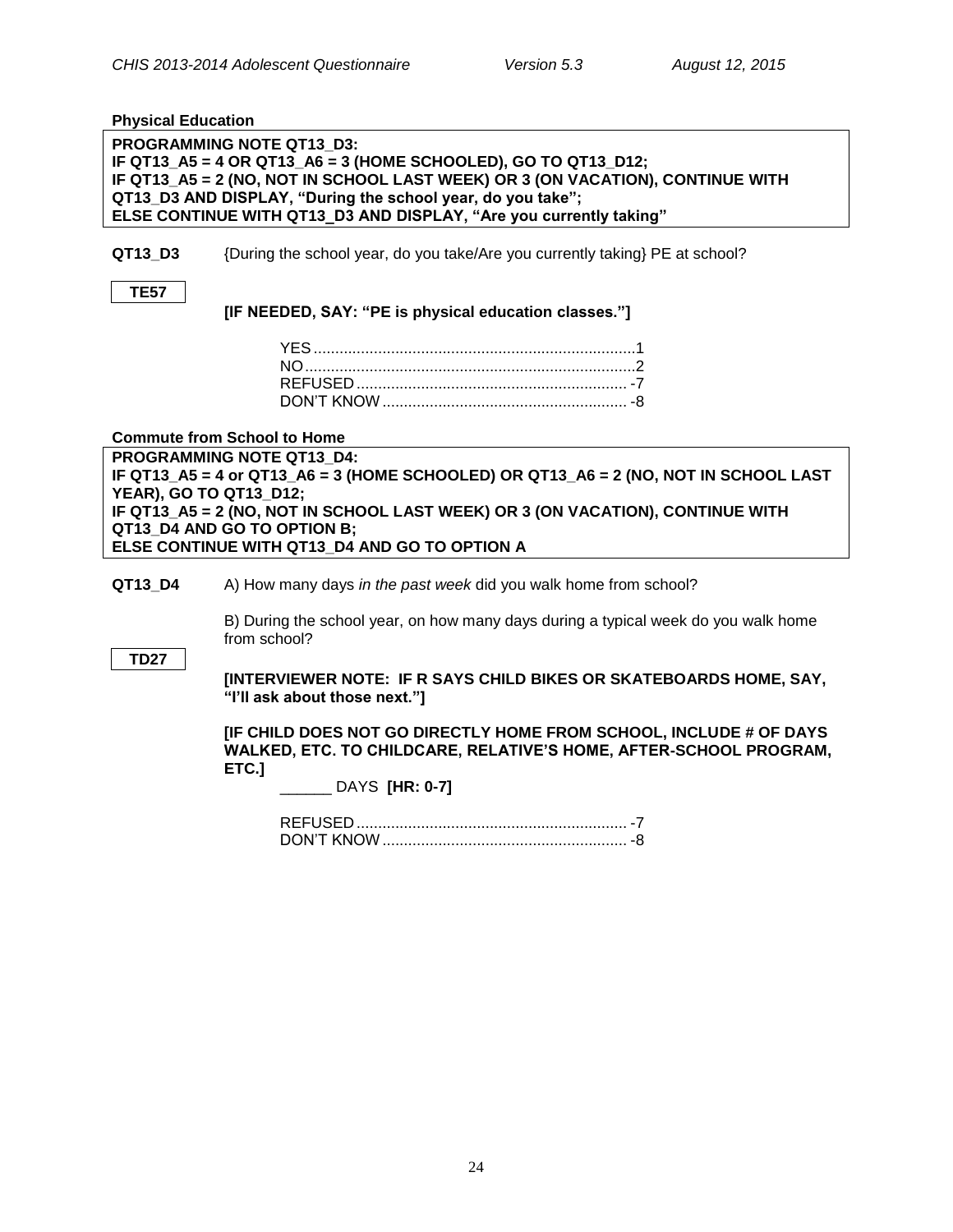|             | <b>PROGRAMMING NOTE QT13 D5:</b><br>IF QT13_D4 = 0, -7 OR -8 (NO DAYS, REF/DK) GO TO QT13_D6;<br>ELSE IF QT13 D4 > 0 DAYS, CONTINUE WITH QT13 D5;<br>IF QT13_A5 = 1, DISPLAY "does it";<br>IF QT13_A6 = 1, DISPLAY "did it" |
|-------------|-----------------------------------------------------------------------------------------------------------------------------------------------------------------------------------------------------------------------------|
| QT13_D5     | About how many minutes {did it/does it} take you without any stops?                                                                                                                                                         |
| <b>TD28</b> | [IF NEEDED, SAY: "To walk home from school."]                                                                                                                                                                               |
|             | <b>MINUTES [SR: 1-180]</b>                                                                                                                                                                                                  |
|             |                                                                                                                                                                                                                             |
|             | <b>PROGRAMMING NOTE QT13 D6:</b><br>IF QT13_D4 = 0 DAYS, -7, OR -8, CONTINUE WITH QT13_D6;<br>ELSE IF QT13_D4 > 0 DAYS (ONE OR MORE DAYS), GO TO QT13_D7                                                                    |
| QT13_D6     | Could you walk home from school in 30 minutes or less?                                                                                                                                                                      |
| <b>TD29</b> |                                                                                                                                                                                                                             |
|             |                                                                                                                                                                                                                             |
|             |                                                                                                                                                                                                                             |
|             | <b>PROGRAMMING NOTE QT13 D7:</b><br>IF QT13_A5 = 2 (NO, NOT IN SCHOOL LAST WEEK) OR 3 (ON VACATION), CONTINUE WITH<br>QT13_D7 AND GO TO OPTION B;<br>ELSE CONTINUE WITH QT13 D7 AND GO TO OPTION A                          |
| QT13_D7     | A) How many days in the past week did you bicycle or skateboard home from school?                                                                                                                                           |
| <b>TD30</b> | B) During the school year, on how many days during a typical week do you bicycle or<br>skateboard home from school?                                                                                                         |
|             | [INTERVIEWER NOTE: THIS INCLUDES KIDS WHO RIDE ROLLERBLADES,<br>ROLLERSHOES, OR NON-MOTORIZED SCOOTERS HOME FROM SCHOOL.]                                                                                                   |
|             | _ DAYS [HR: 0-7]                                                                                                                                                                                                            |
|             |                                                                                                                                                                                                                             |
|             |                                                                                                                                                                                                                             |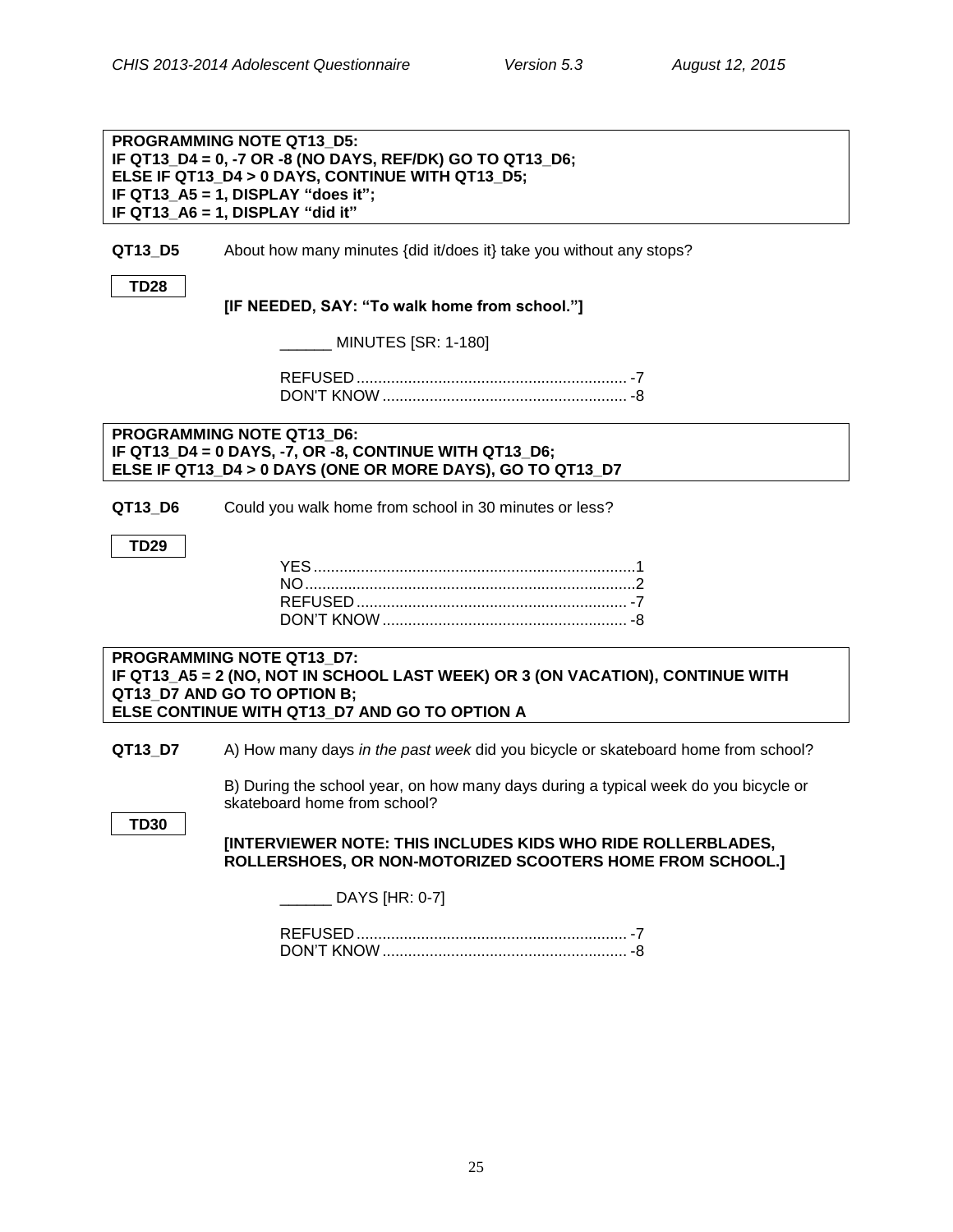<span id="page-28-0"></span>

|                             | PROGRAMMING NOTE QT13 D8:<br>IF QT13_D7 = 0, -7 OR -8 (NO DAYS, REF/DK) GO TO PROGRAMMING NOTE QT13_D9;<br>ELSE IF QT13 D7 > 0 DAYS, CONTINUE WITH QT13 D8;<br>IF QT13_A5 = 1, DISPLAY "does";<br>IF QT13_A6 = 1, DISPLAY "did" |
|-----------------------------|---------------------------------------------------------------------------------------------------------------------------------------------------------------------------------------------------------------------------------|
| QT13_D8                     | About how many minutes {did /does} it take you without any stops?                                                                                                                                                               |
| <b>TD31</b>                 |                                                                                                                                                                                                                                 |
|                             | [IF NEEDED, SAY: "To bicycle or skateboard home from school."]                                                                                                                                                                  |
|                             | MINUTES [SR: 1-180] [GO TO QT13_D10]                                                                                                                                                                                            |
|                             |                                                                                                                                                                                                                                 |
|                             |                                                                                                                                                                                                                                 |
|                             | PROGRAMMING NOTE QT13 D9:<br>IF (QT13_D4 > 0 DAYS AND QT13_D5 ≤ 30 MINUTES) OR QT13_D6 = 1 (COULD WALK HOME IN 30<br>MINUTES OR LESS), GO TO QT13_D10;<br><b>ELSE CONTINUE WITH QT13 D9</b>                                     |
| QT13_D9                     | Could you bike or skateboard home from school in 30 minutes or less?                                                                                                                                                            |
| <b>TD32</b>                 |                                                                                                                                                                                                                                 |
|                             |                                                                                                                                                                                                                                 |
|                             |                                                                                                                                                                                                                                 |
|                             |                                                                                                                                                                                                                                 |
|                             |                                                                                                                                                                                                                                 |
| <b>Park Use</b><br>QT13_D10 | In the past 30 days, did you go to a park, playground, or open space?                                                                                                                                                           |
| <b>TE62</b>                 |                                                                                                                                                                                                                                 |
|                             |                                                                                                                                                                                                                                 |
|                             |                                                                                                                                                                                                                                 |
|                             |                                                                                                                                                                                                                                 |
|                             |                                                                                                                                                                                                                                 |
| QT13_D11                    | Is there a park, playground, or open space within walking distance of your home?                                                                                                                                                |
| <b>TC42</b>                 |                                                                                                                                                                                                                                 |
|                             |                                                                                                                                                                                                                                 |
|                             |                                                                                                                                                                                                                                 |
|                             |                                                                                                                                                                                                                                 |
|                             |                                                                                                                                                                                                                                 |
| QT13_D12                    | The last time you went to a park, playground or open space, were you physically active                                                                                                                                          |
| <b>TE63</b>                 | while you were there?                                                                                                                                                                                                           |
|                             |                                                                                                                                                                                                                                 |
|                             |                                                                                                                                                                                                                                 |
|                             |                                                                                                                                                                                                                                 |
|                             |                                                                                                                                                                                                                                 |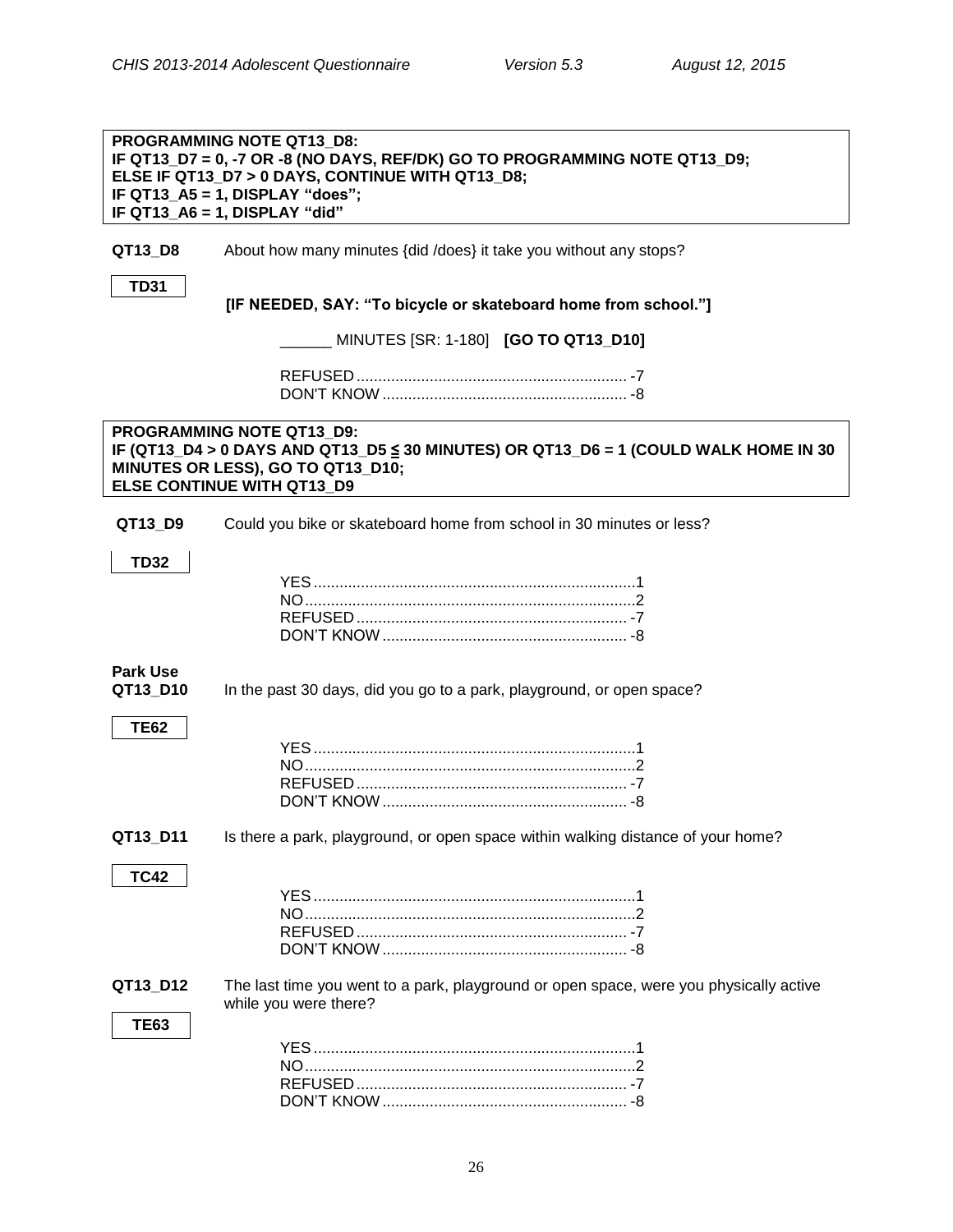<span id="page-29-0"></span>

| <b>Safety</b><br>QT13_D13 | Do you strongly agree, agree, disagree, or strongly disagree with the following                        |  |  |
|---------------------------|--------------------------------------------------------------------------------------------------------|--|--|
|                           | statements?                                                                                            |  |  |
|                           | The park or playground closest to where I live is safe during the day.                                 |  |  |
| <b>TC25</b>               | [IF NEEDED, SAY: "Do you strongly agree, agree, disagree, or strongly disagree?"]                      |  |  |
|                           |                                                                                                        |  |  |
| QT13_D14                  | Do you feel safe in your neighborhood                                                                  |  |  |
| <b>TE64</b>               |                                                                                                        |  |  |
|                           |                                                                                                        |  |  |
| QT13_D15                  | Do you feel safe at your school                                                                        |  |  |
| <b>TE65</b>               |                                                                                                        |  |  |
| <b>Social Cohesion</b>    |                                                                                                        |  |  |
| QT13_D16                  | Tell me if you strongly agree, agree, disagree, or strongly disagree with the following<br>statements: |  |  |
|                           | People in my neighborhood are willing to help each other.                                              |  |  |
| <b>TD34</b>               | [IF NEEDED, SAY: "Do you strongly agree, agree, disagree, or strongly disagree?"]                      |  |  |
|                           |                                                                                                        |  |  |

<span id="page-29-1"></span>DON'T KNOW ......................................................... -8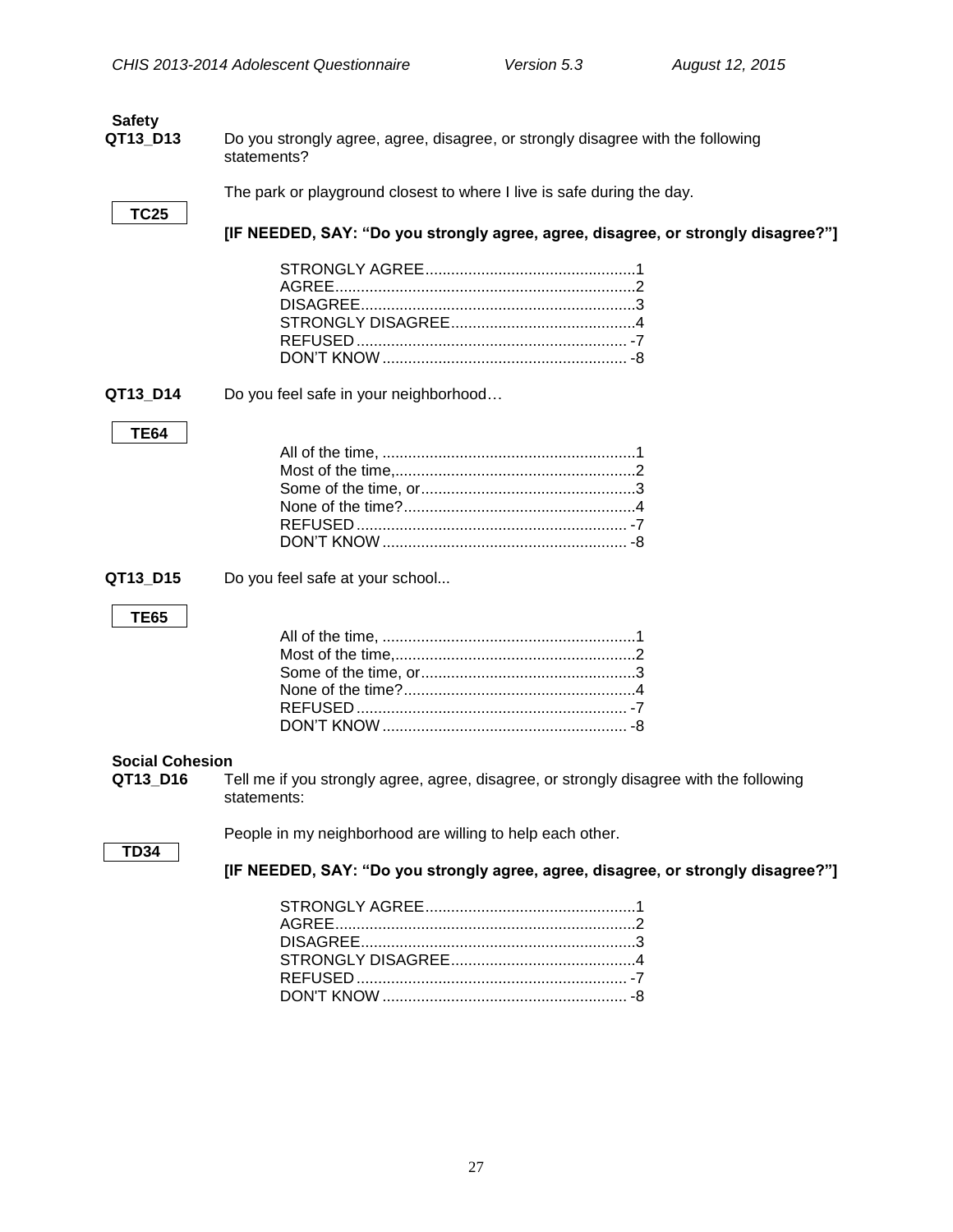**QT13\_D17** People in this neighborhood can be trusted.

## **TD36**

**QT13 D18** You can count on adults in this neighborhood to watch out that children are safe and don't get in trouble.

## **TD37**

## <span id="page-30-0"></span>**Sedentary Time**

**QT13\_D19** The next questions are about the time you spend mostly sitting when you are not in school or doing homework.

> During the weekends, about how much time do you spend on a typical or usual weekend day sitting and watching TV, playing computer games, talking with friends or doing other sitting activities?

## **TD39**

 $_HOUR(S)$  \_\_\_\_\_MINUTE(S)

**QT13\_D20** During the week days, about how much time do you spend on a typical or usual week day sitting and watching TV, playing computer games, talking with friends or doing other sitting activities?

## **TD38**

 $_HOUR(S)$  \_\_\_\_\_MINUTE(S)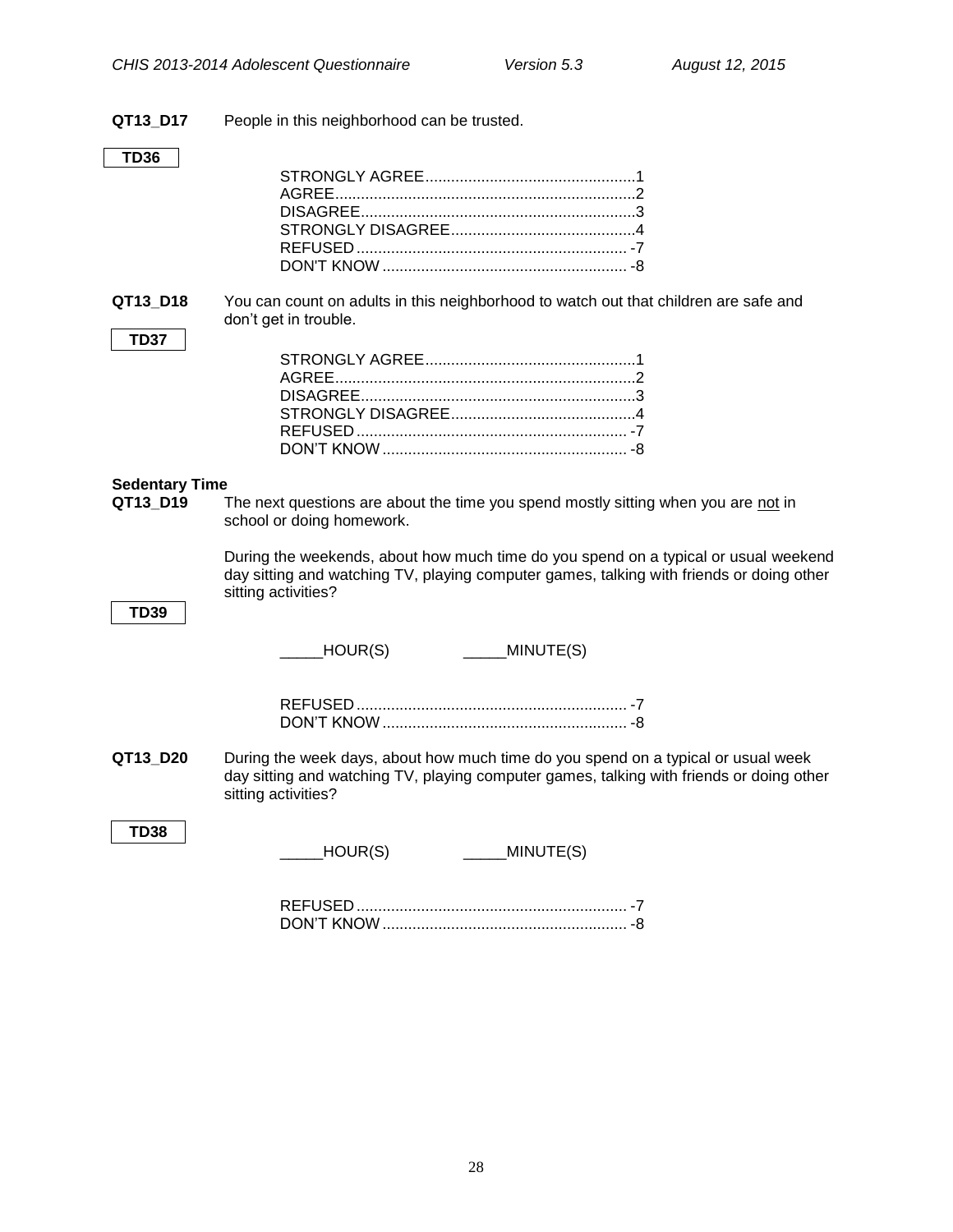## **SECTION E - CIGARETTE, ALCOHOL AND DRUG USE**

<span id="page-31-2"></span><span id="page-31-1"></span><span id="page-31-0"></span>

| <b>Cigarette Use</b><br>QT13 E1   | Now I'm going to ask about smoking.                                                                                                                                                                                                                      |
|-----------------------------------|----------------------------------------------------------------------------------------------------------------------------------------------------------------------------------------------------------------------------------------------------------|
| <b>TC38</b>                       | Have you ever smoked cigarettes, even 1 or 2 puffs?                                                                                                                                                                                                      |
|                                   | [GO TO QT13_E4]<br>[GO TO QT13_E4]<br>[GO TO QT13_E4]                                                                                                                                                                                                    |
| QT13_E2                           | In the past 30 days, on how many days did you smoke cigarettes?                                                                                                                                                                                          |
| <b>TE19</b>                       | [GO TO QT13_E4]                                                                                                                                                                                                                                          |
| QT13_E3<br><b>TE20</b>            | In the past 30 days, when you smoked, about how many cigarettes did you smoke per<br>day?<br>[IF NEEDED, SAY: "On average."]<br>[IF NEEDED, SAY: "On the days you smoked."]<br>[IF R SAYS "A Pack", CODE THIS AS 20 CIGARETTES]                          |
|                                   | <b>NUMBER OF CIGARETTES</b>                                                                                                                                                                                                                              |
|                                   |                                                                                                                                                                                                                                                          |
| <b>E-Cigarette Use</b><br>QT13_E4 | Have you ever smoked electronic cigarettes, also known as e-cigarettes or vaporizer<br>cigarettes?<br>:HIS 2014 ONLY)                                                                                                                                    |
| TE66                              | [INTERVIEWER NOTE: CODE 'YES' IF R MENTIONS VAPE OR VAPING.]                                                                                                                                                                                             |
|                                   | [IF NEEDED, SAY: "Electronic cigarettes are devices that mimic traditional<br>cigarette smoking, but the battery operated device produces vapor instead of<br>smoke. The solutions used in the device may contain nicotine and are usually<br>flavored.] |
|                                   | [GO TO QT13_E7]<br>[GO TO QT13_E7]<br>[GO TO QT13_E7]                                                                                                                                                                                                    |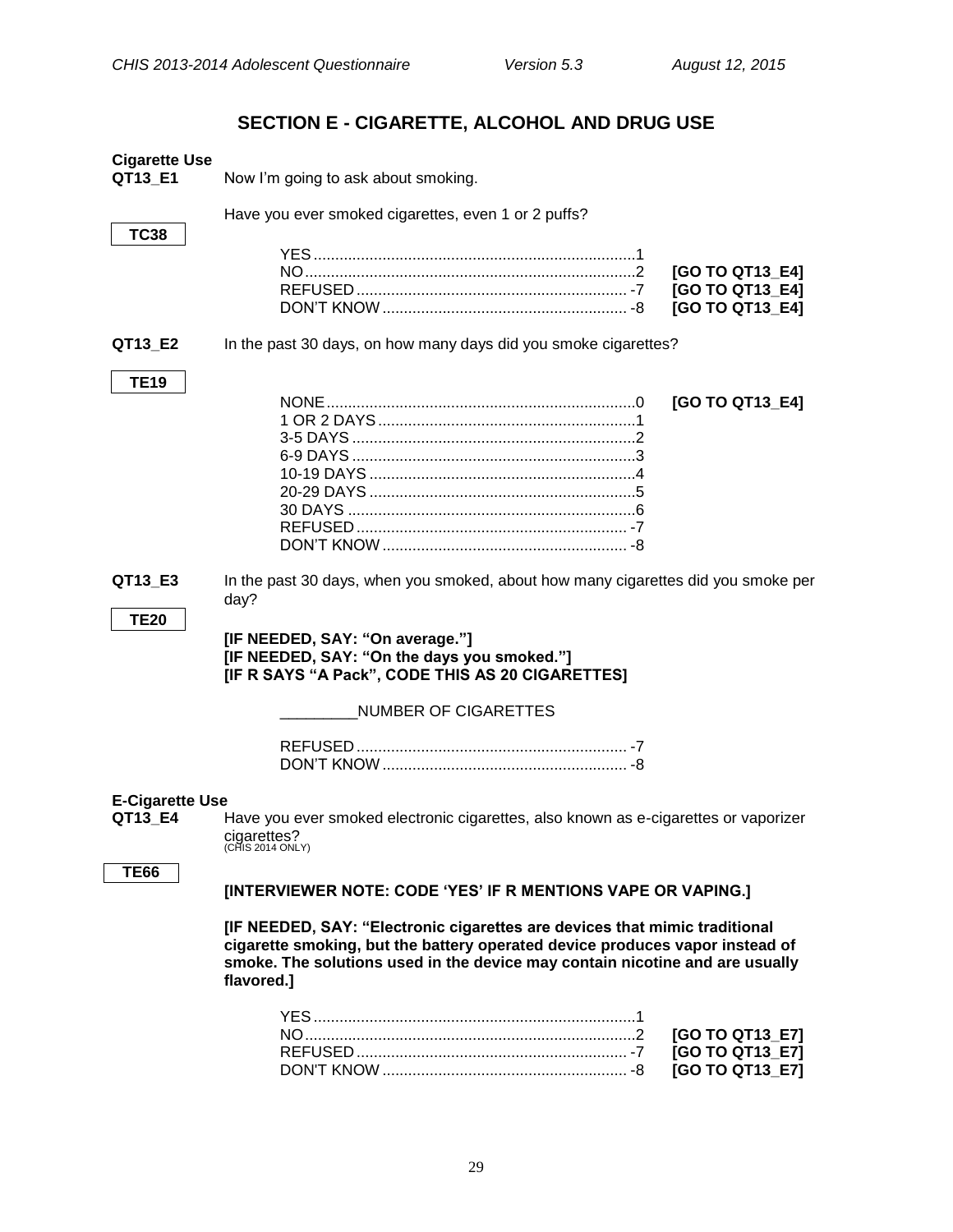# **QT13\_E5** During the past 30 days, how many days did you use electronic cigarettes?<br>
(CHIS 2014 ONLY)

## **TE67**

## \_\_\_\_\_ NUMBER OF DAYS **[IF 0, THEN GO TO QT13\_E7]**

# **QT13\_E6** What are your reasons for using electronic cigarettes?<br>
(CHIS 2014 ONLY)

#### **TE68**

## **[CODE ALL THAT APPLY]**

| CUT DOWN OR REDUCE SMOKING 3       |  |
|------------------------------------|--|
| USE IN PLACES WHERE SMOKING NOT IS |  |
|                                    |  |
|                                    |  |
|                                    |  |
|                                    |  |
|                                    |  |

# <span id="page-32-0"></span>**Alcohol Use/Abuse**

Did you ever have more than a few sips of any alcoholic drink, like beer, wine, mixed drinks, or liquor?

## **TE22**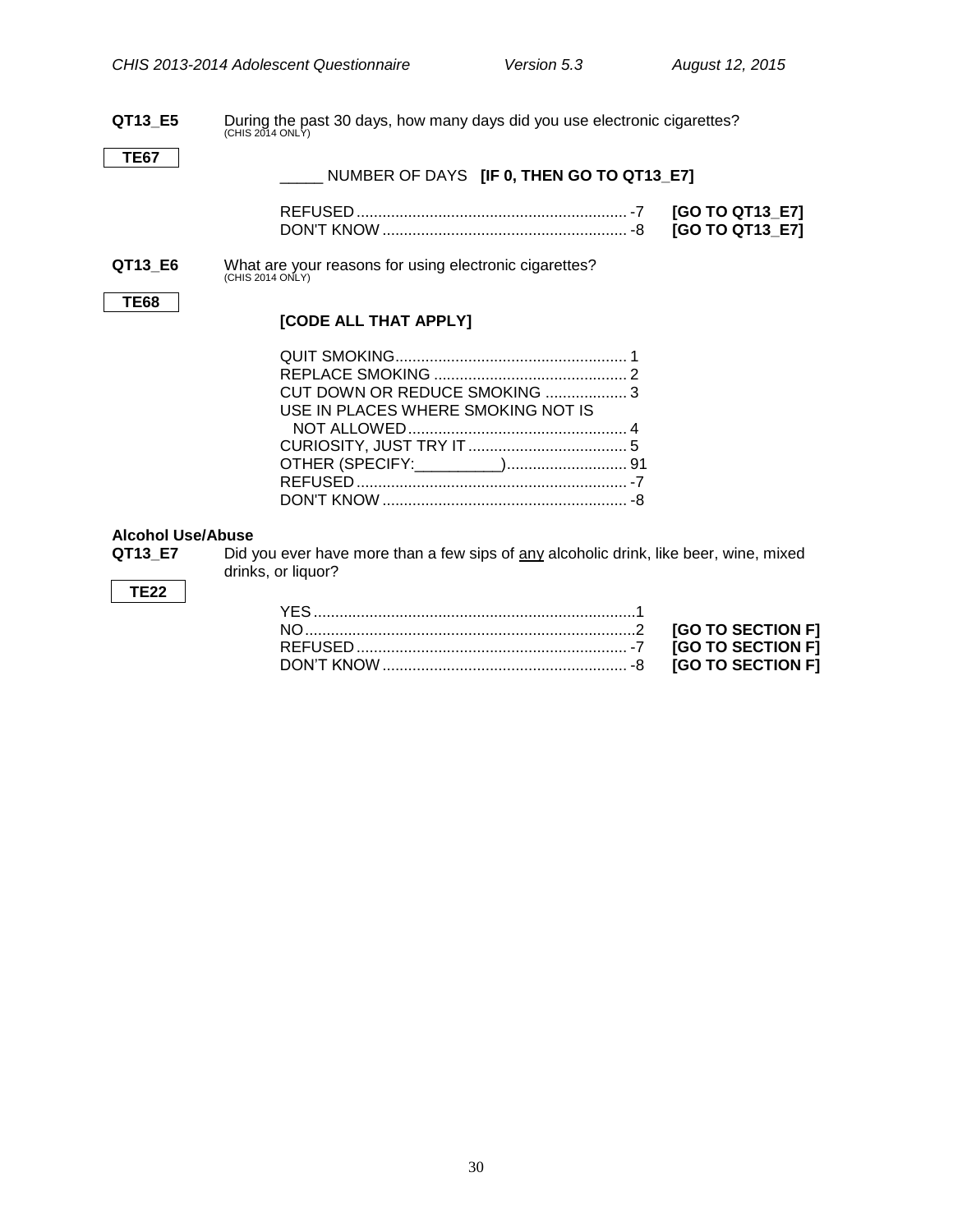## **PROGRAMMING NOTE QT13\_E8: IF QT13\_A4 = 1 (MALE) GO TO QT13\_E9; ELSE CONTINUE WITH QT13\_E8**

**QT13\_E8** How many days in the past 30 days did you have four or more drinks in a row, that is within a couple of hours?

## **TE24A**

## **PROGRAMMING NOTE QT13\_E9: IF QT13\_A4 = 2 (FEMALE), GO TO NEXT SECTION; ELSE CONTINUE WITH QT13\_E9**

**QT13\_E9** How many days in the past 30 days did you have five or more drinks in a row, that is within a couple of hours?

**TE24**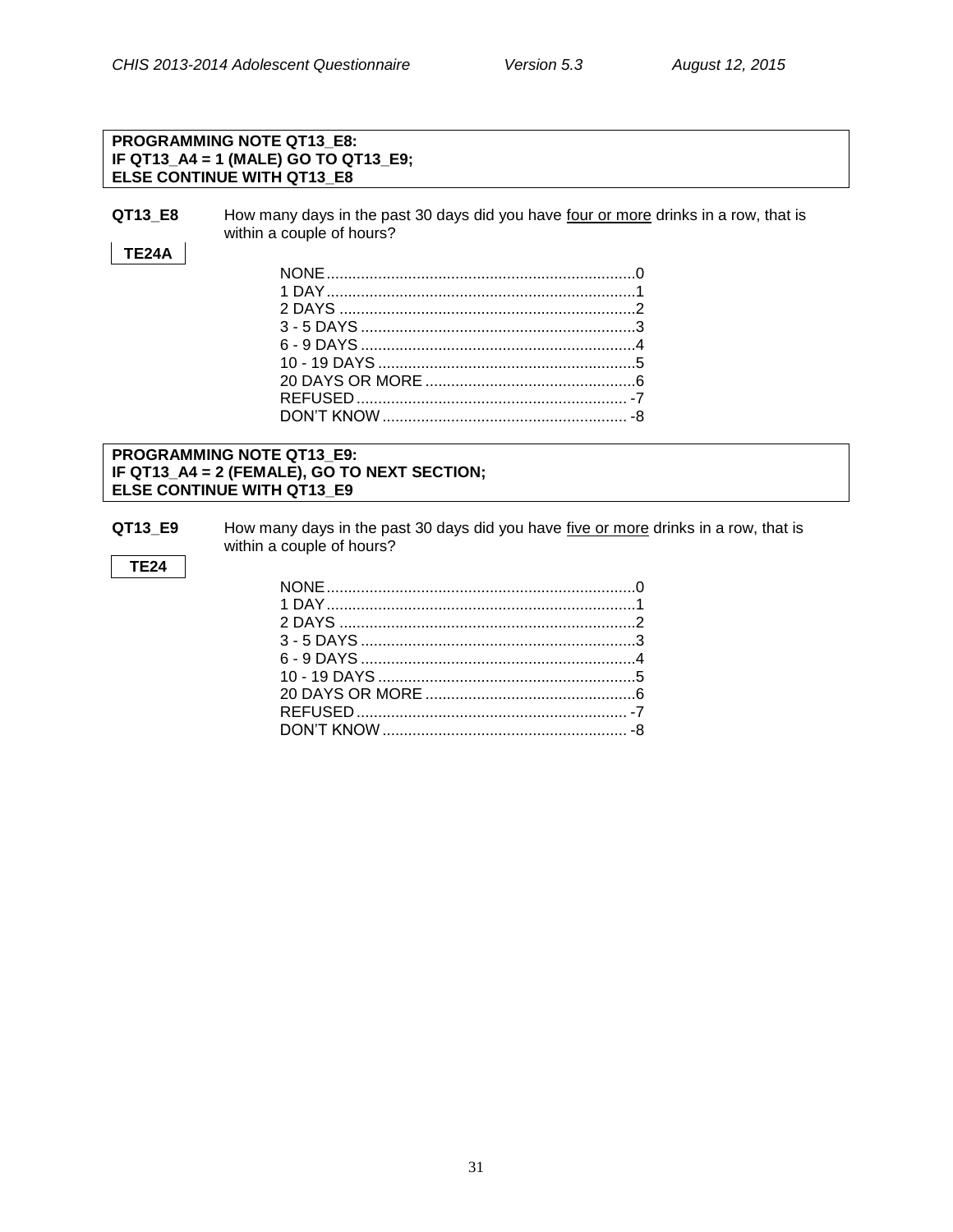## **SECTION F - MENTAL HEALTH**

## <span id="page-34-1"></span><span id="page-34-0"></span>K6 Mental Health Assessment

QT13\_F1 The next questions are about how you have been feeling during the past 30 days.

> About how often during the past 30 days did you feel nervous-Would you say all of the time, most of the time, some of the time, a little of the time, or none of the time?

## **TG11**

QT13\_F2 During the past 30 days, about how often did you feel hopeless—all of the time, most of the time, some of the time, a little of the time, or none of the time?

## **TG12**

QT13 F3 During the past 30 days, about how often did you feel restless or fidgety?

## **TG13**

## [IF NEEDED, SAY: "All, most, some, a little, or none of the time?"]

#### QT13\_F4 How often did you feel so depressed that nothing could cheer you up?

## **TG14**

[IF NEEDED, SAY: "All, most, some, a little, or none of the time?"]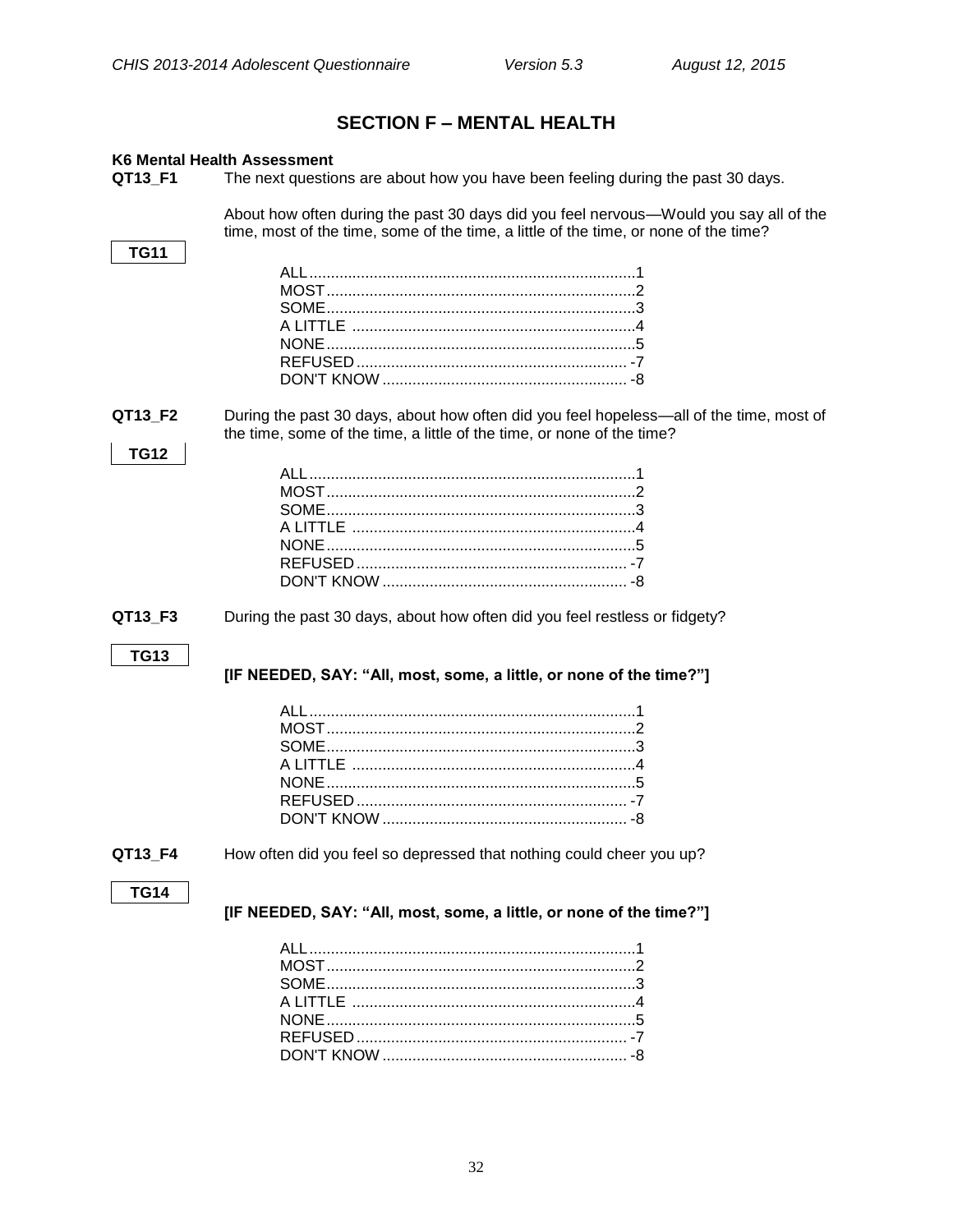**QT13\_F5** During the past 30 days, about how often did you feel that everything was an effort? **TG15 [IF NEEDED, SAY: "All, most, some, a little, or none of the time?"]** ALL............................................................................1 MOST........................................................................2 SOME........................................................................3 A LITTLE ..................................................................4 NONE........................................................................5 REFUSED ............................................................... -7 DON'T KNOW ......................................................... -8 **QT13\_F6** During the past 30 days, about how often did you feel worthless? **TG16 [IF NEEDED, SAY: "All, most, some, a little, or none of the time?"]** ALL............................................................................1 MOST........................................................................2 SOME........................................................................3 A LITTLE ..................................................................4 NONE........................................................................5 REFUSED ............................................................... -7 DON'T KNOW ......................................................... -8 **QT13\_F7** In the past 12 months did you think you needed help for emotional or mental health problems, such as feeling sad, anxious, or nervous? **TI11** YES...........................................................................1 NO.............................................................................2 REFUSED ............................................................... -7 DON'T KNOW......................................................... -8 **QT13\_F8** In the past 12 months, have you received any psychological or emotional counseling? **TF11** YES...........................................................................1 NO.............................................................................2 REFUSED ............................................................... -7 DON'T KNOW......................................................... -8 **PROGRAMMING NOTE QT13\_F9: IF QT13\_E4 = 1 (MORE THAN SIP OF ALCOHOL) CONTINUE WITH QT13\_F9; ELSE GO TO SECTION H QT13 F9** In the past 12 months, did you receive any professional help for your use of alcohol or drugs? **TI13** YES...........................................................................1 NO.............................................................................2 REFUSED ............................................................... -7 DON'T KNOW......................................................... -8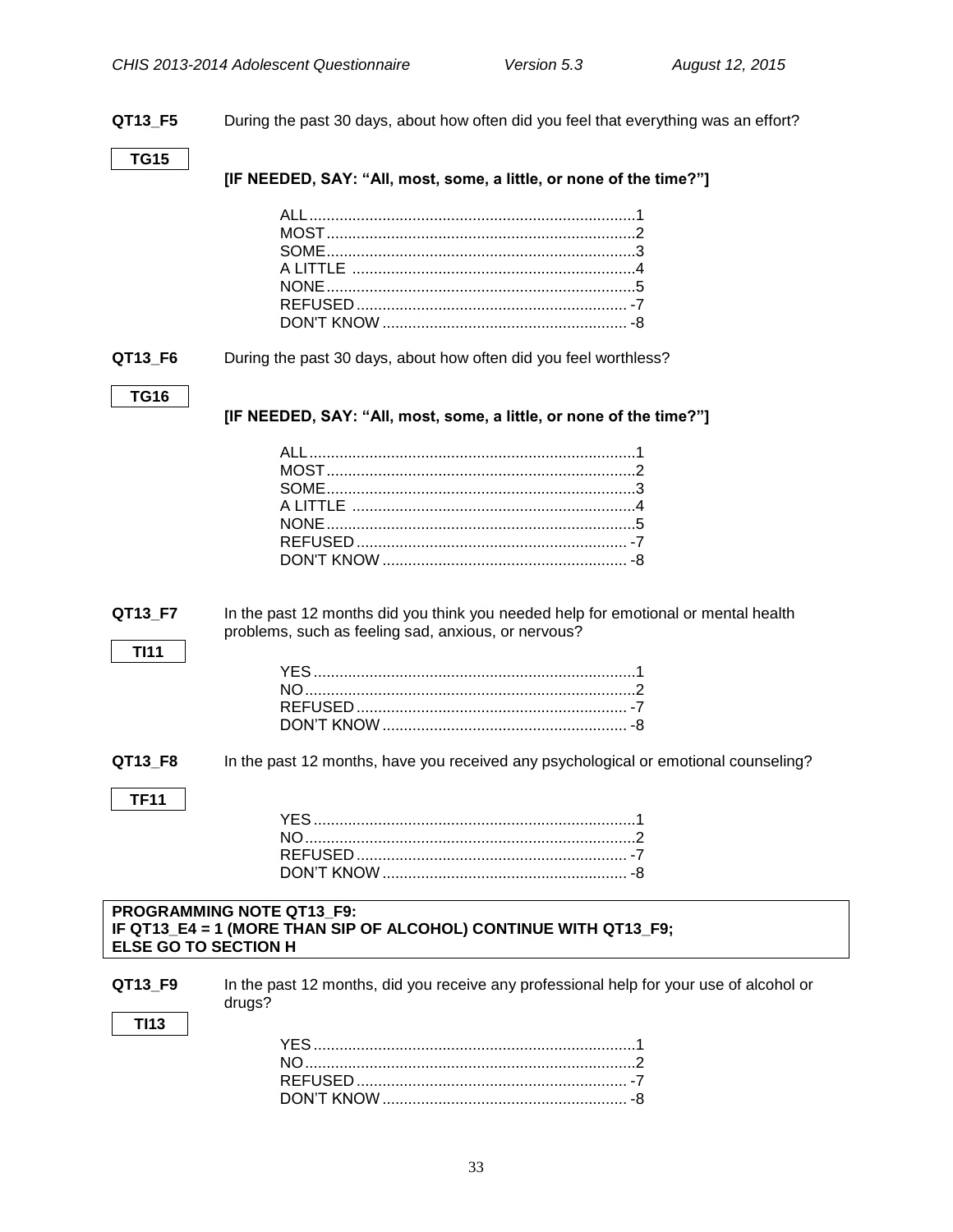## **SECTION H – HEALTH CARE UTILIZATION AND ACCESS**

## <span id="page-36-1"></span><span id="page-36-0"></span>**Usual Source of Care**

**QT13\_H1** Now I'm going to ask about health care visits.

Is there a place that you usually go to when you are sick or need advice about your health?

**TF1**

## **[IF R VOLUNTEERS MORE THAN ONE PLACE, ENTER 5.]**

**PROGRAMMING NOTE QT13\_H2: IF QT13\_H1 = 4 (KAISER), FILL IN QT13\_H2 = 1 AND GO TO QT13\_H3; ELSE IF QT13\_H1 = 3 (DOCTOR/MY DOCTOR), DISPLAY "Is your doctor in a private"; ELSE DISPLAY "What kind of place do you go to most often—a medical…".**

**QT13 H2** {What kind of place do you go to most often -- a medical.../Is your doctor in a private...} doctor's office, a clinic or hospital clinic, an emergency room, or some other place?

**TF2**

| DOCTOR'S OFFICE/KAISER/OTHER HMO1      |  |
|----------------------------------------|--|
| CLINIC/HEALTH CENTER/HOSPITAL CLINIC 2 |  |
|                                        |  |
| SOME OTHER PLACE (SPECIFY: 191) 91     |  |
|                                        |  |
|                                        |  |
|                                        |  |

## <span id="page-36-2"></span>**Emergency Room Visits**

**PROGRAMMING NOTE QT13\_H3: IF QT13\_B11 = 1 OR QT13\_B16 = 1 (YES, WENT TO ER PAST 12 MONTHS FOR THEIR ASTHMA), MARK 'YES=1' ON QT13\_H3 AND GO TO QT13\_H4; ELSE CONTINUE WITH QT13\_H3**

- **QT13\_H3** During the past 12 months, did you visit a hospital emergency room for your own health?
- **TF3**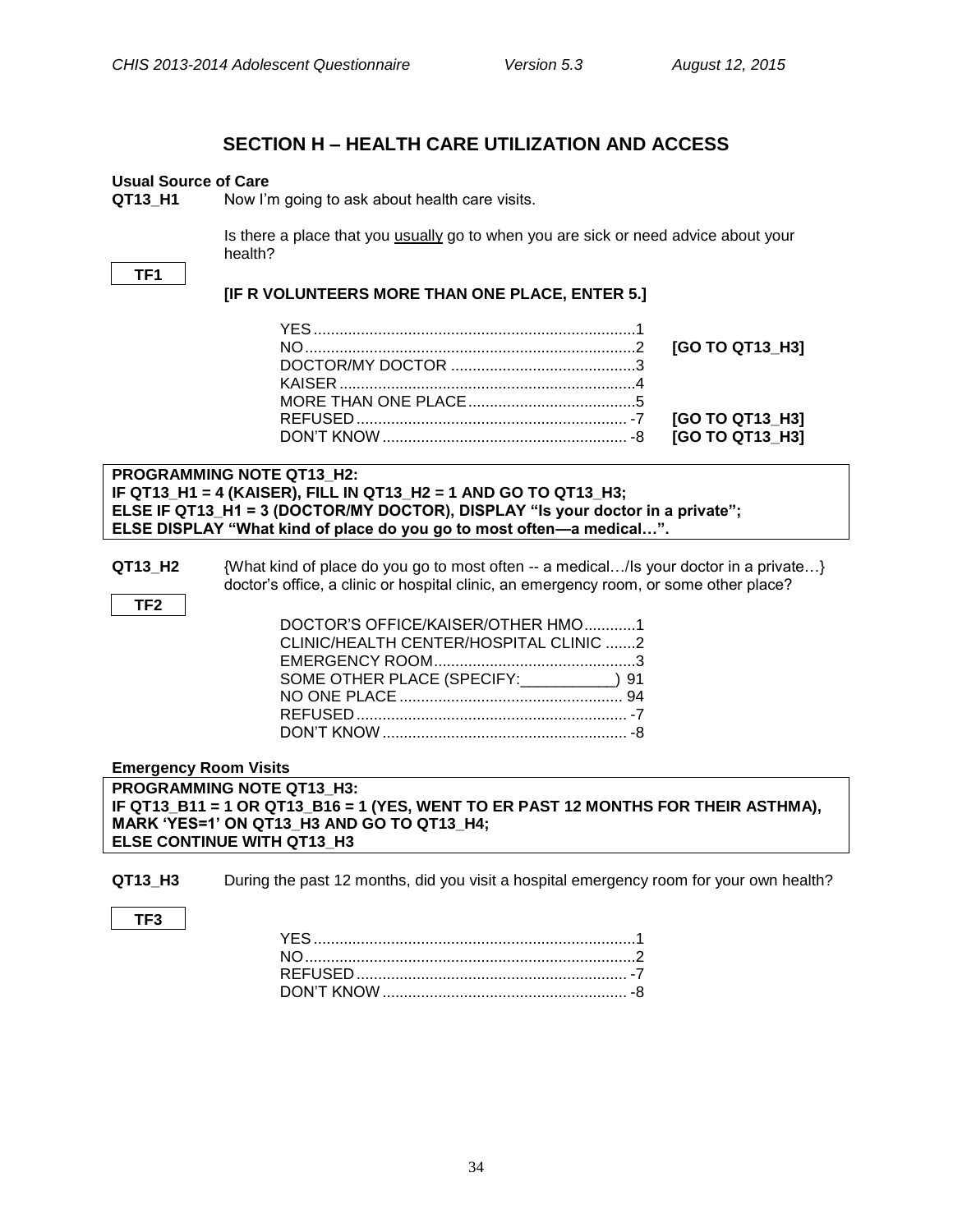<span id="page-37-0"></span>**Visits to Medical Doctor<br>QT13\_H4** During the During the past 12 months, how many times have you seen a medical doctor?

<span id="page-37-1"></span>

| <b>TF16</b>                      |                                                                                                                                                                                                            |
|----------------------------------|------------------------------------------------------------------------------------------------------------------------------------------------------------------------------------------------------------|
|                                  | TIMES [RANGE: 0-365]                                                                                                                                                                                       |
|                                  |                                                                                                                                                                                                            |
| QT13 H5                          | When was the last time you saw a doctor for a physical exam or check-up?                                                                                                                                   |
| TF5                              | MORE THAN 3 MONTHS UP TO 6 MONTHS AGO  2<br>MORE THAN 6 MONTHS UP TO 12 MONTHS AGO3<br>MORE THAN 12 MONTHS UP TO 2 YEARS AGO  4                                                                            |
| <b>Recall of Provider Advice</b> |                                                                                                                                                                                                            |
|                                  | PROGRAMMING NOTE QT13 H6:<br>IF QT13_H5 = 0 (NEVER HAD A PHYSICAL EXAM), 5 (LAST PHYSICAL EXAM 2 OR MORE YEARS<br>AGO), -7 (REFUSED), -8 (DON'T KNOW), GO TO QT13_H8;<br><b>ELSE CONTINUE WITH QT13 H6</b> |
| QT13 H6<br>TF8H                  | When you had your last routine physical exam, did you and a doctor talk about exercise<br>or physical activity?                                                                                            |
| QT13_H7                          | about nutrition or healthy eating?                                                                                                                                                                         |
| TF8I                             | [IF NEEDED, SAY: "When you had your last routine physical exam, did you and a<br>doctor talk about nutrition or healthy eating?"]                                                                          |
|                                  |                                                                                                                                                                                                            |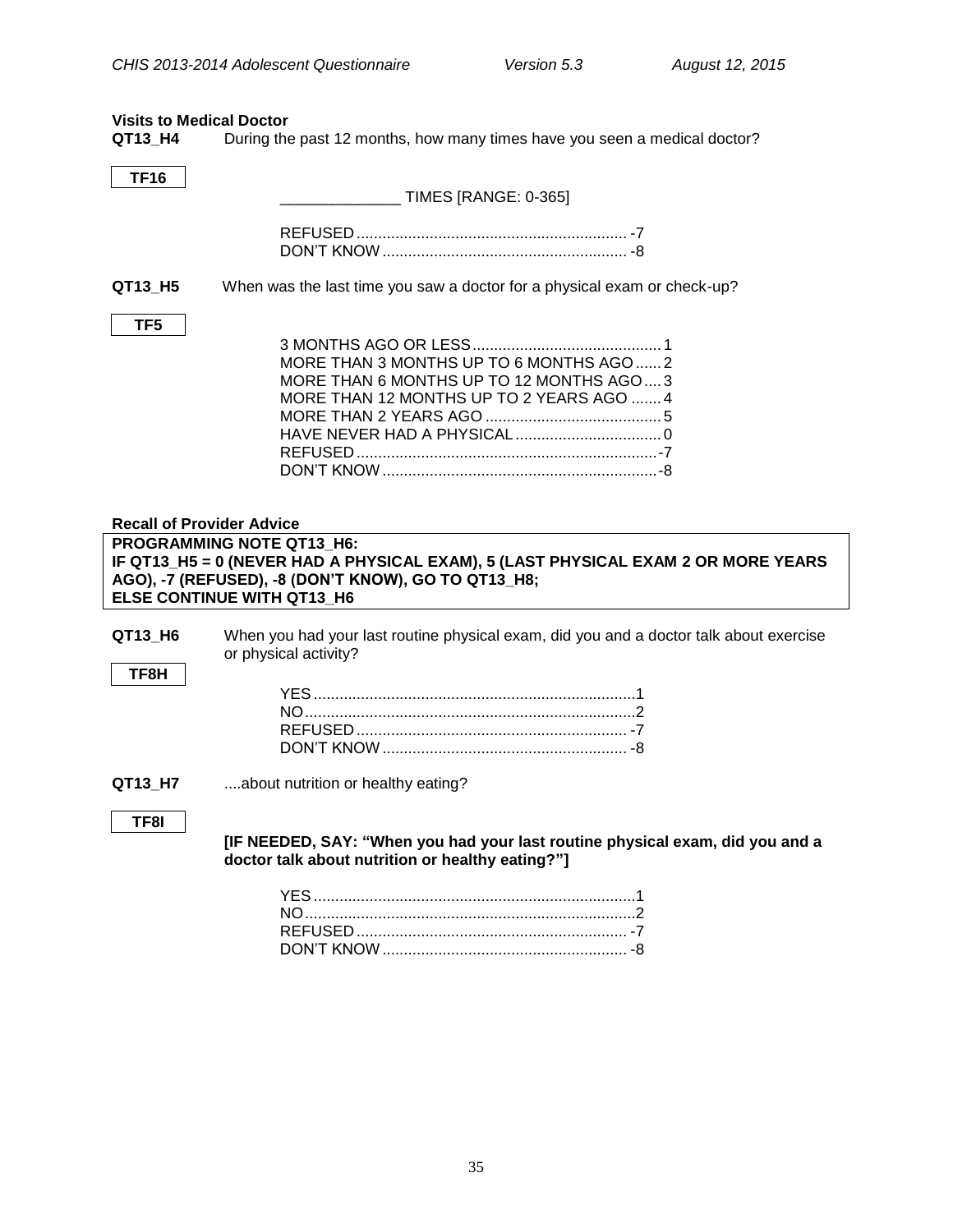<span id="page-38-1"></span><span id="page-38-0"></span>

| <b>Personal Doctor</b>                                                                                                                                                                                                                                |                                                                                                                                                                  |                                                          |  |
|-------------------------------------------------------------------------------------------------------------------------------------------------------------------------------------------------------------------------------------------------------|------------------------------------------------------------------------------------------------------------------------------------------------------------------|----------------------------------------------------------|--|
| ELSE GO TO QT13 H9                                                                                                                                                                                                                                    | <b>PROGRAMMING NOTE QT13 H8:</b><br>IF QT13_H1 = 1, 3, 4, OR 5 (YES, DOCTOR, KAISER, OR MORE THAN ONE PLACE FOR USUAL<br>SOURCE OF CARE), CONTINUE WITH QT13_H8; |                                                          |  |
| QT13_H8                                                                                                                                                                                                                                               | Do you have a personal doctor or medical provider who is your main provider?                                                                                     |                                                          |  |
| <b>TI14</b>                                                                                                                                                                                                                                           | [IF NEEDED, SAY: "This can be a general doctor, a specialist doctor, a physician<br>assistant, a nurse or other health provider."]                               |                                                          |  |
|                                                                                                                                                                                                                                                       |                                                                                                                                                                  |                                                          |  |
| <b>Patient-Centered Care</b>                                                                                                                                                                                                                          |                                                                                                                                                                  |                                                          |  |
| PROGRAMMING NOTE QT13 H9:<br>IF QT13_H8 = 1 (HAS A PERSONAL DOCTOR) OR [QT13_H4 > 0 (SAW A DOCTOR AT LEAST<br>ONCE IN PAST 12 MONTHS)] OR [QT13_H5 = 1 OR 2 OR 3 (SAW DOCTOR LESS THAN A YEAR<br>AGO)], CONTINUE WITH QT13_H9;<br>ELSE GO TO QT13 H11 |                                                                                                                                                                  |                                                          |  |
| QT13_H9<br><b>TI15</b>                                                                                                                                                                                                                                | During the past 12 months, did you or a parent phone or e-mail the doctor's office with a<br>medical question?                                                   |                                                          |  |
|                                                                                                                                                                                                                                                       |                                                                                                                                                                  | [GO TO QT13_H11]<br>[GO TO QT13_H11]<br>[GO TO QT13_H11] |  |
| QT13_H10                                                                                                                                                                                                                                              | How often did you get an answer as soon as you needed it? Would you say                                                                                          |                                                          |  |
| <b>TI16</b>                                                                                                                                                                                                                                           |                                                                                                                                                                  |                                                          |  |
|                                                                                                                                                                                                                                                       | Sometimes.                                                                                                                                                       |                                                          |  |
|                                                                                                                                                                                                                                                       | PROGRAMMING NOTE QA13_H11:<br>IF QT13_H8 = 1 (HAS A PERSONAL DOCTOR), THEN CONTINUE WITH QT13_H11;<br>ELSE GO TO PROGRAMMING NOTE QT13_H13                       |                                                          |  |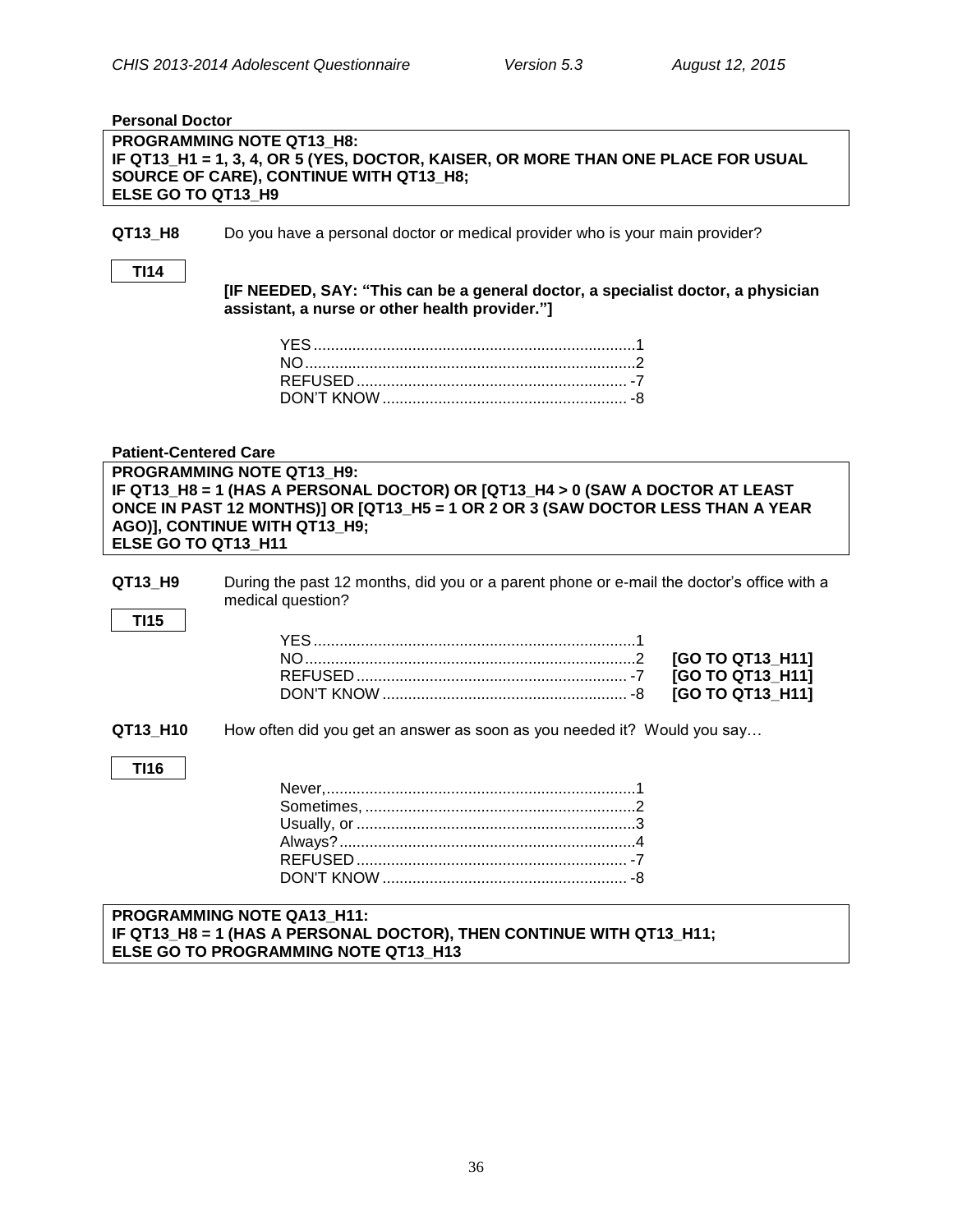**QT13\_H11** How often does your doctor or medical provider listen carefully to you? Would you say…

## **TH44**

**QT13\_H12** How often does your doctor or medical provider explain clearly what you need to do to take care of your health? Would you say...

## **TH45**

## <span id="page-39-0"></span>**Timely Appointments**

| <b>PROGRAMMING NOTE QT13 H13:</b>                                            |
|------------------------------------------------------------------------------|
| IF TEINSURE = 1 OR QT13 H1 = 1, 3, 4, OR 5 (HAS A USUAL SOURCE OF CARE) THEN |
| <b>CONTINUE WITH QA13 H13:</b>                                               |
| ELSE GO TO PROGRAMMING NOTE QT13 H15                                         |
| IF QT13 H8 = 1 (HAS A PERSONAL DOCTOR), THEN DISPLAY "your";                 |
| <b>ELSE DISPLAY "a"</b>                                                      |

**QT13\_H13** In the past 12 months, did you try to get an appointment to see {your/a} doctor or medical provider within two days because you were sick or injured?

## **TH49**

**[IF NEEDED, SAY: "Do not include urgent care or emergency care visits. I am only asking about appointments".]**

**QT13\_H14** How often were you able to get an appointment within two days? Would you say…

## <span id="page-39-1"></span>**TH46**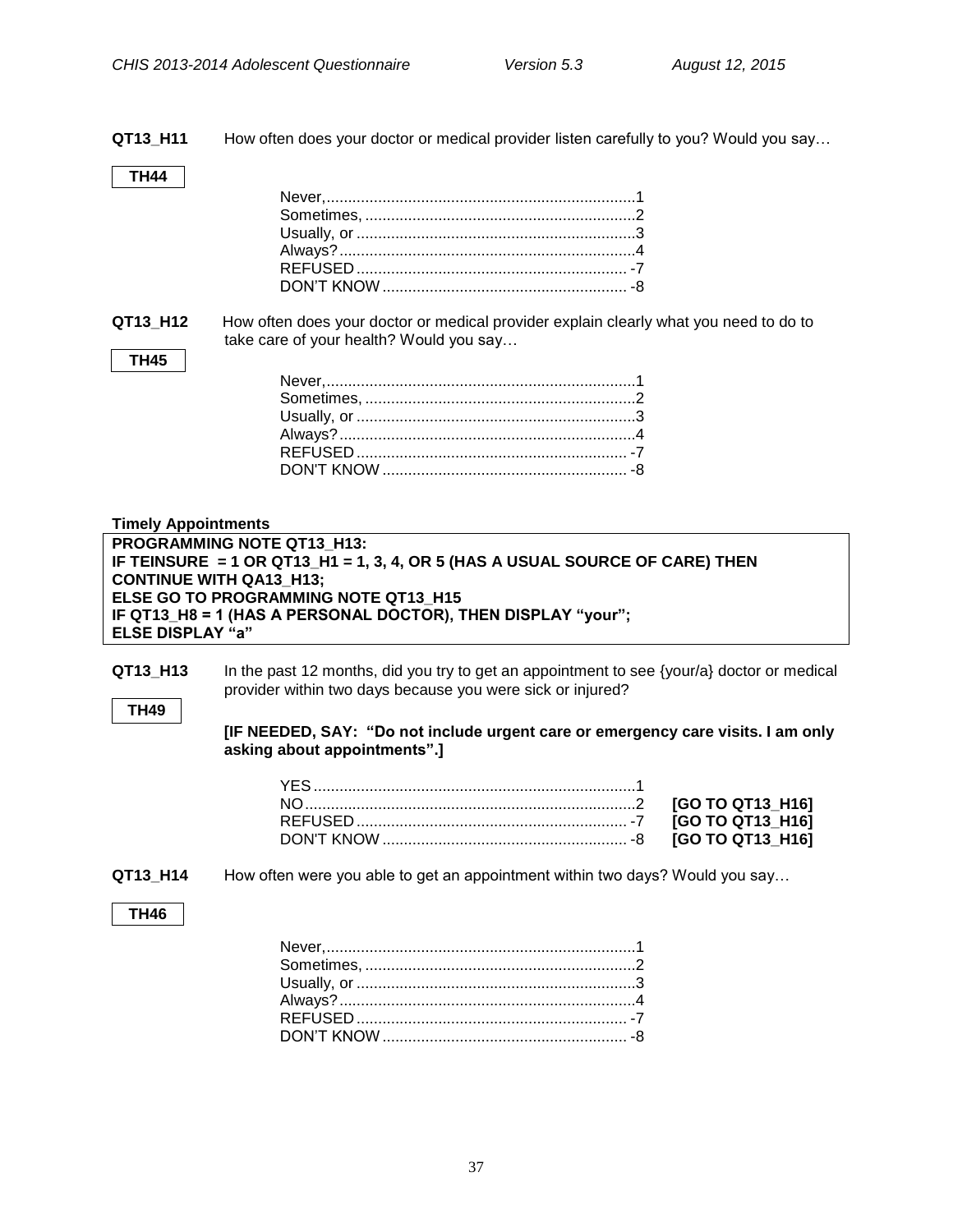<span id="page-40-0"></span>

| <b>Care Coordination</b> |                                                                                             |
|--------------------------|---------------------------------------------------------------------------------------------|
|                          | PROGRAMMING NOTE QT13_H15:                                                                  |
|                          | IF QT13_B8 = 1 (YES, STILL HAVE ASTHMA) OR QT13_B9 = 1 (YES, ASTHMA EPISODE IN PAST         |
|                          | 12 MONTHS) AND IF QT13_H1 = 1, 3, 4, OR 5 (YES, DOCTOR, KAISER, OR MORE THAN ONE            |
|                          | PLACE FOR USUAL SOURCE OF CARE) AND IF QT13 H8 = 1 (YES HAS PERSONAL DOCTOR),               |
|                          |                                                                                             |
|                          | <b>CONTINUE WITH QT13 H15;</b>                                                              |
| ELSE GO TO QT13 H16      |                                                                                             |
|                          |                                                                                             |
| QT13_H15                 | Is there anyone at your doctor's office or clinic who helps coordinate your care with other |
|                          | doctors or services, such as tests or treatments?                                           |
| <b>TI17</b>              |                                                                                             |
|                          |                                                                                             |
|                          |                                                                                             |
|                          |                                                                                             |
|                          |                                                                                             |
|                          |                                                                                             |
|                          |                                                                                             |
| <b>Delays in Care</b>    |                                                                                             |
| QT13 H16                 | During the past 12 months, did you delay or not get a medicine that a doctor prescribed     |
|                          | for you?                                                                                    |
| <b>TI18</b>              |                                                                                             |
|                          |                                                                                             |
|                          | [GO TO QT13 H19]                                                                            |
|                          | [GO TO QT13 H19]                                                                            |
|                          |                                                                                             |
|                          | [GO TO QT13 H19]                                                                            |
|                          |                                                                                             |
| QT13_H17                 | Was cost or lack of insurance a reason why you delayed or did not get the prescription?     |
|                          |                                                                                             |
| <b>TI21</b>              |                                                                                             |
|                          |                                                                                             |
|                          |                                                                                             |
|                          |                                                                                             |
|                          |                                                                                             |
|                          |                                                                                             |
|                          | PROGRAMMING NOTE QT13 H18:                                                                  |
|                          |                                                                                             |
|                          | IF QT13_B8 = 1 (YES, STILL HAVE ASTHMA) OR QT13_B9 = 1 (YES, ASTHMA EPISODE IN PAST         |
|                          | 12 MONTHS), CONTINUE WITH QT13_H18;                                                         |
| ELSE GO TO QT13 H19      |                                                                                             |
|                          |                                                                                             |

**QT13\_H18** Was this prescription for your asthma?

## **TI19**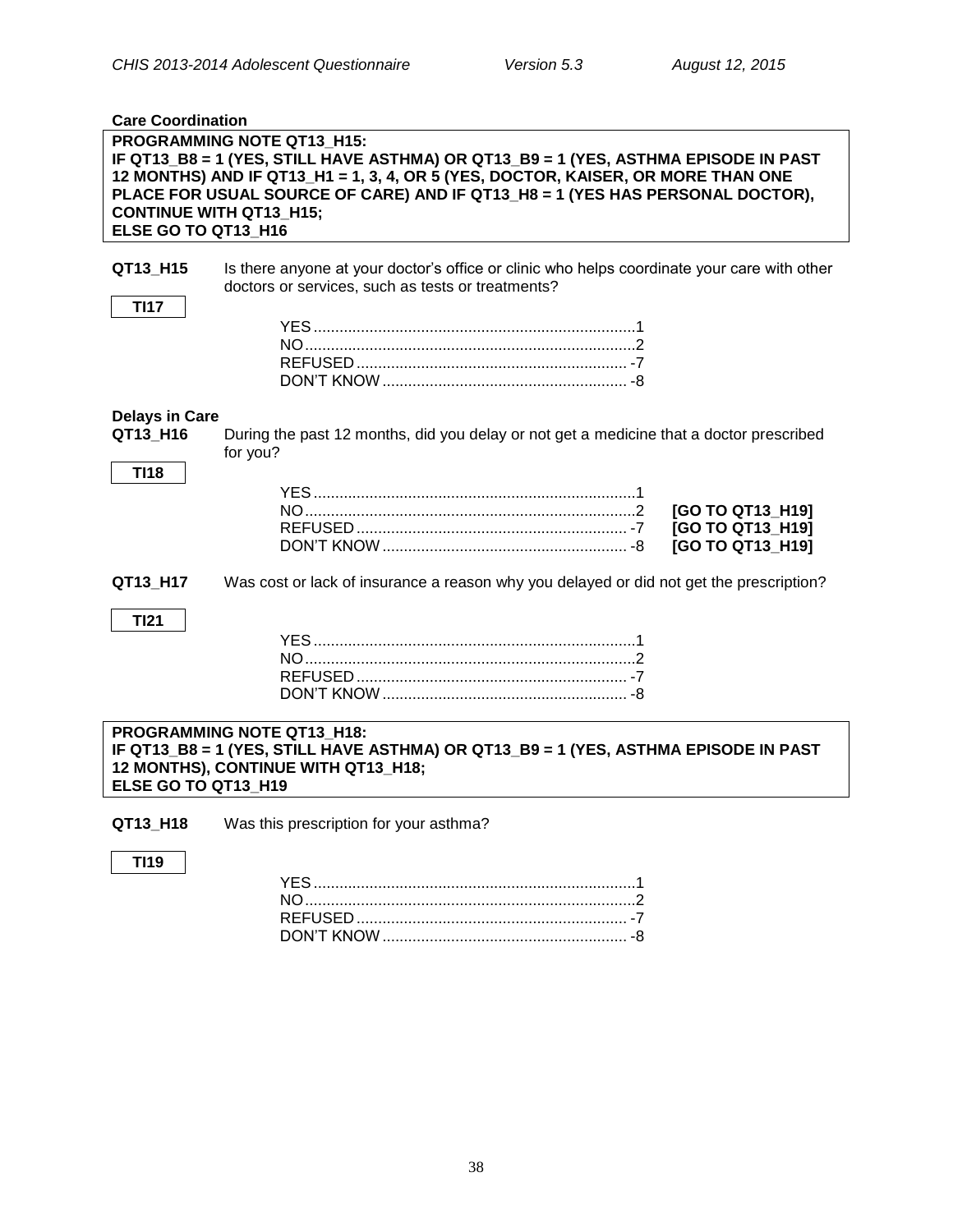**QT13\_H19** During the past 12 months, did you delay or not get any medical care you felt you needed—such as seeing a doctor, a specialist, or other health professional? **TF9** YES...........................................................................1 NO.............................................................................2 **[GO TO QT13\_ H25]** REFUSED ............................................................... -7 **[GO TO QT13\_ H25]** DON'T KNOW......................................................... -8 **[GO TO QT13\_ H25] QT13 H20** Did you get the care eventually? **TH57** YES...........................................................................1 NO.............................................................................2 REFUSED ............................................................... -7 DON'T KNOW ......................................................... -8 **QT13\_H21** Was cost or lack of insurance a reason why you delayed or did not get the care you felt you needed? **TF22** YES...........................................................................1 NO.............................................................................2 **[GO TO QT13\_H23]** REFUSED ............................................................... -7 **[GO TO QT13\_H23]** DON'T KNOW......................................................... -8 **[GO TO QT13\_H23] QT13 H22** Was that the main reason? **TH58** YES...........................................................................1 **[GO TO PN QT13\_H24]** NO.............................................................................2 REFUSED ............................................................... -7 **[GO TO PN QT13\_H24]** DON'T KNOW ......................................................... -8 **[GO TO PN QT13\_H24] QT13 H23** What was the one main reason why you delayed getting the care you felt you needed? **TH59** COULDN'T GET APPOINTMENT ............................1 MY INSURANCE NOT ACCEPTED .........................2 INSURANCE DID NOT COVER ...............................3 LANGUAGE PROBLEMS.........................................4 TRANSPORTATION PROBLEMS............................5 HOURS NOT CONVENIENT....................................6 NO CHILD CARE FOR CHILDREN AT HOME ........7 FORGOT OR LOST REFERRAL..............................8 I DIDN'T HAVE TIME................................................9 COULDN'T AFFORD/COST TOO MUCH ............. 10 NO INSURANCE.................................................... 11 OTHER (SPECIFY\_\_\_\_\_\_\_\_\_).............................. 91 REFUSED ............................................................... -7 DON'T KNOW ......................................................... -8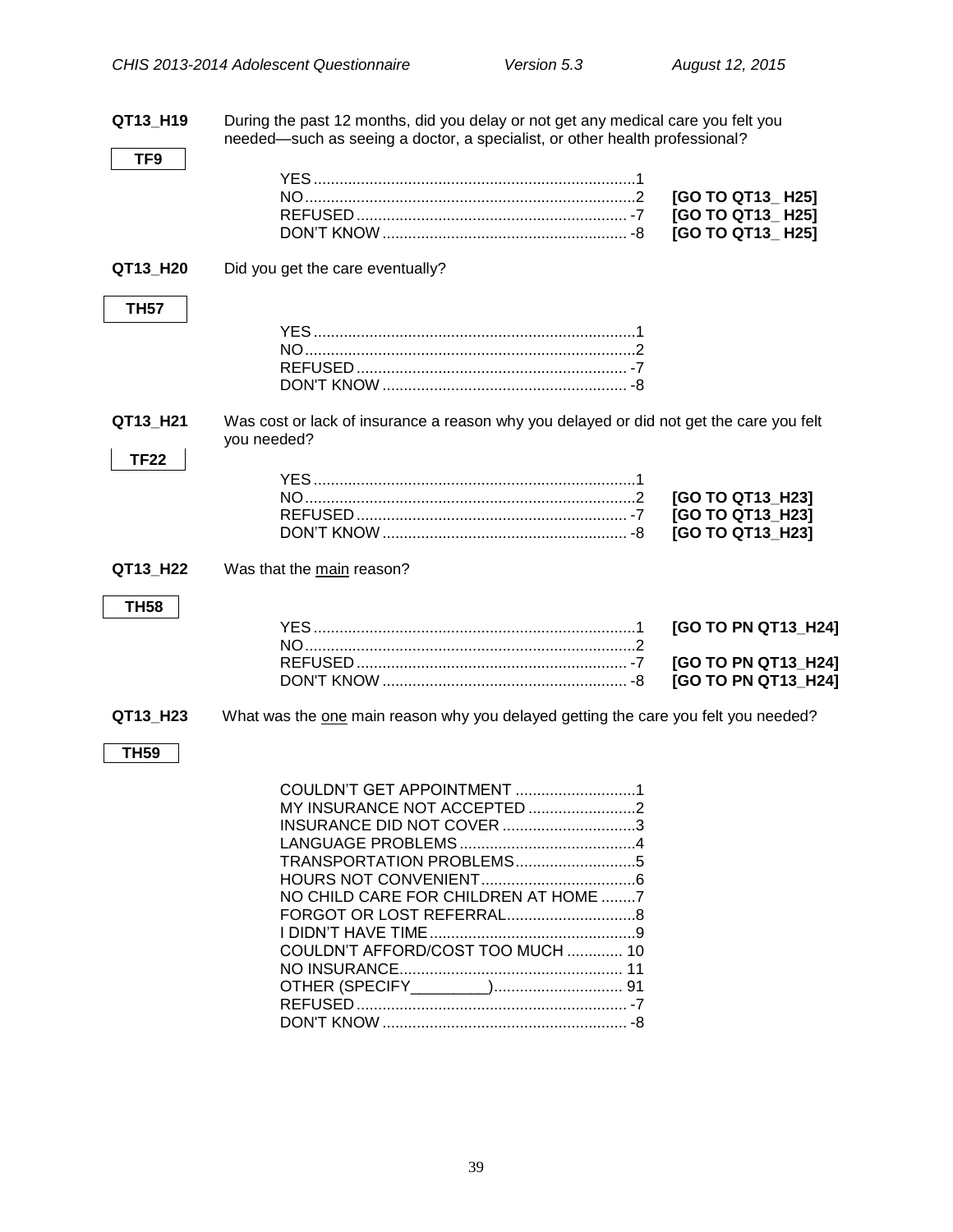## **PROGRAMMING NOTE QT13\_H24: IF QT13\_B8 = 1 (YES, STILL HAVE ASTHMA) OR QT13\_B9 = 1 (YES, ASTHMA EPISODE IN PAST 12 MONTHS), CONTINUE WITH QT13\_H24; ELSE GO TO QT13\_H25**

**QT13\_H24** Was this medical care for your asthma?

## **TI20**

**QT13\_H25** This next question is about dental health.

About how long has it been since you last visited a dentist or dental clinic? Include hygienists and all types of dental specialists.

## **TF14**

| MORE THAN 6 MONTHS UP TO 1 YEAR AGO2 |  |
|--------------------------------------|--|
| MORE THAN 1 YEAR UP TO 2 YEARS AGO 3 |  |
| MORE THAN 2 YEARS UP TO 5 YEARS AGO4 |  |
|                                      |  |
|                                      |  |
|                                      |  |
|                                      |  |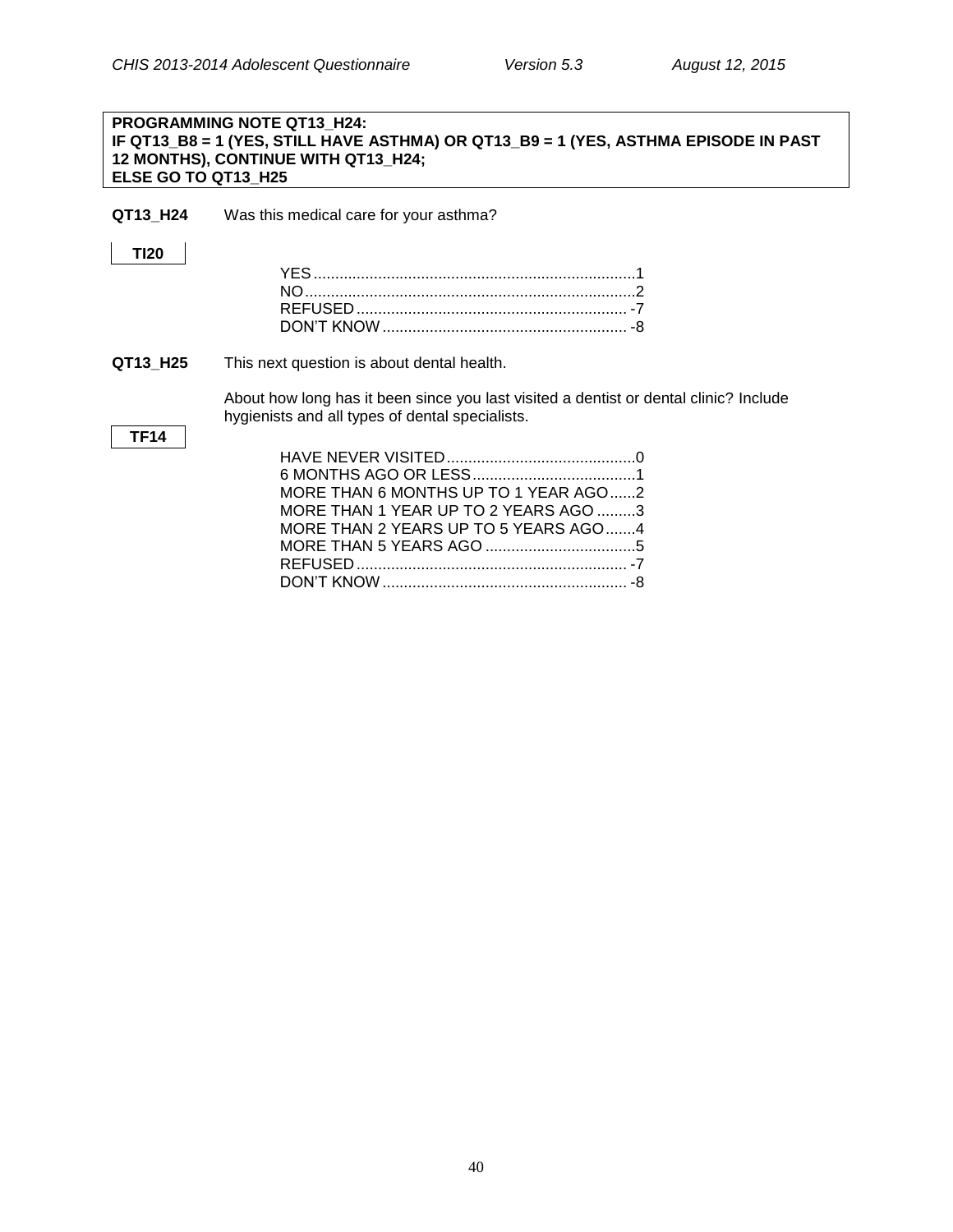## **SECTION J - DEMOGRAPHIC INFORMATION PART II**

#### <span id="page-43-1"></span><span id="page-43-0"></span>**Race/Ethnicity QT13\_J1**

So we can be sure we have included all races and ethnic groups in California, I need to ask a few questions about your background.

Are you Latino or Hispanic?

**TI1**

## **[IF NEEDED, SAY: "Such as Mexican, Central or South American?"]**

**QT13\_J2** And what is your Latino or Hispanic ancestry or origin? Such as Mexican, Salvadoran, Cuban, Honduran -- and if you have more than one, tell me all of them.

## **TI1A**

## **[IF NEEDED, GIVE MORE EXAMPLES]**

## **[CODE ALL THAT APPLY]**

| MEXICAN/MEXICAN AMERICAN/ OR CHICANO1     |
|-------------------------------------------|
|                                           |
|                                           |
|                                           |
|                                           |
|                                           |
|                                           |
|                                           |
|                                           |
| SPANISH-AMERICAN (FROM SPAIN) 12          |
| OTHER LATINO (SPECIFY: _____________)  91 |
|                                           |
|                                           |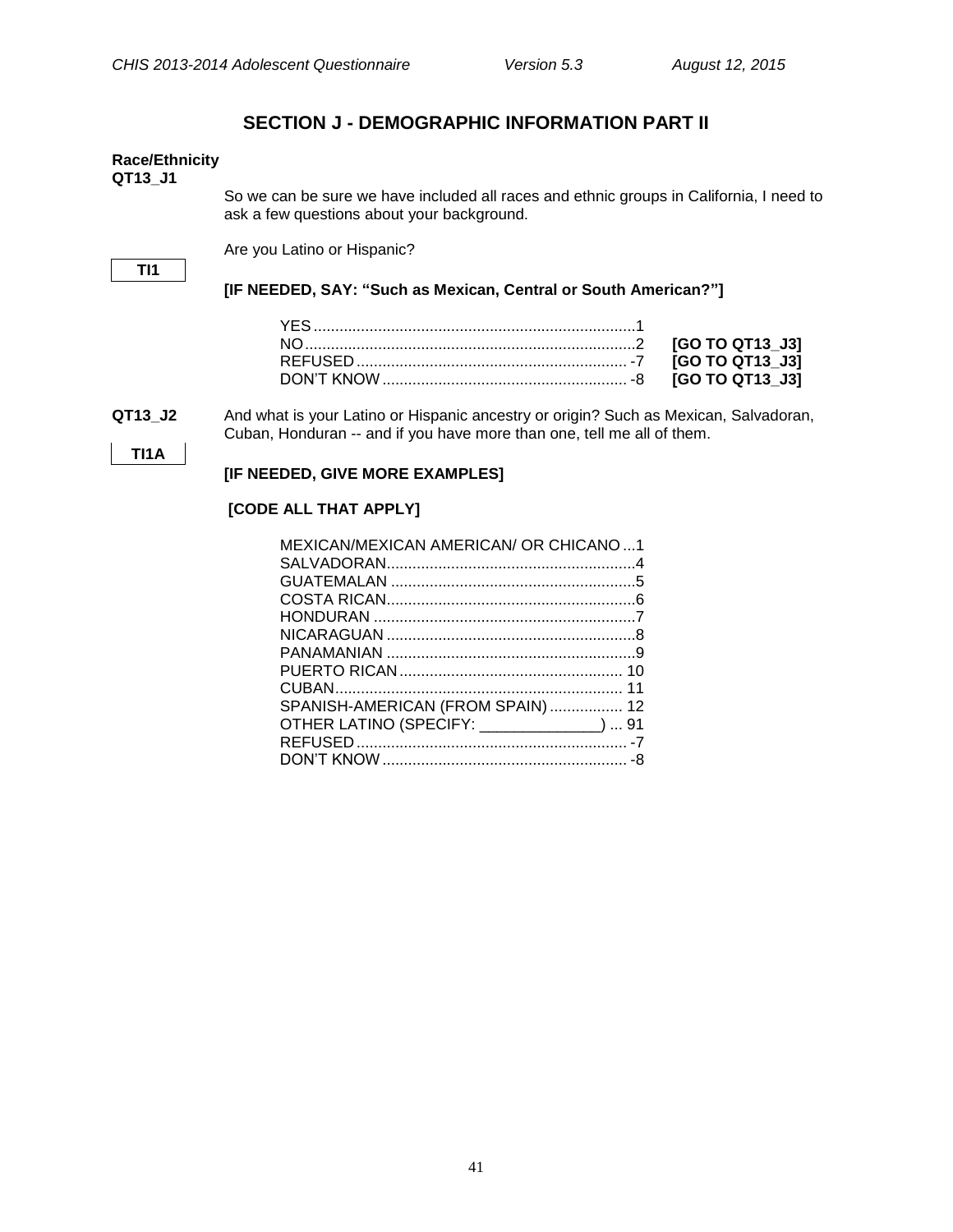## **PROGRAMMING NOTE QT13\_J3: IF QT13\_J1 = 1 (YES), DISPLAY "You said you are Latino or Hispanic. Also,"; IF MORE THAN ONE RACE GIVEN, AFTER ENTERING RESPONSES FOR QT13\_J3, CONTINUE WITH PROGRAMMING NOTE QT13\_J4; ELSE GO TO SKIPS AS INDICATED FOR SINGLE RESPONSES**

**QT13 J3** {You said you are Latino or Hispanic. Also,} Please tell me which one or more of the following you would use to describe yourself: Would you describe yourself as Native Hawaiian, Other Pacific Islander, American Indian, Alaska Native, Asian, Black, African American, or White?

**TI2**

## **[IF R GIVES AN "OTHER" RESPONSE YOU MUST SPECIFY WHAT IT IS]**

## **[CODE ALL THAT APPLY]**

|                                        | [GO TO QT13 J11] |
|----------------------------------------|------------------|
|                                        | [GO TO QT13 J11] |
|                                        | [GO TO QT13 J7]  |
| AMERICAN INDIAN, ALASKA NATIVE4        | [GO TO QT13 J4]  |
|                                        | [GO TO QT13 J8]  |
|                                        | [GO TO QT13 J11] |
| OTHER (SPECIFY: _________________)  91 | [GO TO QT13 J11] |
|                                        | [GO TO QT13 J11] |
|                                        | [GO TO QT13 J11] |

## **PROGRAMMING NOTE QT13\_J4: IF QT13\_ K3 = 4 (AMERICAN INDIAN, ALASKA NATIVE) CONTINUE WITH QT13\_J4; ELSE GO TO PROGRAMMING NOTE QT13\_J7**

**QT13 J4** You said, American Indian or Alaska Native, and what is your tribal heritage? If you have more than one tribe, tell me all of them.

## **TI2A**

## **[CODE ALL THAT APPLY]**

| OTHER TRIBE [Ask for spelling] (SPECIFY: _____)  91 |  |
|-----------------------------------------------------|--|
|                                                     |  |
|                                                     |  |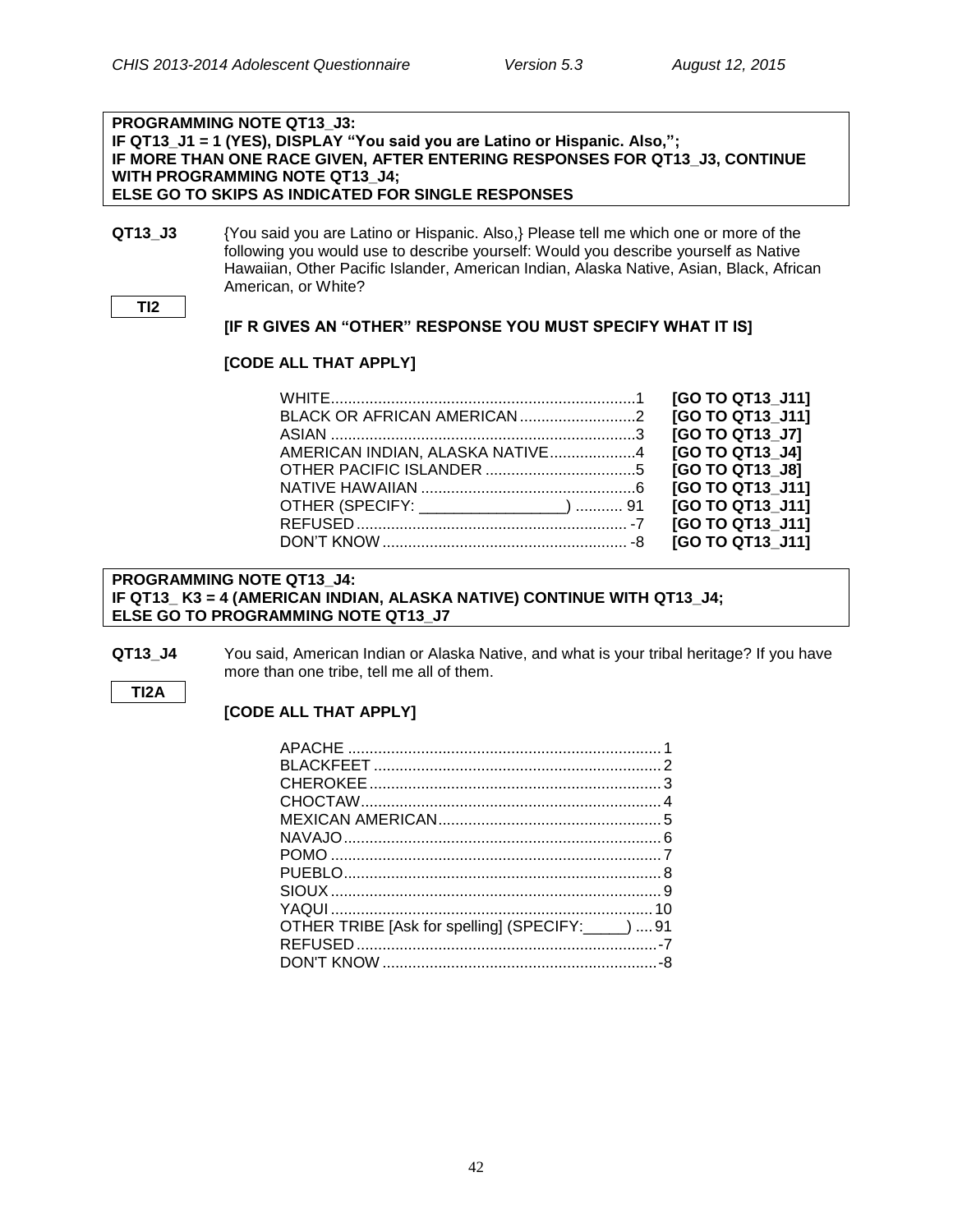**QT13\_J5** Are you an enrolled member in a federally or state recognized tribe? **TI2B** YES...........................................................................1 NO.............................................................................2 **[GO TO QT13\_J7]** REFUSED ............................................................... -7 **[GO TO QT13\_J7]** DON'T KNOW......................................................... -8 **[GO TO QT13\_J7] QT13 J6** Which tribe are you enrolled in? **TI2C APACHE** MESCALERO APACHE, NM ............................................... 1 APACHE (NOT SPECIFIED) ................................................ 2 OTHER APACHE [Ask for spelling] (SPECIFY).................... 3 **BLACKFEET** BLACKFOOT/BLACKFEET................................................... 4 **CHEROKEE** WESTERN CHEROKEE ....................................................... 5 CHEROKEE (NOT SPECIFIED) .......................................... 6 OTHER CHEROKEE [Ask for spelling] (SPECIFY) ............. 7 **CHOCTAW** CHOCTAW OKLAHOMA ...................................................... 8 CHOCTAW (NOT SPECIFIED)............................................. 9 OTHER CHOCTAW [Ask for spelling] (SPECIFY): ............ 10 **NAVAJO** NAVAJO (NOT SPECIFIED)............................................... 11 **POMO** HOPLAND BAND, HOPLAND RANCHERIA ..................... 12 SHERWOOD VALLEY RANCHERIA.................................. 13 POMO (NOT SPECIFIED) .................................................. 14 OTHER POMO [Ask for spelling] (SPECIFY)...................... 15 **PUEBLO** HOPI.................................................................................... 16 YSLETA DEL SUR PUEBLO OF TEXAS............................ 17 PUEBLO (NOT SPECIFIED)............................................... 18 OTHER PUEBLO [Ask for spelling] (SPECIFY): ................ 19 **SIOUX** OGLALA/PINE RIDGE SIOUX............................................ 20 SIOUX (NOT SPECIFIED) .................................................. 21 OTHER SIOUX [Ask for spelling] (SPECIFY): ................... 22 **YAQUI** PASCUA YAQUI TRIBE OF ARIZONA............................... 23 YAQUI (NOT SPECIFIED) .................................................. 24 OTHER YAQUI [Ask for spelling] (SPECIFY): ................... 25 **OTHER** OTHER [Ask for spelling] (SPECIFY: \_\_\_\_\_\_\_\_\_\_\_\_\_\_) ... 91 REFUSED ............................................................................-7 DON'T KNOW.......................................................................-8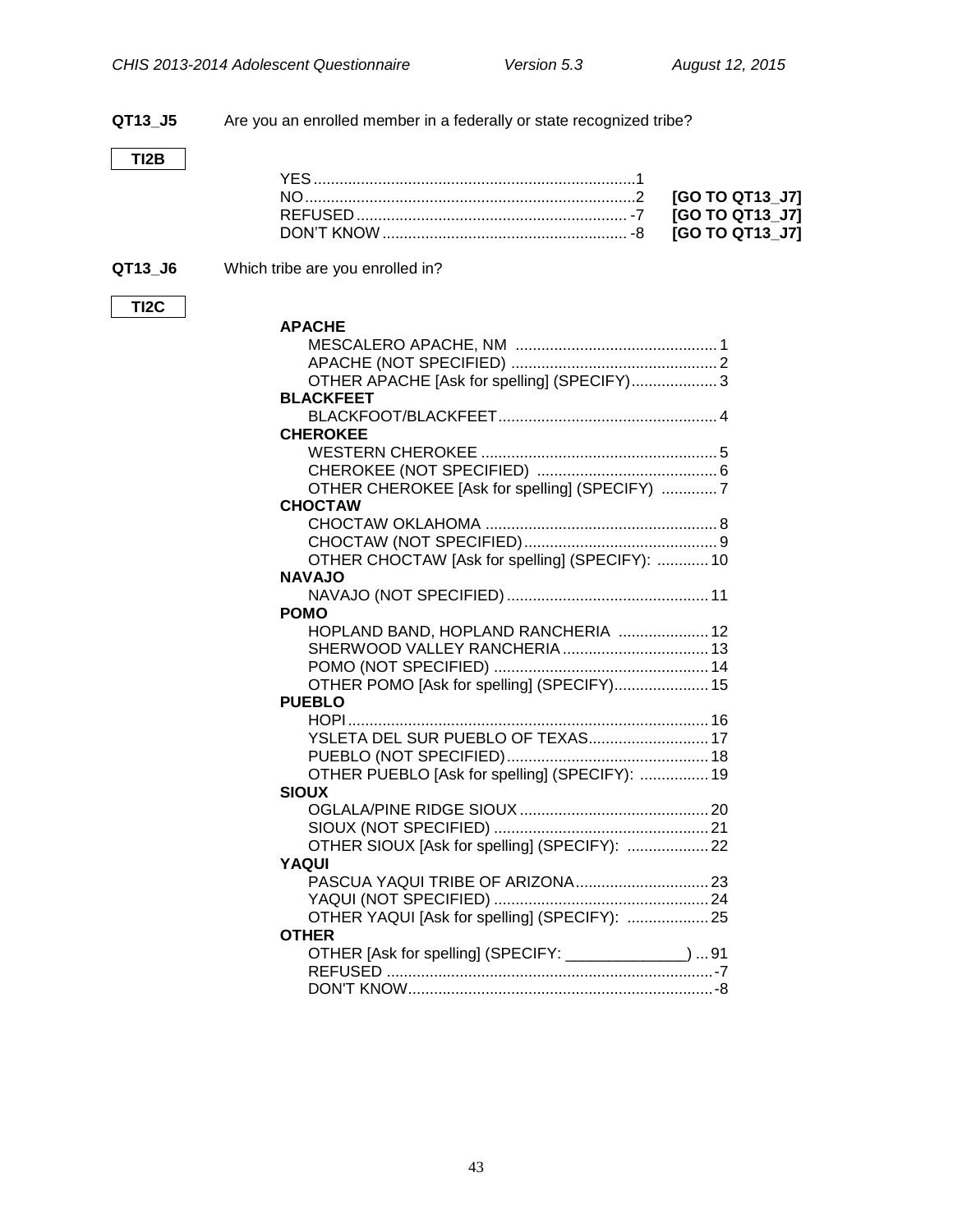## **PROGRAMMING NOTE QT13\_J7: IF QT13\_J3 = 3 (ASIAN) CONTINUE WITH QT13\_J7; ELSE GO TO PROGRAMMING NOTE QT13\_J8**

**QT13\_J7** You said Asian, and what specific ethnic group are you, such as Chinese, Filipino, Vietnamese? If you are more than one, tell me all of them.

## **TI2D**

**TI2D1**

## **[CODE ALL THAT APPLY]**

| CHINESE                                 |    |
|-----------------------------------------|----|
|                                         |    |
|                                         |    |
|                                         |    |
|                                         |    |
|                                         |    |
|                                         |    |
|                                         | 11 |
|                                         | 12 |
|                                         | 13 |
|                                         | 14 |
|                                         | 15 |
|                                         | 16 |
|                                         | 17 |
| OTHER ASIAN (SPECIFY): ________________ | 91 |
|                                         |    |
|                                         | -8 |

## **PROGRAMMING NOTE QT13\_J8: IF QT13\_J3 = 5 (PACIFIC ISLANDER) CONTINUE WITH QT13\_J8; ELSE GO TO PROGRAMMING NOTE QT13\_J9**

**QT13\_J8** You said you are Pacific Islander. What specific ethnic group are you, such as Samoan, Tongan, or Guamanian? If you are more than one, tell me all of them.

## **[CODE ALL THAT APPLY]**

| SAMOAN/AMERICAN SAMOAN1               |
|---------------------------------------|
|                                       |
|                                       |
|                                       |
| OTHER PACIFIC ISLANDER (SPECIFY: ) 91 |
|                                       |
|                                       |
|                                       |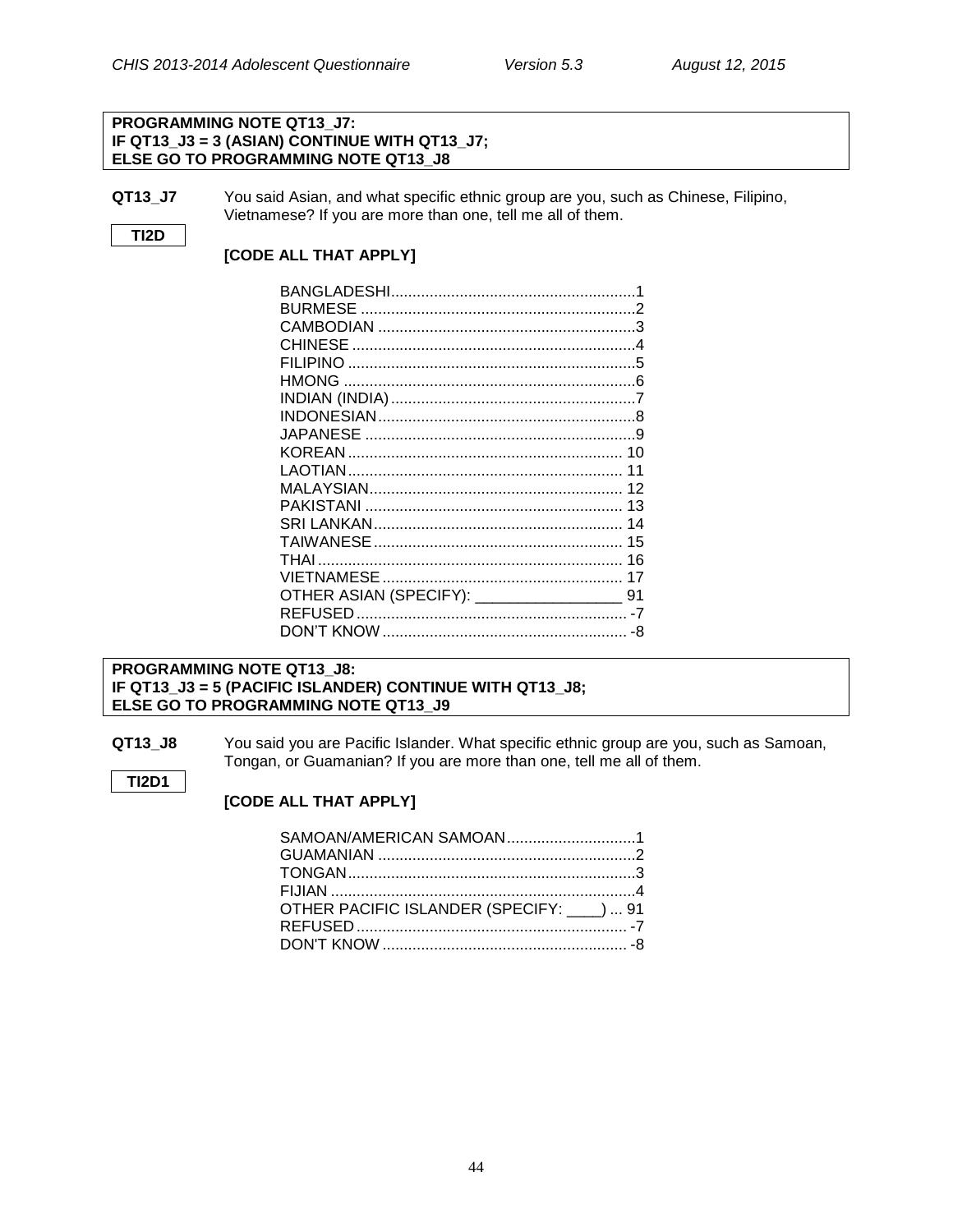**TI2F**

**PROGRAMMING NOTE QT13\_J9: IF QT13\_J1 = 1 (YES, LATINO) AND [QT13\_J3 = 6 (NATIVE HAWAIIAN) OR 5 (OTHER PACIFIC ISLANDER) OR 4 (AMERICAN INDIAN OR ALASKA NATIVE) OR 3 (ASIAN) OR 2 (BLACK OR AFRICAN AMERICAN) OR 1 (WHITE) OR 91 (OTHER (Specify))], CONTINUE WITH QT13\_J9; ELSE IF MULTIPLE RESPONSES TO QT13\_J3 OR QT13\_J7 OR QT13\_J8 [NOT COUNTING -7 OR -8 (REF/DK)], CONTINUE WITH QT13\_J9; ELSE GO TO QT13\_J10; FOR QT13\_J2 RESPONSES, INCLUDE "Specify" RESPONSE FOR 91 (OTHER LATINO); IF QT13\_J1 = -7 (REFUSE), INSERT "Latino"**

**QT13\_J9** You said that you are: [RESPONSES FROM QT13\_J2, QT13\_J3, QT13\_J7, QT13\_J8]. Do you identify with any one race in particular?

## YES...........................................................................1 NO.............................................................................2 **[GO TO QT13\_J11]** REFUSED ............................................................... -7 **[GO TO QT13\_J11]** DON'T KNOW ......................................................... -8 **[GO TO QT13\_J11]**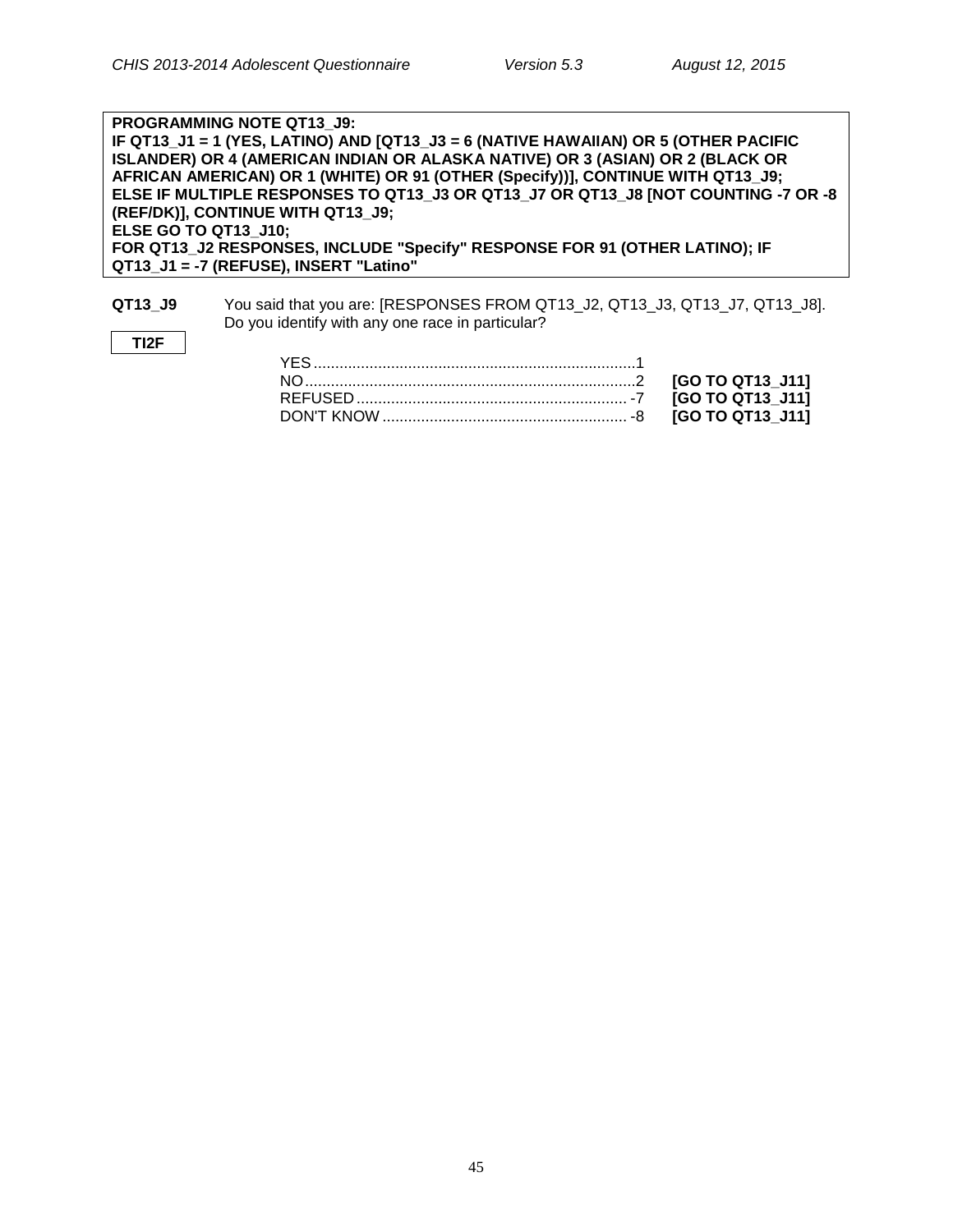#### QT13\_J10 Which do you most identify with?

## $TI2E$

| SPANISH-AMERICAN (FROM SPAIN)  12    |  |
|--------------------------------------|--|
|                                      |  |
|                                      |  |
|                                      |  |
| OTHER PACIFIC ISLANDER  17           |  |
| AMERICAN INDIAN OR ALASKA NATIVE  18 |  |
|                                      |  |
|                                      |  |
|                                      |  |
|                                      |  |
|                                      |  |
|                                      |  |
|                                      |  |
|                                      |  |
|                                      |  |
|                                      |  |
|                                      |  |
|                                      |  |
|                                      |  |
|                                      |  |
|                                      |  |
|                                      |  |
|                                      |  |
|                                      |  |
|                                      |  |
|                                      |  |
|                                      |  |
|                                      |  |
|                                      |  |
|                                      |  |
|                                      |  |
|                                      |  |
|                                      |  |
| PACIFIC ISLANDER, OTHER SPECIFY 55   |  |
|                                      |  |
|                                      |  |
|                                      |  |
|                                      |  |
|                                      |  |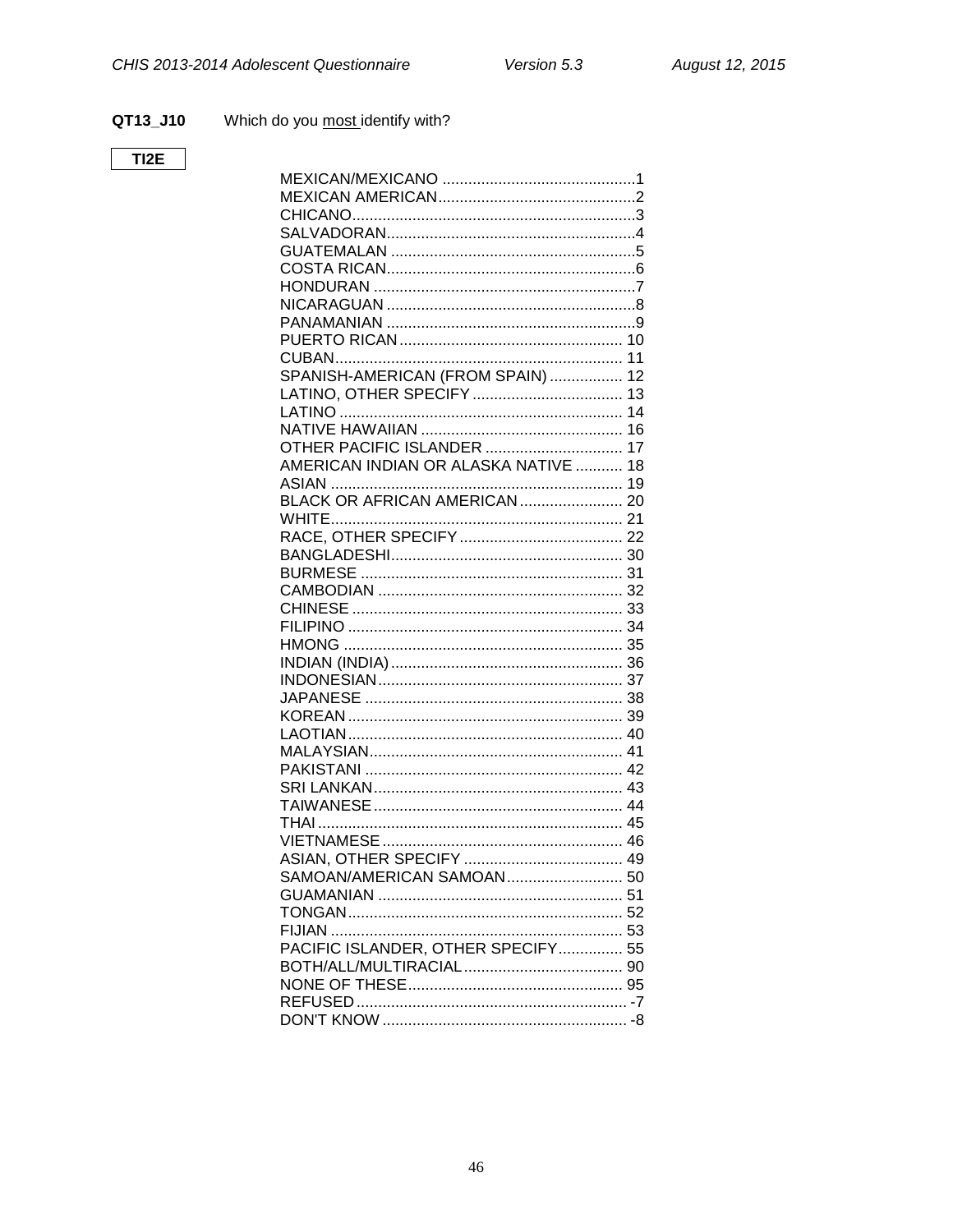## <span id="page-49-0"></span>**Country of Birth PROGRAMMING NOTE QT13\_J11:** IF MKA = AR AND ALREADY ASKED IN ADULT QUESTIONNAIRE, SKIP TO QT13\_J15; ELSE CONTINUE WITH QT13 J11

QT13\_J11 In what country were you born?

| ., |
|----|
|    |

| OTHER (SPECIFY: _______________________)  91 |  |
|----------------------------------------------|--|
|                                              |  |
|                                              |  |
|                                              |  |

<span id="page-49-1"></span>Citizenship, Immigration Status, Years in the US PROGRAMMING NOTE QT13\_J12: IF QT13\_J11 = 1, 2, 9, 22, OR 26 (BORN IN USA OR US TERRITORY), GO TO QT13\_J15; ELSE CONTINUE WITH QT13\_J12

Are you a citizen of the United States? QT13\_J12

## $TI4$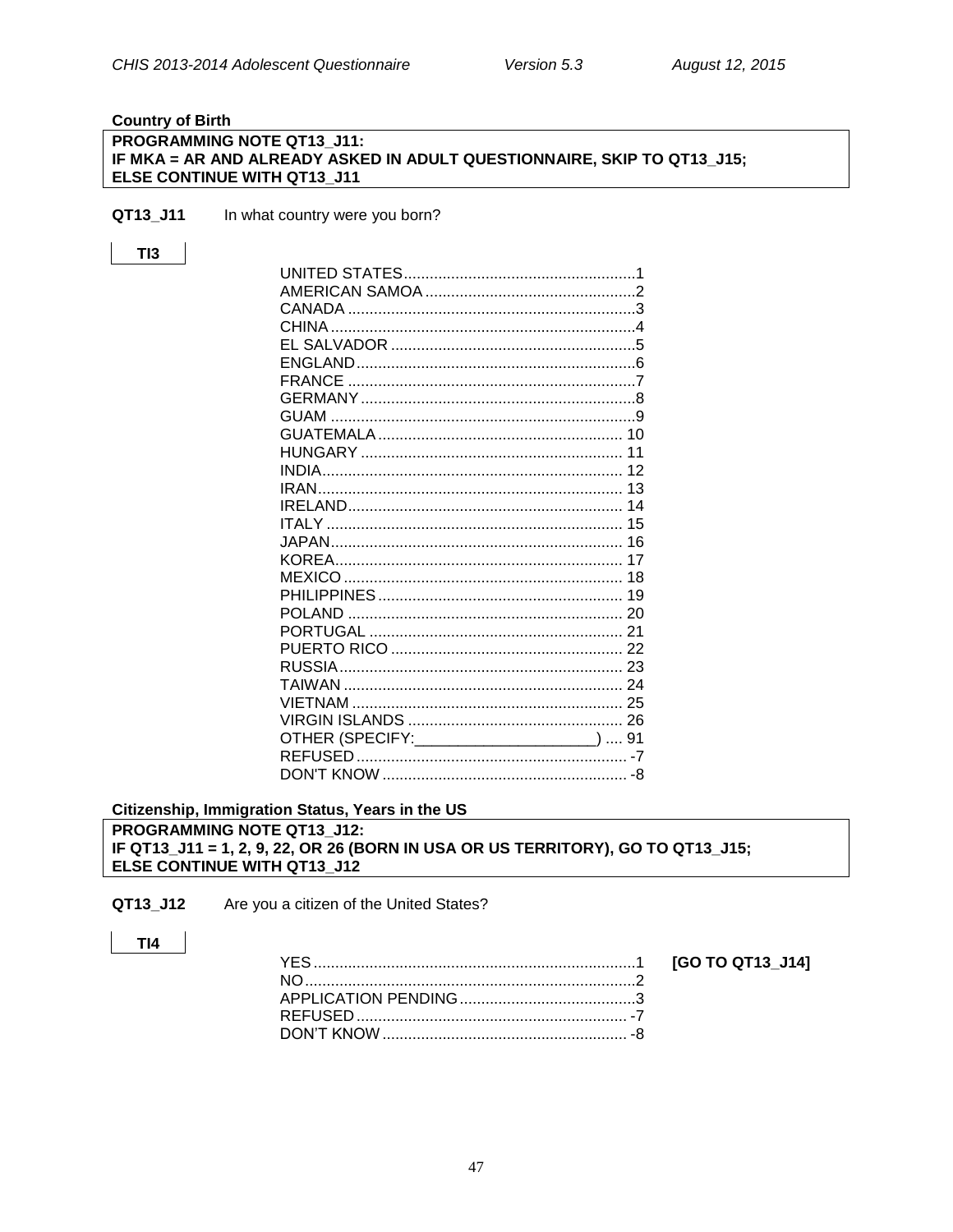## **QT13\_J13** Are you a permanent resident with a green card?

**[IF NEEDED, SAY: "People usually call this a "Green Card" but the color can also be pink, blue or white."]**

**QT13\_J14** About how many years have you lived in the United States?

**[FOR LESS THAN A YEAR, ENTER 1 YEAR]**

**TI6**

NUMBER OF YEARS {OR} [HR: 0-17]

**TI6FMT**

YEAR FIRST CAME TO LIVE IN U.S. [HR: 1990-2008]

#### <span id="page-50-0"></span>**Languages Spoken at Home**

**QT13\_J15** What languages do you speak at home?

**TI7**

## **[CODE ALL THAT APPLY]**

## **[PROBE: "Any others?"]**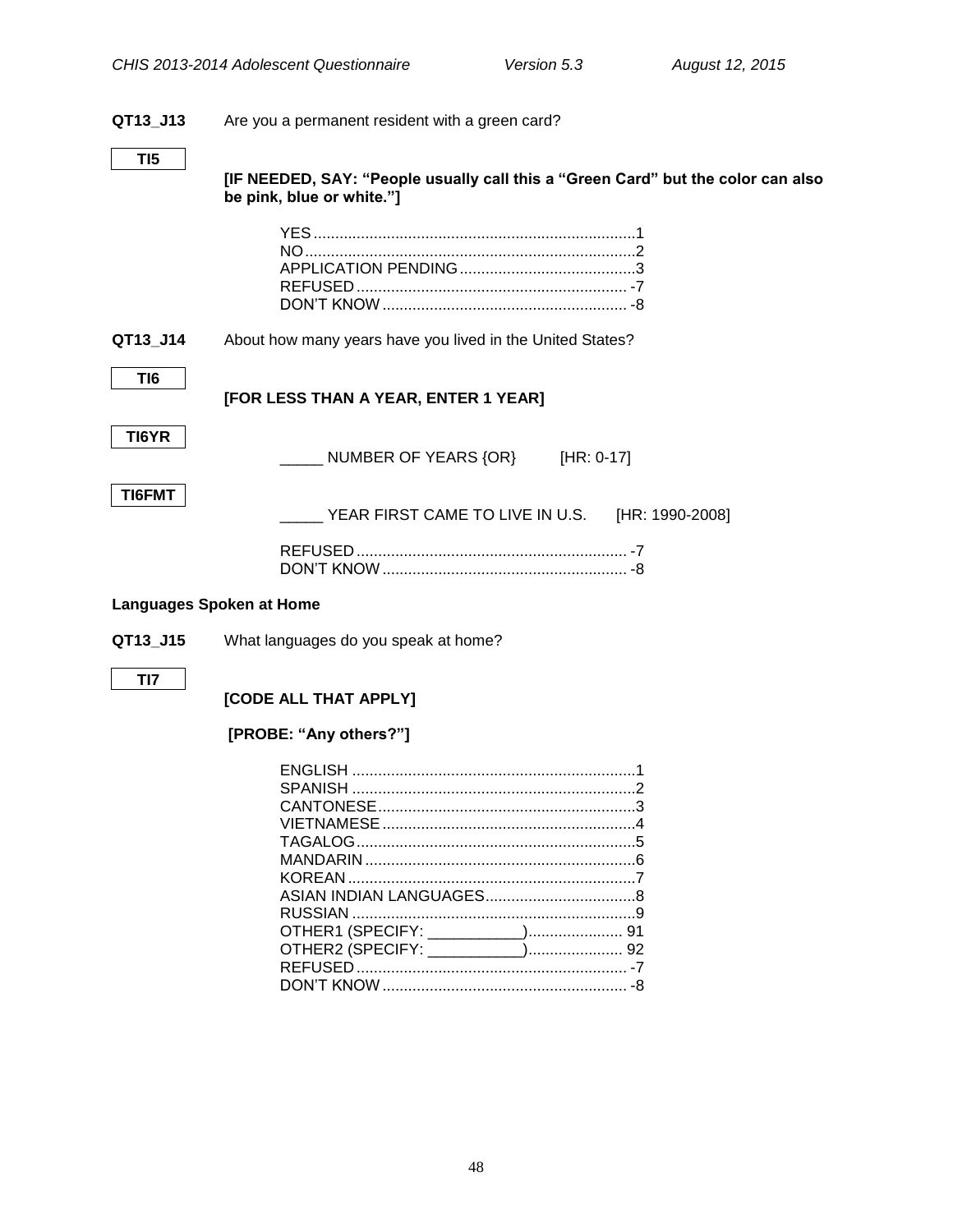## **SECTION K – SUICIDE IDEATION AND ATTEMPTS**

<span id="page-51-0"></span>

| QT13_K1                                                                                                                                                                                                                                                                                                                                | The next section is about thoughts of hurting yourself. If any question upsets you, you<br>don't have to answer it. |  |
|----------------------------------------------------------------------------------------------------------------------------------------------------------------------------------------------------------------------------------------------------------------------------------------------------------------------------------------|---------------------------------------------------------------------------------------------------------------------|--|
|                                                                                                                                                                                                                                                                                                                                        | Have you ever seriously thought about committing suicide?                                                           |  |
| TK1                                                                                                                                                                                                                                                                                                                                    | [GO TO QT13_L1]<br>[GO TO QT13_L1]<br>[GO TO QT13_L1]                                                               |  |
| QT13_K2                                                                                                                                                                                                                                                                                                                                | Have you seriously thought about committing suicide at any time in the past 12 months?                              |  |
| TK <sub>2</sub>                                                                                                                                                                                                                                                                                                                        | [GO TO QT13_K4]<br>[GO TO QT13_K4]<br>[GO TO QT13 K4]                                                               |  |
| QT13_K3                                                                                                                                                                                                                                                                                                                                | Have you seriously thought about committing suicide at any time in the past 2 months?                               |  |
| TK3                                                                                                                                                                                                                                                                                                                                    |                                                                                                                     |  |
| QT13_K4                                                                                                                                                                                                                                                                                                                                | Have you ever attempted suicide?                                                                                    |  |
| TK4                                                                                                                                                                                                                                                                                                                                    |                                                                                                                     |  |
| <b>PROGRAMMING NOTE QT13 K5:</b><br>IF (QT13_K2 = 2, -7, OR -8) AND (QT13_K4 = 2, -7, OR -8), THEN GO TO SUICIDE RESOURCE;<br>IF (QT13_K3 = 2, -7, OR -8) AND (QT13_K4 = 2, -7, OR -8), THEN GO TO SUICIDE RESOURCE;<br>IF QT13_K3 = 1 AND (QT13_K4 = 2, -7, OR -8), THEN GO TO SUICIDE RESOURCE;<br><b>ELSE CONTINUE WITH QT13_K5</b> |                                                                                                                     |  |
| QT13_K5                                                                                                                                                                                                                                                                                                                                | Have you attempted suicide at any time in the past 12 months?                                                       |  |
| TK <sub>5</sub>                                                                                                                                                                                                                                                                                                                        |                                                                                                                     |  |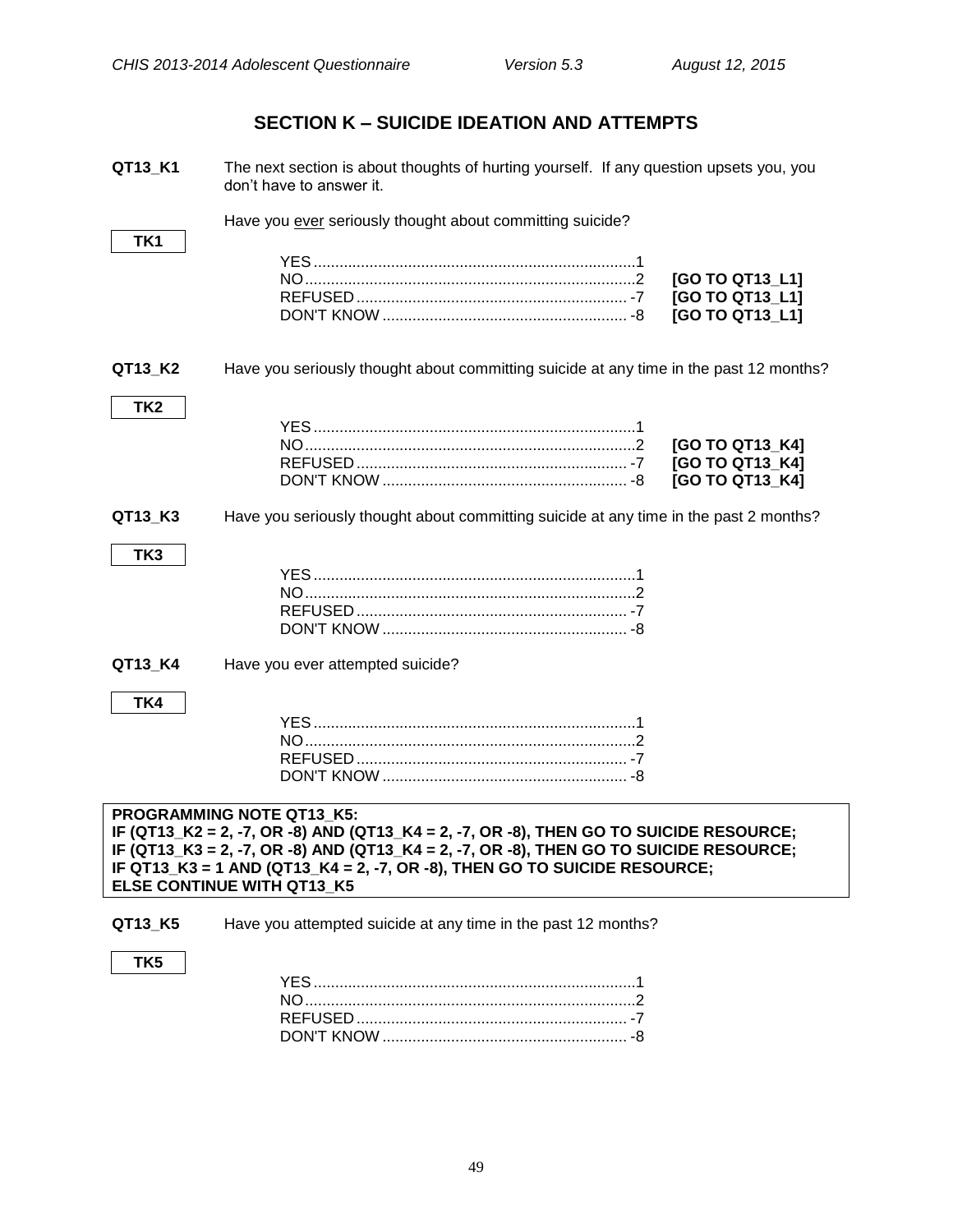## **SUICIDE RESOURCE:**

**TK7**

We have a number you can call if you'd like to talk to someone about suicidal thoughts or attempts. Someone is available 24 hours a day to provide information to help you. The number is 1-800-273-TALK (8255).

Or, you can visit a website to find out information about getting help. The website address is [www.suicidepreventionlifeline.org.](http://www.suicidepreventionlifeline.org/)

## **POST-NOTE FOR SUICIDE RESOURCE: IF (QT13\_K2 = 2, -7, OR -8) AND (QT13\_K4 = 2, -7, OR -8), THEN GO TO QT13\_L1 (NEXT SECTION); ELSE CONTINUE WITH QT13\_K6**

DON'T KNOW .........................................................................-8 **[GO TO QT13\_L1]**

**QT13\_K6** Would you like to discuss your thoughts with this person?

| <b>[GO TO SUICIDE</b>  |  |
|------------------------|--|
| <b>PROTOCOLI</b>       |  |
| <b>IGO TO QT13 L11</b> |  |

REFUSED ...............................................................................-7 **[GO TO QT13\_L1]**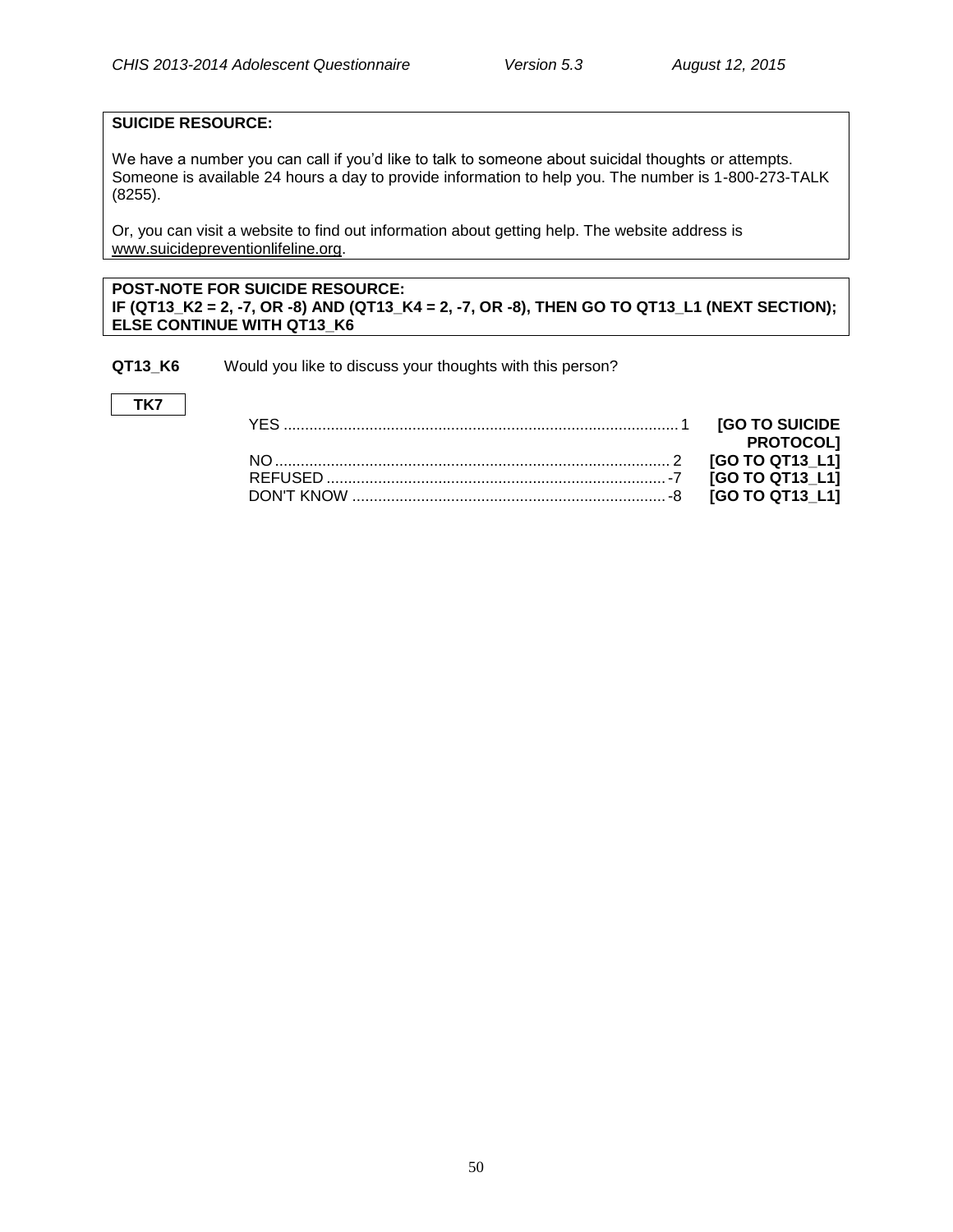## **SECTION M - CLOSING**

#### <span id="page-53-1"></span><span id="page-53-0"></span>**Follow Up and Close**

**QT13\_M1** Those are my final questions. I appreciate your time and cooperation. Finally, do you think you would be willing to do a follow-up to this survey sometime in the future?

**TI10**

## **PROGRAMMING NOTE QT13\_M2: IF HSSTUD = 1 CONTINUE WITH QT13\_M2; ELSE SKIP TO PN QT13\_M3**

**QT13\_M2** You told me that you {are attending/have attended} high school. You are eligible for another study that is separate from the California Health Survey. This study is called the Youth Health and Civic Engagement Study. You will receive a \$25 gift card if you are recontacted for and participate in this study. Would it be ok if they call you back at another time about this study?

#### **TM5**

[IF R ASKS ABOUT THE STUDY, SAY: The purpose of the study is to understand how school and community-sponsored activities impact young people's health. The study plans to re-contact high school students in the future. If they call, they will provide you with all the details about the study.]

[IF R ASKS ABOUT WHEN THEY WILL CALL, SAY: The study plans to follow up with you in about a month or two.]